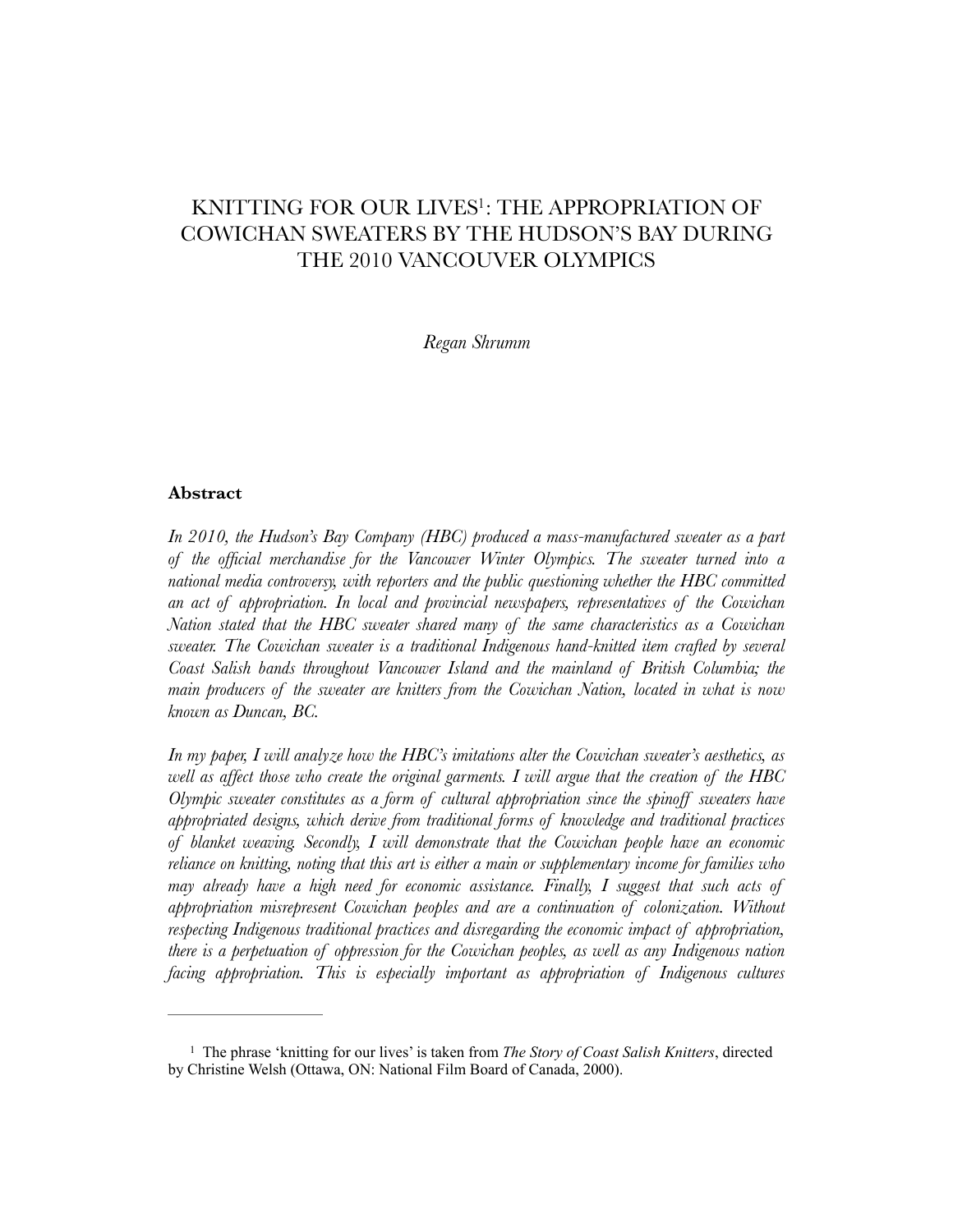<span id="page-1-1"></span>*continues to occur in Canada, even after the country acknowledged the importance of Indigenous rights and reconciliation.*[2](#page-1-0)

<span id="page-1-0"></span><sup>&</sup>lt;sup>[2](#page-1-1)</sup> In order to protect a nation's intangible matters, the United Nations adopted a Declaration of the Rights of Indigenous Peoples in 2007. Many countries, including Canada, did not sign this declaration right away, even though it is not a legally binding law. While at first the Canadian Government could not support the declaration since it "contains provisions that are fundamentally incompatible with Canada's constitutional framework." BBC New, "Indigenous rights outlined by UN," Special Reports, http://news.bbc.co.uk/2/hi/in\_depth/6993776.stm. In 2010, Canada finally signed the document, after seeing the "unprecedented involvement of the Four Host Nations and Aboriginal peoples across the nation" during the Vancouver Olympics; however, called the document "aspirational," which gives the connotation that the Canadian Government does not need to abide by the declaration. Aboriginal Affairs and Northern Development Canada, "Canada's Statement of Support," UN Declaration on the Rights of Indigenous Peoples, [http://www.aadnc](http://www.aadnc-aandc.gc.ca/eng/1309374239861/1309374546142)[aandc.gc.ca/eng/1309374239861/1309374546142](http://www.aadnc-aandc.gc.ca/eng/1309374239861/1309374546142). More recently, the Truth and Reconciliation Commission of Canada's 2015 Call to Action continue to call for Indigenous rights, but with many Indigenous peoples skeptical of the idea of reconciliation. Connie Walker, "Truth and Reconciliation: Aboriginal people conflicted as commission wraps up after 6 years," *CBC News*, http://www.cbc.ca/news/indigenous/truth-and-reconciliation-aboriginal-people-conflicted-ascommission-wraps-up-after-6-years-1.3094753.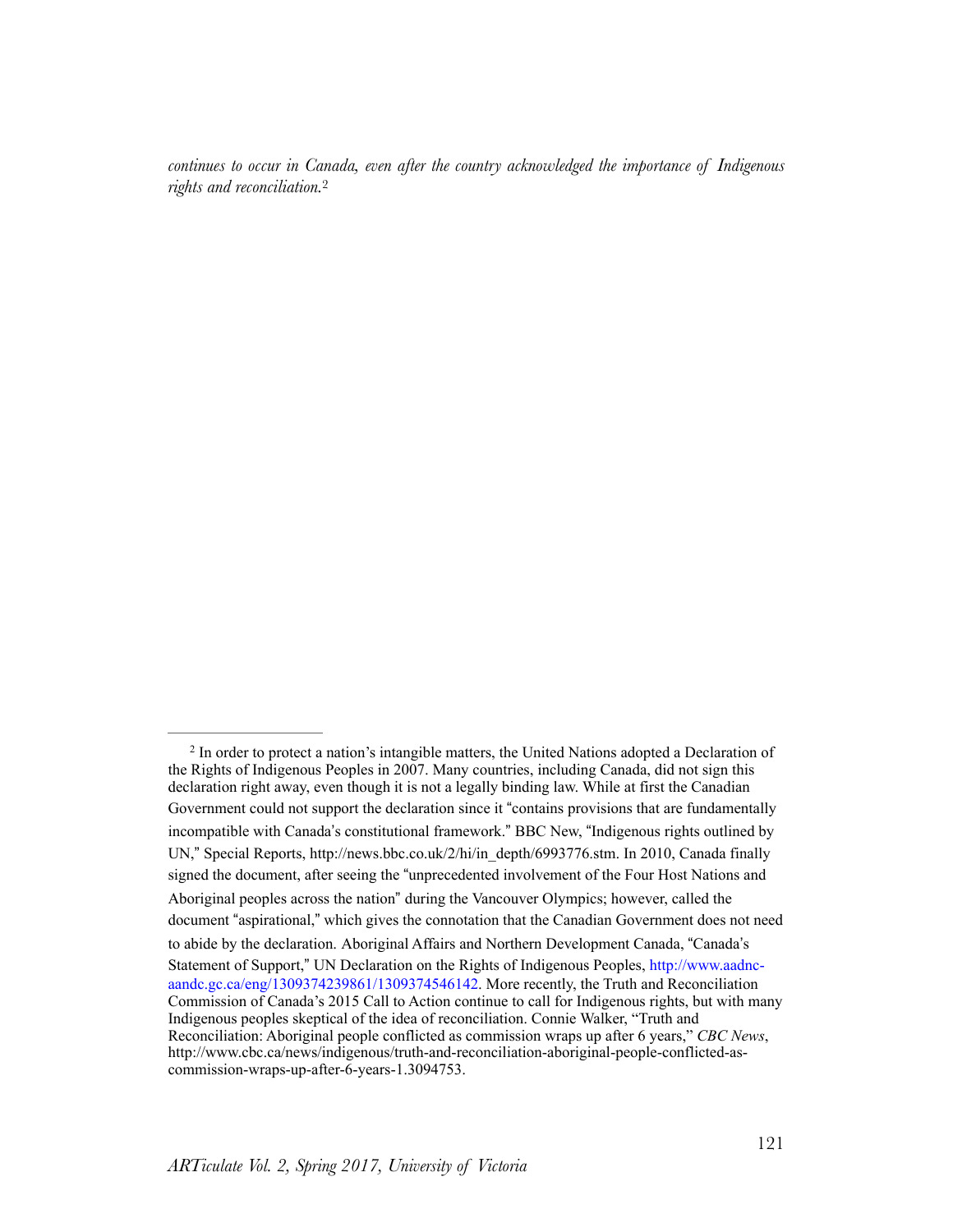<span id="page-2-3"></span>nside the crowded Hudson's Bay Company (HBC) store in downtown Vancouver, British Columbia, the official Olympic merchandise had taken over a full two floors of the building.<sup>3</sup> Between October 2009 and February 2010, both levels were draped in the Canadian national flag's colours of red and white. Taxidermy, cedar canoes, and the HBC's own point blankets contributed to the Canadian symbolism (Fig[.](#page-2-1) 1).<sup>[4](#page-2-1)</sup> Amongst all the merchandise was a popular item sold during the Vancouver 2010 Winter Olympics: a Chinese-made, mass-produced Cowichan-style sweater (Fig[.](#page-2-2) 2).<sup>[5](#page-2-2)</sup> The HBC sweater had a line of symmetry down the front zipper and employed thick yarn for bands of geometric designs in dark grey, black, white, red, and pale grey. The bands that ran I

<span id="page-2-5"></span><span id="page-2-4"></span><span id="page-2-0"></span><sup>&</sup>lt;sup>[3](#page-2-3)</sup> Indigenous educator Margaret Kovach states that anyone researching within an Indigenous field must situate themselves within their research. Specifically, non-Indigenous researchers need to explain "…their life context and how they engage with [other] cultures." Margaret Kovach, *Indigenous Methodologies: Characteristics, Conversations, and Contexts* (Toronto, ON: University of Toronto Press, 2009), 109. I am a non-Indigenous scholar who first became interested in Cowichan sweaters during the Olympic protest in downtown Victoria on October 30, 2009. My love for the sweaters increased when I interned at the Pacific Northwest Quilt and Fiber Art Museum in La Conner, Washington. At this institution, I helped organize an exhibition on traditional and contemporary Coast Salish fibre arts with insight from the local Swinomish Nation. This exhibition included a Cowichan sweater from the 1920s. I bring to this paper my knowledge and love for knitted items, particularly Cowichan sweaters, as well as a desire to show the artistry of the creators to the public. However, I do lack a cultural understanding of what the sweater means to Cowichan knitters, and therefore I highlight their voices as much as I can in this article. In order to acknowledge my position as a non-Indigenous scholar while simultaneously respecting Indigenous ways of knowing, I have used both settler and Indigenous methodologies through combining traditional art historical visual analysis with consulting oral stories.

<span id="page-2-1"></span><sup>&</sup>lt;sup>[4](#page-2-4)</sup> Solen Roth, "Culturally Modified Capitalism: the Native Northwest Coast Artware Industry" (PhD diss., University of British Columbia, 2013), 148.

<span id="page-2-2"></span><sup>&</sup>lt;sup>[5](#page-2-5)</sup> Bruce Constantineau, "HBC defends Games sweater contract decision, design," *The Citizen*, October 14, 2009. Though this newspaper column claims the sweater to be one of the most popular items sold by the HBC, it was written on October 14, 2009, nearly six months before the Olympic merchandise left the stores during the Vancouver Paralympic Games' closing ceremonies on March 21, 2010. Therefore, it cannot be assumed that the Olympic sweater was the most popular item sold by the end of the Vancouver Games, but it was a favoured product before the Olympics even began.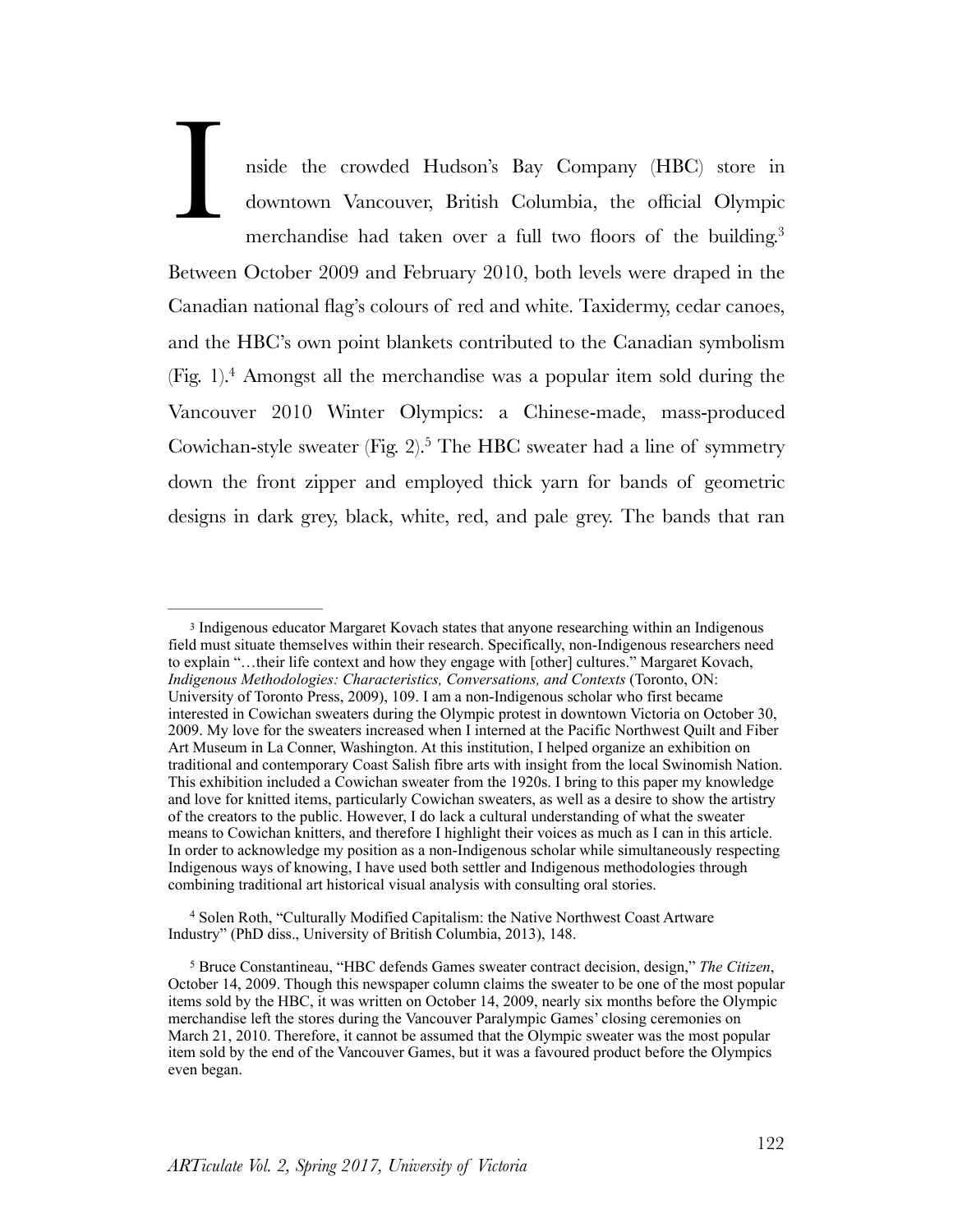around the waist and shoulders used a geometric diamond pattern in black and white. The same design was repeated at the corresponding level on the



**Figure 1: Inside the downtown Vancouver HBC store, in the basement floor. Andrew Macaulay. October 1, 2009, Vancouver, BC. Image courtesy of Andrew Macaulay.**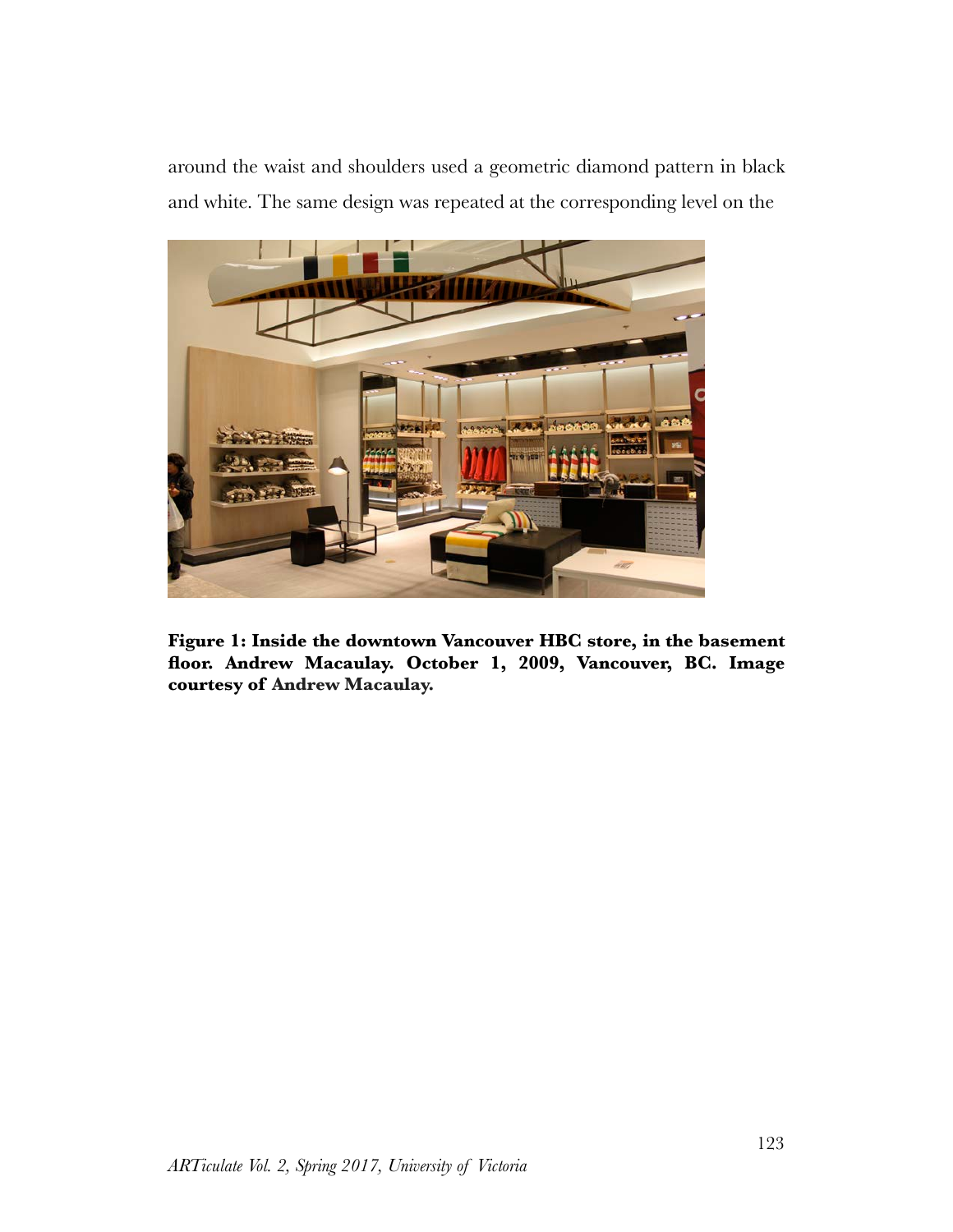

# **Figure 2: Inside the downtown Vancouver HBC store, on the first floor. Andrew Macaulay. October 1, 2009, Vancouver, BC. Image courtesy of Andrew Macaulay.**

sleeves. Emblazoned on the front pockets and lower sleeves was a red maple leaf, while two elk heads sat symmetrically on the front of the sweater. The inclusion of Canadian icons on the sweater resulted in a garment that is the epitome of Canadian-ness.

<span id="page-4-1"></span>In contrast to the HBC's sweater, the store's lower floor contained a [s](#page-4-0)mall display of Cowichan sweaters, a traditional Indigenous<sup>[6](#page-4-0)</sup> product from

<span id="page-4-0"></span><sup>&</sup>lt;sup>[6](#page-4-1)</sup> I will use the term Indigenous unless quoting a source. Aboriginal is a political, all-inclusive term that has been defined by the Constitution Act of Canada to include the First Nations, Inuit, and Metis people of Canada. Indigenous is more of an inclusive term, which is used by the United Nations. As Indigenous scholars Taiaiake Alfred and Jeff Corntassel explain, "Indigenous is an identity constructed, shaped and lived in politicized context of contemporary colonialism." Taiaiake Alfred and Jeff Corntassel, "Being Indigenous: Resurgences against Contemporary Colonialism," *Government and Oppositions* 40.4 (2005): 597.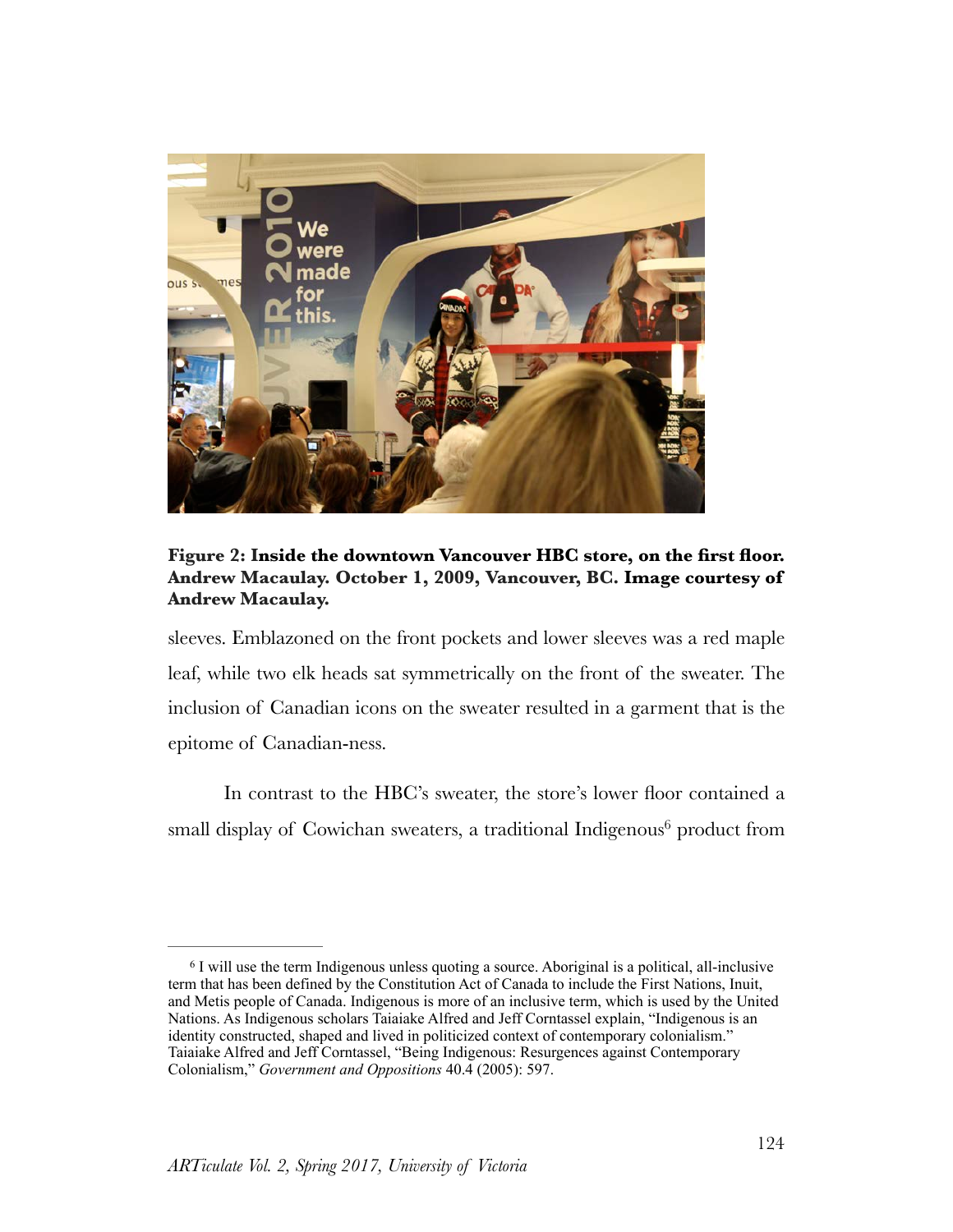<span id="page-5-3"></span><span id="page-5-2"></span>the Cowichan Nation, $^7$  $^7$  a Coast Salish nation located in what is now known as Duncan, British Columbia. This product was the only reference to Indigenous peoples on the two levels.<sup>[8](#page-5-1)</sup> Each sweater has a unique design, thickness, size, and shape, yet they share many characteristics (Fig. 3). For example, all of the sweaters are knit in the round, with double-pointed needles, which therefore create a product with no seams except for the zipper or button that run directly down the middle. The sweaters use of two or three natural wool colours, including white, blackish brown, and grey. They also include a shawl-style collar, a v-neck with extra folded fabric on the back of the neck. Finally, the sweaters have several horizontal bands of designs, often including a geometric pattern repeated in the waist and shoulders and a non-geometric figure in the centre, all of which are continued on the back and on the sleeves.

Although the HBC Olympic sweater is not an exact imitation of a Cowichan sweater, it does share many of its traditional qualities. For example, both garments make use of three natural wool tones, the traditional shawl-collar, a centre zipper, horizontal bands of pattern, and symmetrical front animal patterns. The HBC Olympic sweater was in fact so similar to traditional designs that the Cowichan Nation began to launch a

<span id="page-5-0"></span>While the Cowichan name is predominated and many knitters are from the Cowichan area, [7](#page-5-2) Sylvia Olsen, the most extensive scholar on Cowichan sweaters, explains "…a proportional number of knitters come from Sooke, Songhees, Saanich, Malahat, Chemainus, Kuper Island, Nanaimo, and mainland communities such as Musqueam, Squamish, and Burrard…" Sylvia Olsen, *Working with Wool: A Coast Salish Legacy and the Cowichan Sweater* (Winlaw, BC: Sononis Press, 2010), 153-154. Because many of the designs come from traditional baskets and blankets, as well as the artistry that occurs from individual knitters, Cowichan sweaters may vary from area to area. However, the characteristics of a sweater, which I mention above, are generally the same. Since the Cowichan Nation is the main nation who protested against the HBC's use of a Cowichan-like sweater, I will focus on this nation as it is a logical point of connection.

<span id="page-5-1"></span><sup>&</sup>lt;sup>[8](#page-5-3)</sup> Roth, "Culturally Modified Capitalism," 148.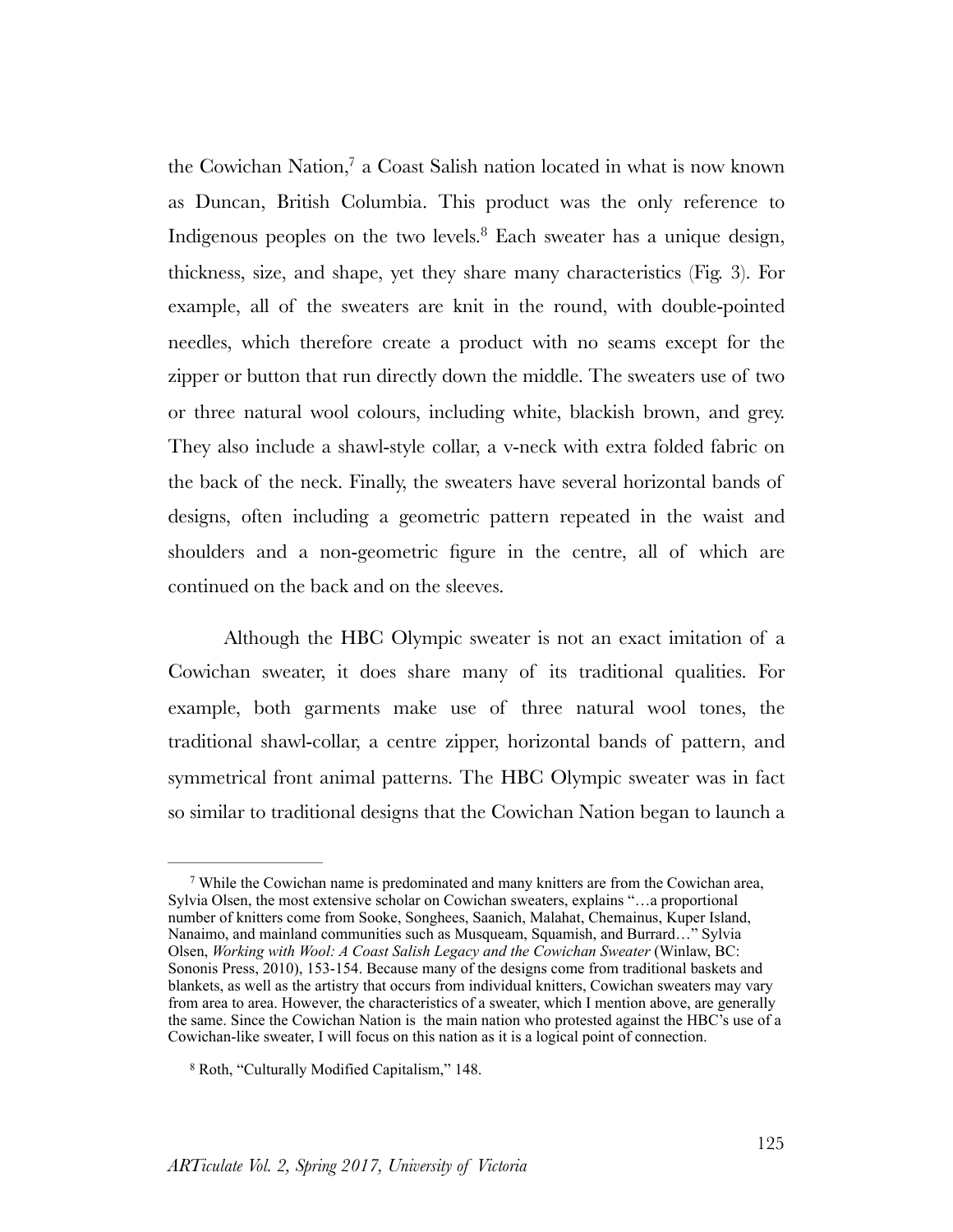<span id="page-6-2"></span>legal battle against the HBC in October 2009. Before turning the debate into a full-out lawsuit, the HBC agreed to sell the traditional sweaters, only at the downtown Vancouver store, in response to these actions.<sup>[9](#page-6-0)</sup>



**Figure 3: Jim Ryan.** *Cowichan sweater knitters, Duncan, BC.* **Date unknown, Duncan, BC. Image G-03197 by Jim Ryan, courtesy of the Royal BC Museum and Archives.**

#### **Continuing Tradition with the Cowichan Sweater**

The genesis of the Cowichan sweater is complex and multicultural. As historian Sylvia Olsen explains, "There are few objects that provide a more interesting vantage point from which to examine the relationship betweenCoast Salish and European newcomers." <sup>[10](#page-6-1)</sup> Based on precedents

<span id="page-6-3"></span><span id="page-6-0"></span><sup>&</sup>lt;sup>[9](#page-6-2)</sup> Mike D'Amour, "Knitters say sweater deal can save them," *The Pictorial*, October 30, 2009.

<span id="page-6-1"></span><sup>&</sup>lt;sup>[10](#page-6-3)</sup> Sylvia Olsen, *Working with Wool*, 16.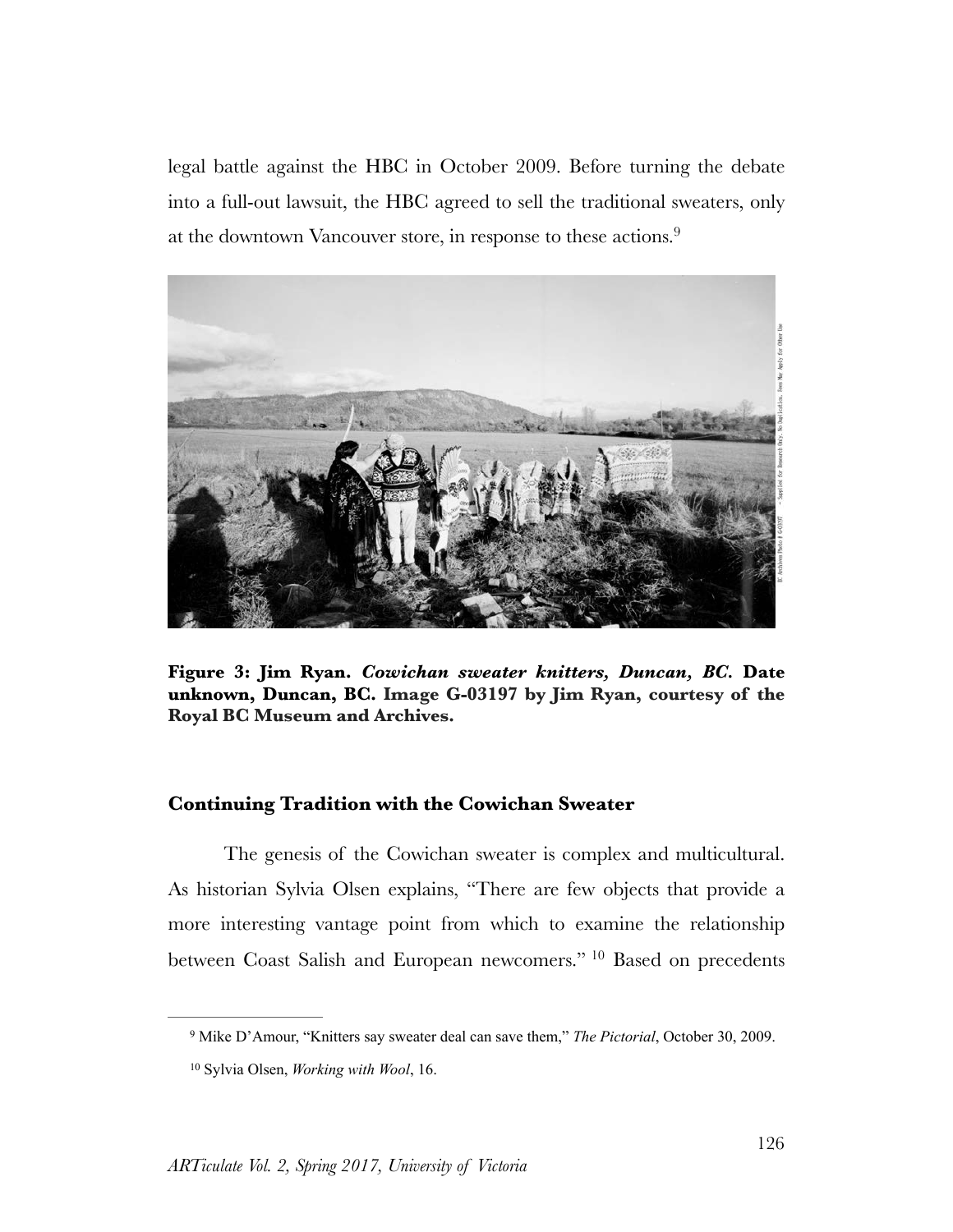<span id="page-7-7"></span><span id="page-7-6"></span><span id="page-7-5"></span><span id="page-7-4"></span>and literature regarding cultural appropriation[,](#page-7-0)  $\frac{11}{11}$  $\frac{11}{11}$  $\frac{11}{11}$  or as I define as the taking of another culture, without permission and for profit, based on philosopher Elizabeth Burns Coleman's definition[,](#page-7-1) <sup>[12](#page-7-1)</sup> I argue that the creation of the HBC Olympic sweater constitutes an example of cultural appropriation. There are several reasons for this assertion. Firstly, it is important to note the great value placed on textiles by the Cowichan Nation[,](#page-7-2)  $13 \text{ since}$  $13 \text{ since}$  knitting is seen as a perpetuation of blanket weaving.<sup>[14](#page-7-3)</sup> Secondly, the Cowichan people have an economic reliance on knitting, as this art is either the main or a supplementary way of making money for families who already have a high need for income. As a third and final point, I assert that the impacts of appropriation misrepresent Cowichan peoples as nationalistic and patriotic

<span id="page-7-2"></span><sup>13</sup>Many scholars, including Sylvia Olsen, Barbara Brotherton, Margaret Meikle, and Barbara Lane, have also found a connection between knitting and basketry for the Coast Salish peoples. For example, both knitting and basket making are constructed row by row from the bottom to top, have distinct animal designs, and often stick with natural materials that are not dyed. Barbara Brotherton, ed., *S'abadeb, The Gifts: Pacific Coast Salish Art and Artists* (Seattle, WA: Seattle Art Museum, 2008), 194. However, due to the limitations of my paper, I will not be discussing how knitting is a continuation of Coast Salish coil baskets.

<span id="page-7-3"></span><sup>14</sup>Some newspaper reporters and researchers, like anthropologist Barbara Lane, have claimed that the Cowichan sweater is also a continuation of a Fair Isle sweater, a designated pattern known for its geometric design, horizontal bands, and limited but still colourful palette. Barbara Lane, "The Cowichan Knitting Industry," *Anthropology in British Columbia* 2 (1951): 17. This may be true, as one of the origins of Cowichan sweaters is that a Scottish pioneer taught the Cowichan knitters not only how to knit, but also the Fair Isle pattern. However, as I will explain in a later section, the Cowichan knitters would have adapted the knitting techniques and patterns to make the process their own.

<span id="page-7-0"></span><sup>&</sup>lt;sup>[11](#page-7-4)</sup> Including Deborah Root's *Cannibal Culture: Art, Appropriating, and the Commodification of Difference* (Boulder, CO: Westview Press, 1996); Michael F. Brown's *Who Owns Native Culture?*  (Cambridge, MA: Harvard University Press, 2003); Elizabeth Burns Coleman's *Aboriginal Art, Identity, and Appropriation* (Aldershot, UK: Ashgate, 2005); and James Young's *Cultural Appropriation and the Arts* (Malden, MA: Blackwell Publishing, 2008).

<span id="page-7-1"></span><sup>&</sup>lt;sup>[12](#page-7-5)</sup> Coleman, *Aboriginal Art, Identity, and Appropriation*, 24. Although for brevity I simply use the term "appropriation" in this discussion, there are other terms that are at play, including expropriation, or the taking property from its owner for benefit, and misappropriation, which is dishonestly taking something for one's own use. Dr. Jason Weems, "Space, Place, Person: Issues of Hybridity and Authorship in the Modernizing World," (presentation, University of California Riverside Art History Graduate Student Conference, University of California Riverside, Riverside, CA, May 17, 2014).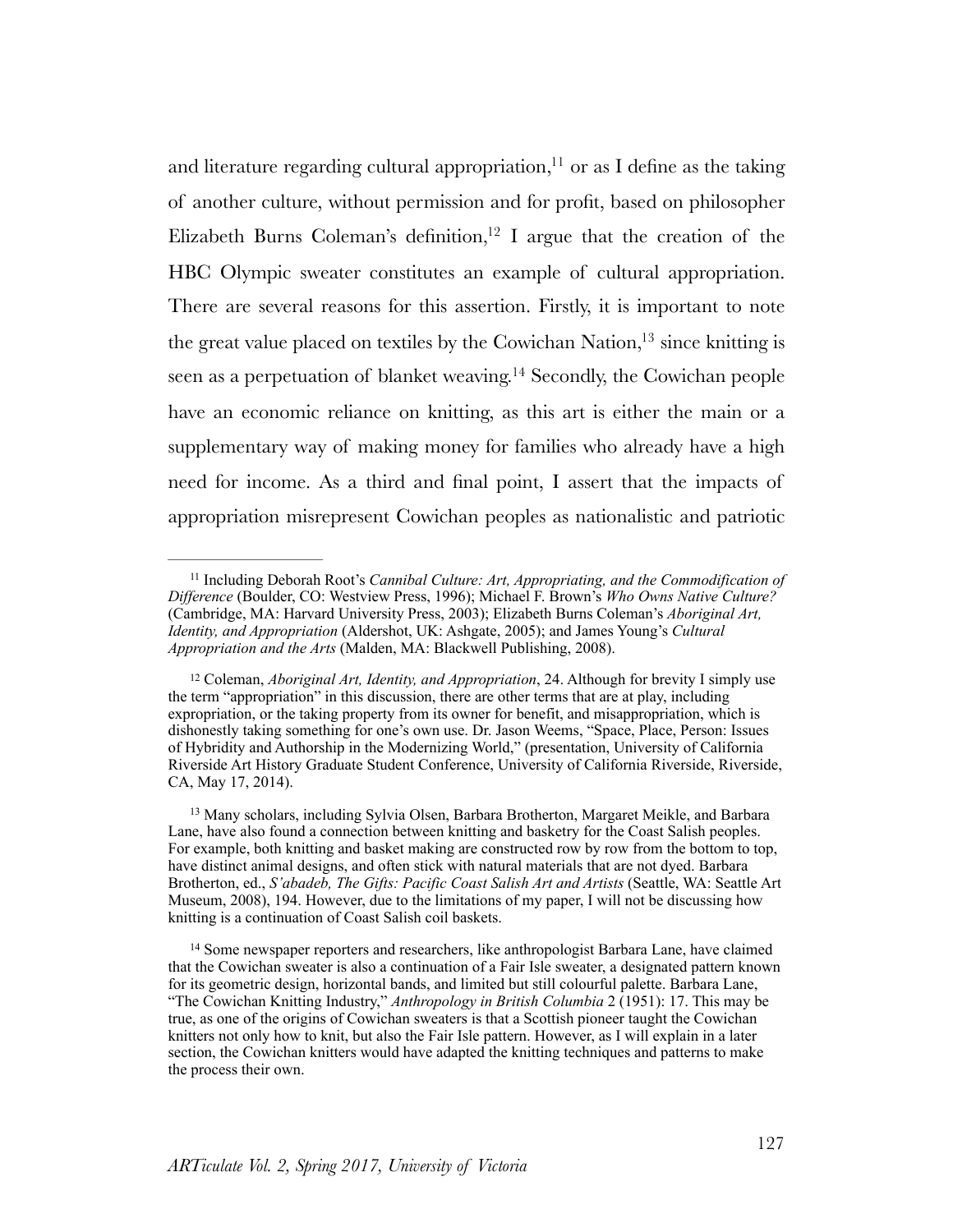and are a continuation of colonization practices, since Indigenous forms of knowledge and copyright issues are not respected.

<span id="page-8-6"></span><span id="page-8-5"></span>There have been several theories of how knitting emerged for the Cowichan Nation. One theory is that a woman from the Shetland Islands named Jeremina Colvin—taught the Indigenous women how to card, spin, and knit[.](#page-8-0)<sup>[15](#page-8-0)</sup> Colvin immigrated to the Cowichan Valley, with her spinning wheel, in 1886.<sup>16</sup> A historical account in the book *Memories Never Lost* mentions that being lonely in the Cowichan Bay, Colvin befriended Cowichan Nation women[,](#page-8-2)<sup>[17](#page-8-2)</sup> such as Mary Edwards and Sophia Percy, with whom she would have tea and knit.<sup>[18](#page-8-3)</sup> However, Colvin's daughter, Edith Vaux, later reported that Colvin had only taught the Cowichan women the Fair Isle pattern, not how to knit.<sup>19</sup>

<span id="page-8-9"></span><span id="page-8-8"></span><span id="page-8-7"></span>Another theory on the origin of the Cowichan sweater is that the Sisters of St. Ann, a Roman Catholic institution founded in Quebec to promote the education of rural children, brought knitting to the West Coast. In 1858, four Sisters of St. Ann traveled from Montreal to Victoria to open a schoolhouse for the local minority children, including Indigenous,

<span id="page-8-0"></span><sup>&</sup>lt;sup>[15](#page-8-5)</sup> Alec R. Merriman, "Indian Sweater Advertise B.C.," *The Cowichan Leader*, May 22, 1948. As explained later in the article, Coastal Indigenous peoples were already spinning wool on spindle whorls well before explorers and settlers arrived. Therefore, Colvin would not have taught the Cowichan women how to spin.

<span id="page-8-1"></span><sup>&</sup>lt;sup>[16](#page-8-6)</sup> Jan Gould, ed., *Memories Never Lost: Stories of the Pioneer Women of the Cowichan Valley and a Brief History of the Valley* (Duncan, BC: Pioneer Researchers, 1986), 73.

<span id="page-8-2"></span>[<sup>17</sup>](#page-8-7) Ibid., 75.

<span id="page-8-3"></span><sup>&</sup>lt;sup>[18](#page-8-8)</sup> Alison Calder, "Maxims and Contraries: Notes from a Project in Process," in *Material Cultures in Canada*, eds. Thomas Allen and Jennifer Blair, 65-82 (Waterloo, ON: Wilfrid Laurier University Press, 2015), 80, quoted from Barb Brown, "Jeremina's Story," *The Knitter* 71 (2004): 56-57.

<span id="page-8-4"></span><sup>&</sup>lt;sup>[19](#page-8-9)</sup> Memories Never Lost, 76.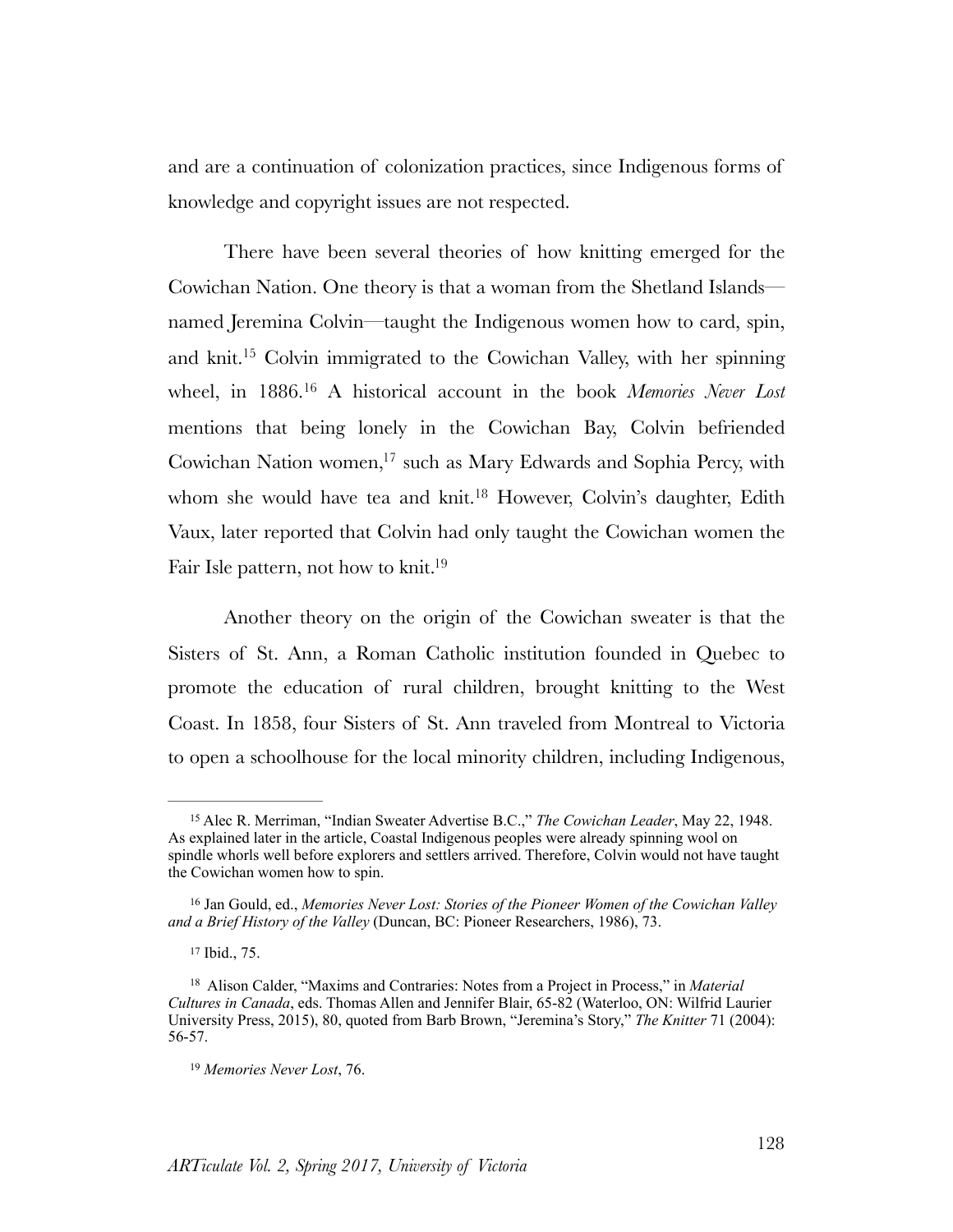<span id="page-9-5"></span><span id="page-9-4"></span>black, and bi-racial students[.](#page-9-0)<sup>[20](#page-9-0)</sup> While the Sisters did decide that Indigenous children should be given an elementary education, they felt that it was more critical to civilize them through domesticated and manual work[.](#page-9-1)<sup>[21](#page-9-1)</sup> Knitting became part of the instruction of Indigenous girls during the 1860s, both at St. Ann's Academy in Victoria and St. Ann's School for Indian Girls in Duncan[.](#page-9-2)<sup>[22](#page-9-2)</sup> Indigenous girls were also taught knitting at residential schools beginning in the 1890s, and continued into the late twentieth century.<sup>[23](#page-9-3)</sup> Once at home, girls might have taught their mothers and sisters the same skills they learned in school.

<span id="page-9-7"></span><span id="page-9-6"></span>Knitters have reported that knitting is actually a traditional art among the Cowichan people that began well before the first European newcomers arrived. By the 1950s, there was a dispute in Victoria's *The Daily Colonist* newspaper about whether or not knitting was traditional to the Cowichan people: "Controversy rages over the exact origin of Indian sweaters. Aged Indians recall the sweater being knitted in their childhood

<span id="page-9-2"></span><sup>22</sup>In fact, by the 1850s in Europe, as the rich took up the art of knitting, Olsen asserts, "...the craft became synonymous with Christian virtue and civility" after Queen Victoria had made the craft popular. Olsen, *Working with Wool*, 118.

<span id="page-9-0"></span> $20$ After facing some difficulty in teaching the students, the nuns segregated the school by race, therefore customizing their teachings to suit each group. Olsen, *Working with Wool*, 122.

<span id="page-9-1"></span><sup>&</sup>lt;sup>21</sup>Residential schools, with their gendered assimilation practices, according to the Truth and Reconciliation Commission of Canada was a part of Canada's central goal to "eliminate Aboriginal governments; ignore Aboriginal rights; terminate the Treaties; and, through a process of assimilation, cause Aboriginal peoples to cease to exist as distinct legal, social, cultural, religious and racial entities in Canada." The Truth and Reconciliation Commission of Canada, *What We Have Learned: Principles of Truth and Reconciliation* (Winnipeg, MB: Truth and Reconciliation Commission of Canada, 2015), 5. For more information on the history as well as survivor's accounts, the Truth and Reconciliation Commission of Canada's website offers the commission's findings that were concluded on December 15, 2015.

<span id="page-9-3"></span><sup>&</sup>lt;sup>23</sup>For example, during the  $1940s-1960s$ , the Indian Affairs Branch established a proficiency badge program across Canada for eleven different manual trades, including knitting (Society for the Furtherance of British Columbia Indian Arts and Crafts, Society Fonds, Victoria, B.C., 1944, B.C. Archives Accession #MS-1116).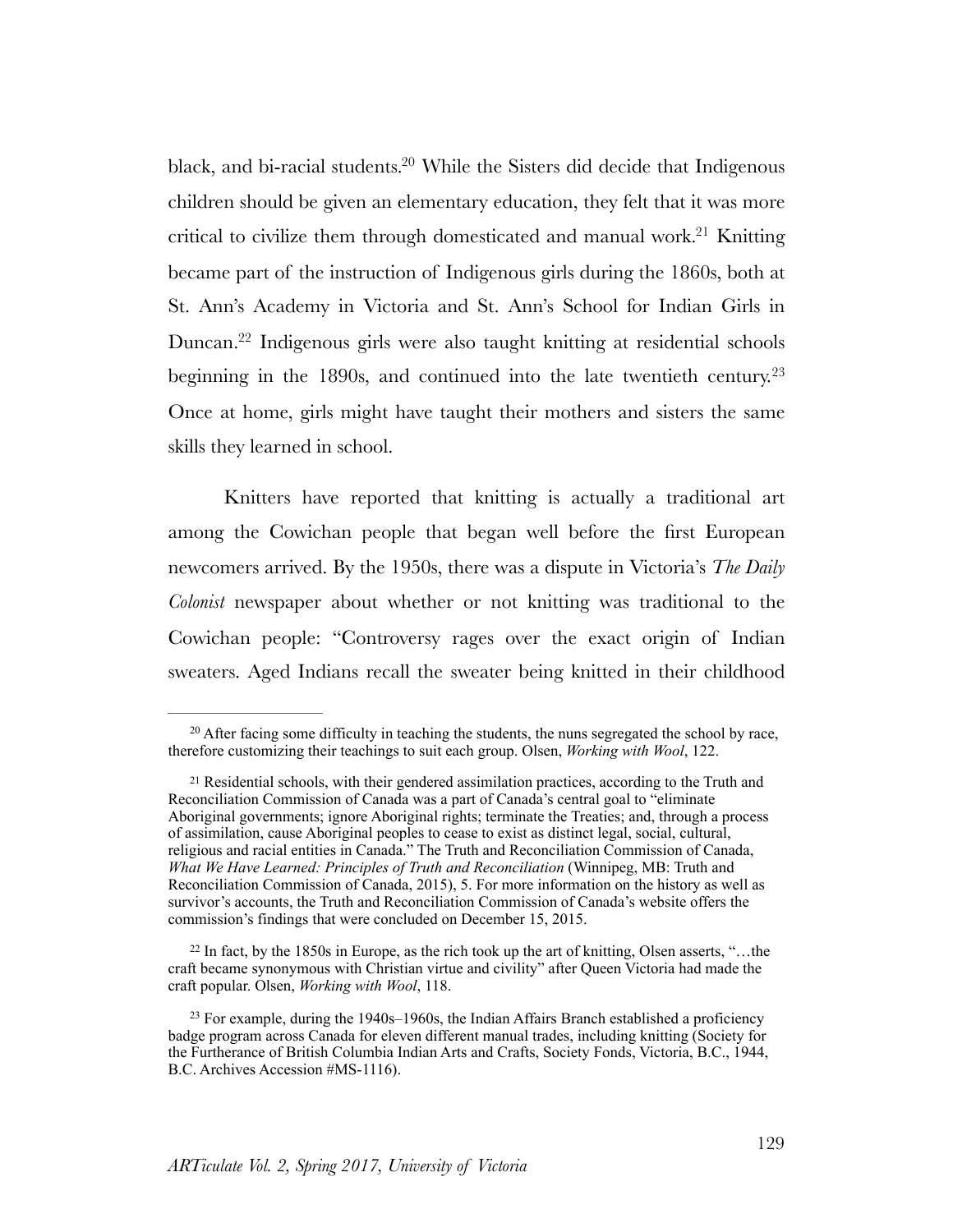<span id="page-10-3"></span>homes…and they often state that the craft is far older than the white man's tenure...["](#page-10-0)<sup>[24](#page-10-0)</sup> In fact, in a 1985 interview between author Margaret Meikle and the late Cowichan knitter, Anderson Tommy, the latter states, "In newspaper articles, they're saying that the nuns and the Scottish people taught the Indians how to knit, and we just want to prove that it was the Indian people who knit. The white people can't say that they showed the Indians how to knit and fix their own wool like they used to."[25](#page-10-1)

<span id="page-10-5"></span><span id="page-10-4"></span>It is possible that the answer to the origin of the Cowichan sweater lies somewhere in between, with Europeans teaching Indigenous women and the Cowichan developing knitting themselves. Cowichan women could have learned from the European pioneers but established their own designs. As textile expert Priscilla Gibson-Roberts affirms, the girls were taught how to create plain sweaters, and were not satisfied, so "…they incorporated designs from their former weaving skills into their sweaters.["](#page-10-2) <sup>[26](#page-10-2)</sup> Even if the technique used to create a Cowichan sweater was adopted after colonial contact, Indigenous makers applied their own artistry to indigenize the end product. As philosopher Kwame Anthony Appiah reminds us, "Tradition was once an innovation. Should we reject it, for that reason, as

<span id="page-10-0"></span>Brian Loughnam, "All wool and yarn wide- Indian sweaters alluring," *The Daily Colonist*, [24](#page-10-3) April 19, 1953. These sweaters were not always referred to as Cowichan sweaters, but were often called Siwash or Indian sweaters in newspaper articles, by consumers, and even by the knitters themselves. Olsen, *Working with Wool*, 7. The anthropologist Barbara Lane was the first to call the products "Cowichan sweaters." Lane, "The Cowichan Knitting Industry," 17.

<span id="page-10-1"></span><sup>&</sup>lt;sup>25</sup>Anderson Tommy, interview by Margaret Meikle, Duncan, BC, May 8, 1985. BC Archives Accession #T4205:8.

<span id="page-10-2"></span>Priscilla Gibson-Roberts, *Salish Indian Sweaters: A Pacific Northwest Tradition* (St. Paul, [26](#page-10-5) MN: Dos Tejdoras Fiber Arts Publications, 1989), 1.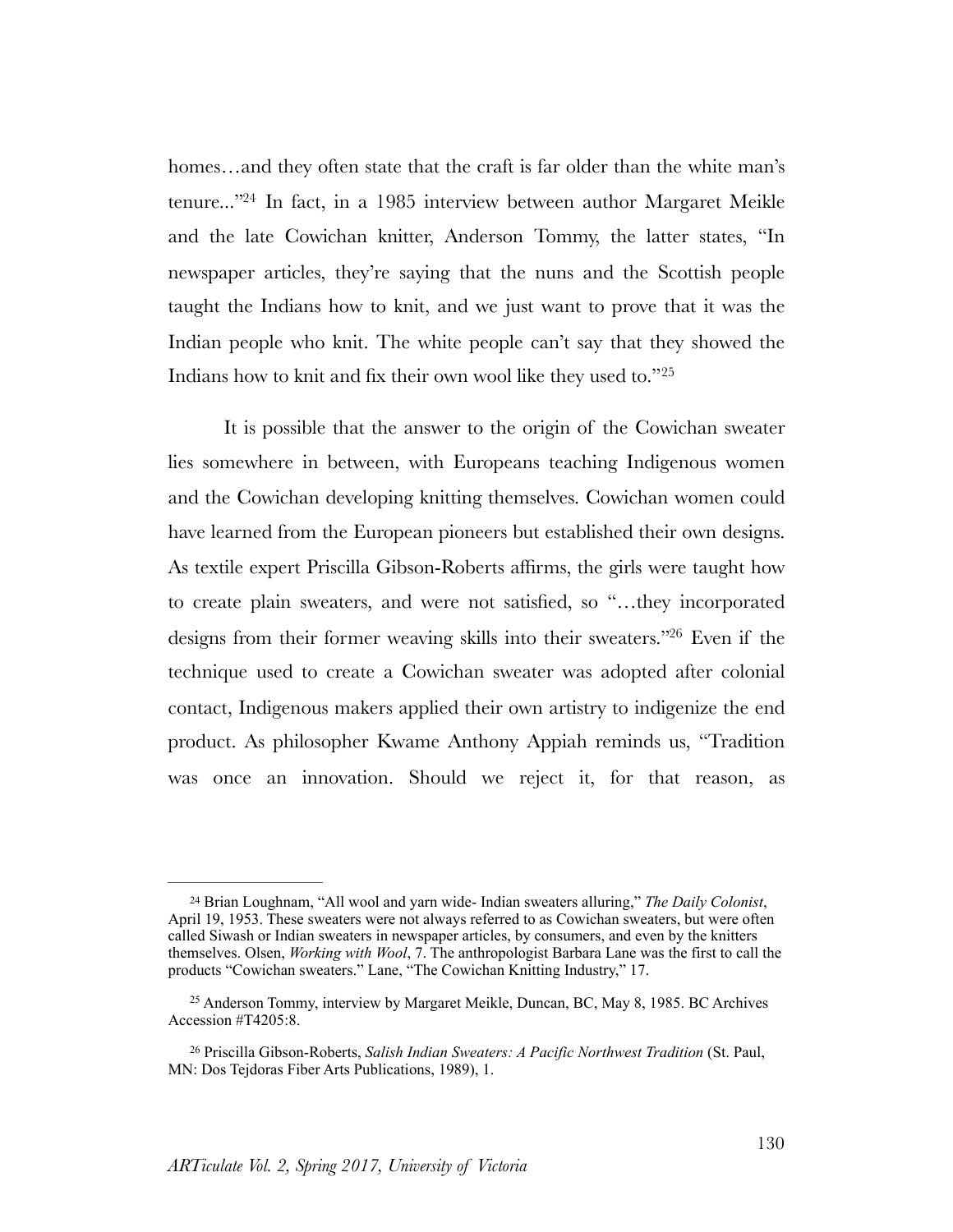<span id="page-11-3"></span>untraditional? How far must one go? Cultures are made of continuities and changes…["27](#page-11-0)

<span id="page-11-5"></span><span id="page-11-4"></span>Though Cowichan sweaters may not be truly traditional in origin, the sweaters are very similar to the ancient art of Cowichan weaving (Fig. 4). Before European contact, the Cowichan people were weaving blankets, with the oldest found remnants dating between 300 and 500 years old.<sup>[28](#page-11-1)</sup> The Cowichan themselves have an origin story of a raven turning glaciers of ice and snow into mountain goats, which then turned into thread to weave their people together. $29$  Generally,

<span id="page-11-0"></span><sup>&</sup>lt;sup>[27](#page-11-3)</sup> Kwame Anthony Appiah, *The Politics of Culture, the Politics of Identity* (Toronto, ON: Royal Ontario Museum, 2008), 24.

<span id="page-11-1"></span><sup>&</sup>lt;sup>[28](#page-11-4)</sup> Paula Gustafson, *Salish Weaving* (Vancouver, BC: Douglas & McIntyre, 1980), 16.

<span id="page-11-2"></span><sup>&</sup>lt;sup>[29](#page-11-5)</sup> Great Deeds, directed by Paul Smith (Victoria, BC: Share Our Pride and Royal B.C. Museum, c. 1990s). This film is currently being shown at the Cowichan Nation's Quw'utsun' Cultural Centre in Duncan, BC as an introduction to the Cowichan history and culture for visitors.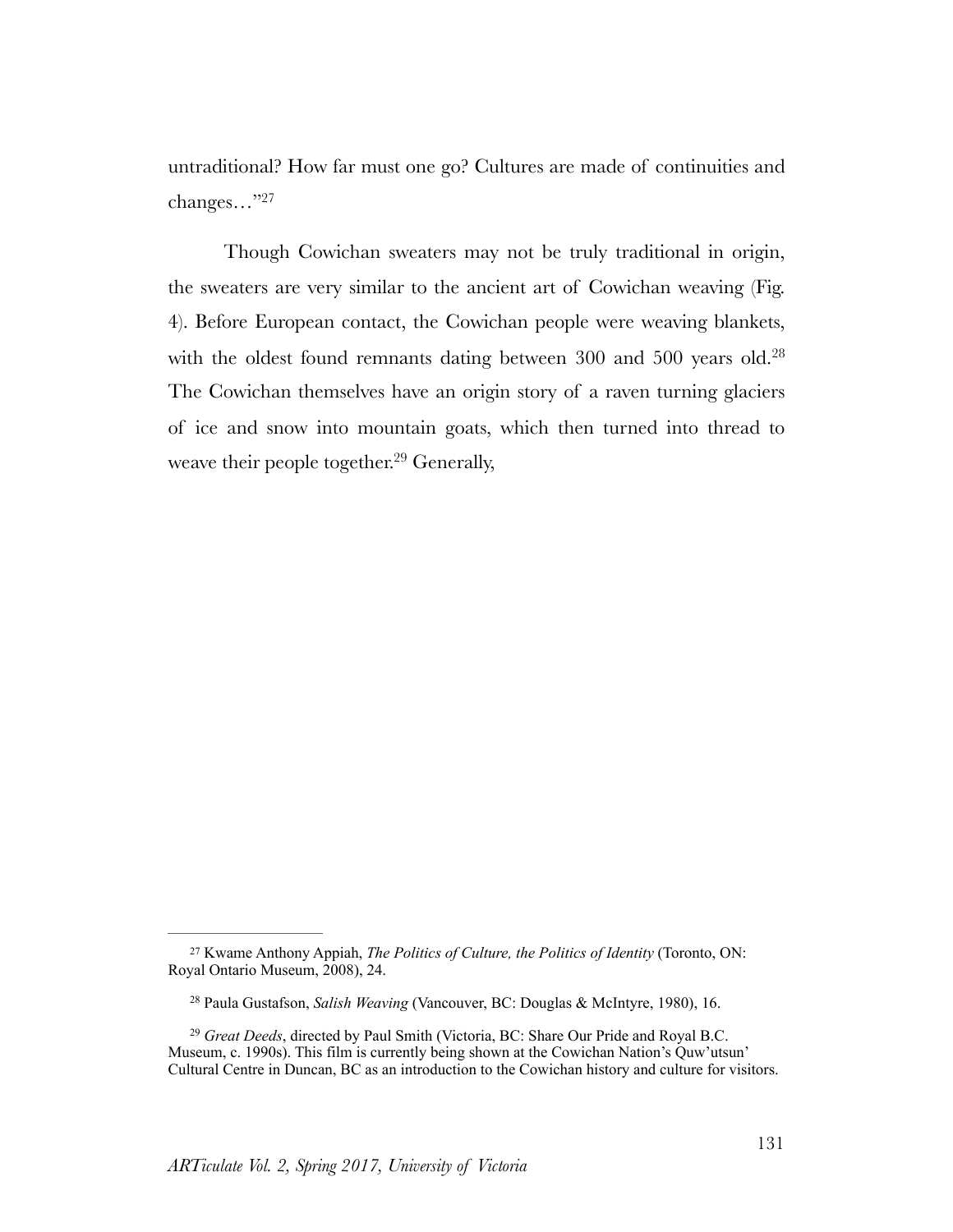

**Figure 4: Photographer unknown.** *Goat hair blanket, Cowichan***. Date unknown, location unknown. Image D-08939, courtesy of the Royal BC Museum and Archives.**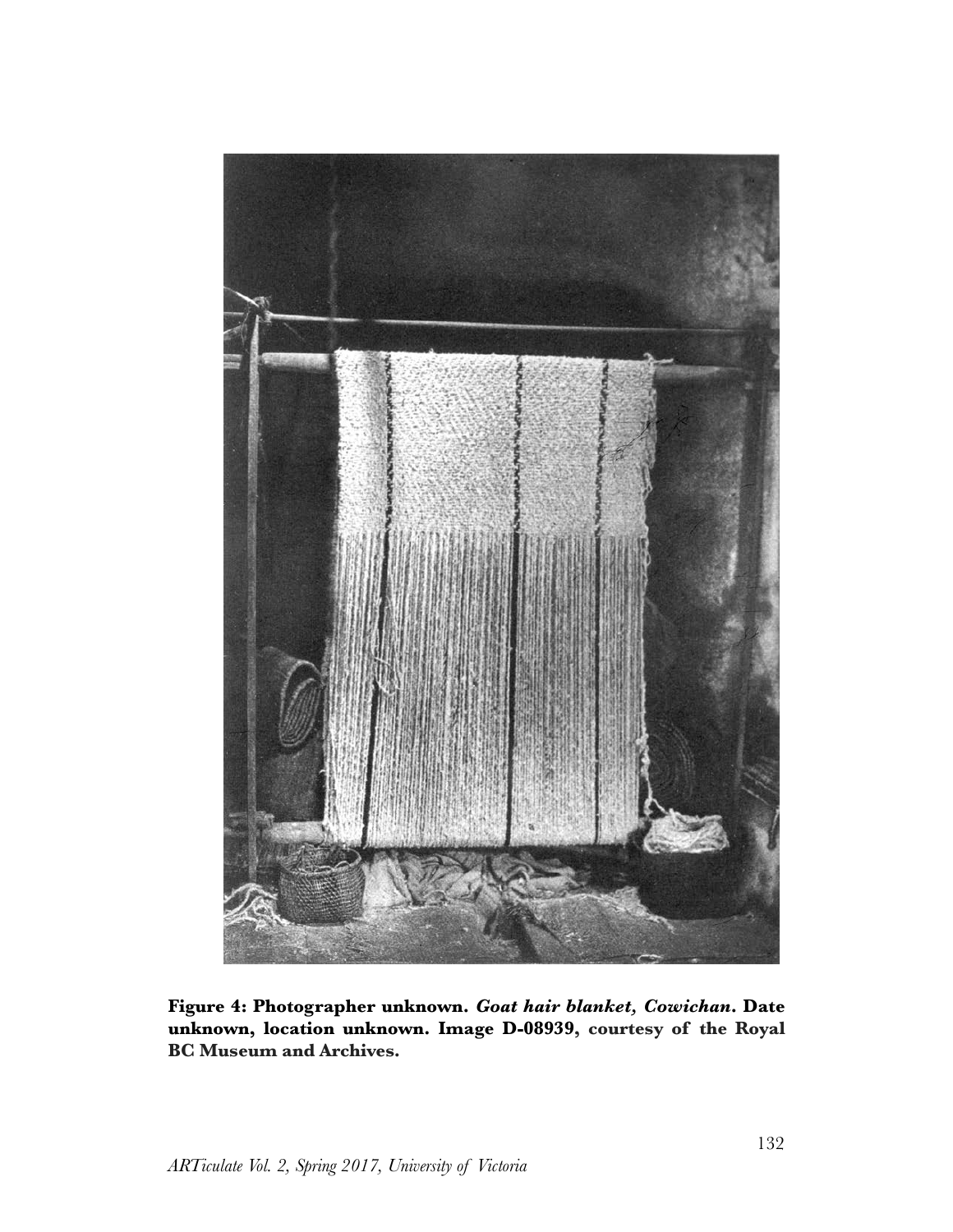<span id="page-13-4"></span>the Coast Salish blankets were either white twill-weave or heavily designed twined blankets featuring repeated geometric patterns.<sup>[30](#page-13-0)</sup> Some of the two colour tone patterns of these blankets, like radiating diamonds and zig-zags, have even carried into the modern-day Cowichan sweater.

<span id="page-13-5"></span>In fact, many techniques suggest a link between the blankets and sweaters. For instance, as Olsen describes, "Coast Salish weaving is done using an over-and-under motion of the fingers...creating discrete blocks of different colours separately. This weaving method has much in common with the stitches and graphic pattern structures of European knitting techniques.["](#page-13-1)<sup>[31](#page-13-1)</sup> While blankets had a myriad of uses, such as interior separators, carpet, bedding, insulation, and ceremonial exchange, blankets were mainly used for a kind of jacket or clothing, not unlike Cowichan sweaters[.](#page-13-2)<sup>[32](#page-13-2)</sup> Contemporary knitters use a combination of historic and contemporary tools and techniques, including the spindle whorl or sul'su'tin[,](#page-13-3)  $33$  for preparing the wool and creating the yarn.

<span id="page-13-2"></span>[32](#page-13-6) Ibid., 95.

<span id="page-13-3"></span><sup>33</sup>The spindle whorls are more significant to the Coast Salish than mere practicality—these objects are also spiritual in nature. The whorls are decorated on the convex side, which faces the spinner when in use, with floral, geometric, or anthropomorphic designs. Brotherton, ed., *S'abadeb, The Gifts*, 159. It is difficult to understand the precise meanings of these images. Some evidence suggests that the creatures are associated with the ancestors, who act as spiritual helpers for the spinner. Gary Wyatt, ed., *Susan Point: Coast Salish Artist* (Seattle, WA: University of Washington Press, 2000), 19. Due to the pulsating movement of the whorl, the spinner often reaches a trance-like state. Though the spindle whorl is still used by some elderly knitters, most women are using the Indian head spinner, a late nineteenth-century invention that combines a treadle sewing machine with a larger head to resemble a spindle whorl. These are constructed out of rudimentary materials by Coast Salish people. Some machines even include designs on the head, just like the traditional sul'su'tin. Ben and Elsie Canute, interview by Margaret Meikle, Duncan, BC, April 24, 1985. BC Archives Accession #T4205:5. This could suggest that knitters are continuing the spirituality that was found in the spindle whorls in contemporary times through the perpetual motion of the Indian head spinner.

<span id="page-13-7"></span><span id="page-13-6"></span><span id="page-13-0"></span><sup>&</sup>lt;sup>[30](#page-13-4)</sup> Olsen, *Working with Wool*, 40.

<span id="page-13-1"></span>[<sup>31</sup>](#page-13-5) Ibid., 125-126.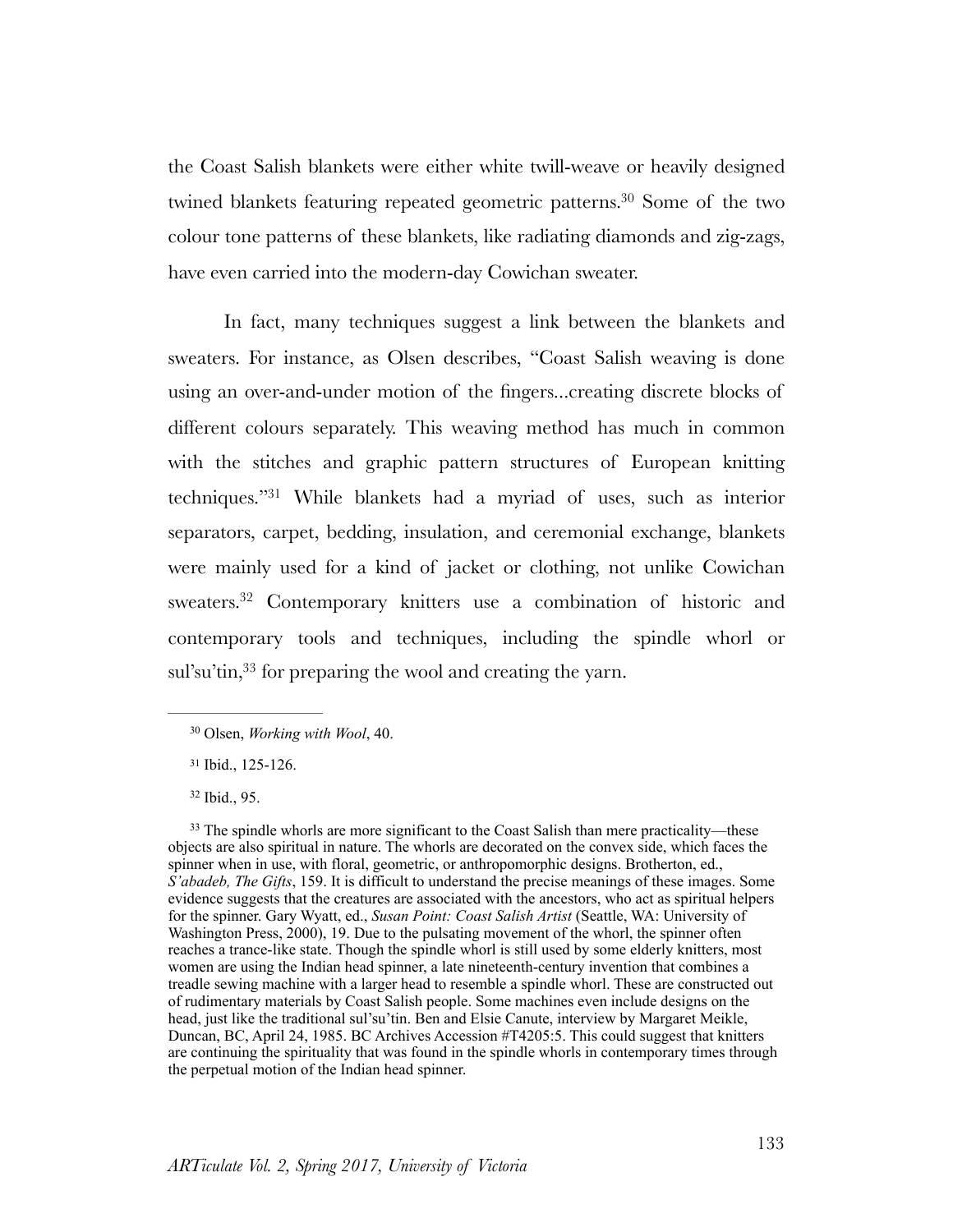<span id="page-14-7"></span><span id="page-14-6"></span><span id="page-14-5"></span>While the tools of knitting may come from both European and Cowichan origins, the designs are distinctly based on the artistic preference of each knitter. Although several authors state that motifs are implemented for their artistic appeal[,](#page-14-0) and therefore carry no meaning,  $34$  some knitters' stories contradict this statement.<sup>[35](#page-14-1)</sup> For example, the Cowichan knitter Irene Cooper associates beavers with the future when she knits beaver pattern sweaters. By the end of her story, Irene notes, "A lot of these little animals have some kind of description or story, of what is going to happen."<sup>[36](#page-14-2)</sup> Although each animal or pattern may not have a context or importance, for many knitters, these patterns may come with personal stories that would give the design symbolic meaning. While many knitters may borrow their designs from a variety of sources, including designs from wallpapers, lacework[,](#page-14-3) carvings, and other Cowichan sweaters,  $37$  it must be remembered that, as textile expert Doris Armstrong indicates, "No design is blindly copied. Each decoration is a problem of personal judgment. The true artist might split, dissect, and reduce his symbol until he had evolved the simplest form.["](#page-14-4)<sup>[38](#page-14-4)</sup> While there are generalized standards for Cowichan sweaters, the

<span id="page-14-9"></span><span id="page-14-8"></span><span id="page-14-0"></span><sup>&</sup>lt;sup>[34](#page-14-5)</sup> See, for instance, Margaret Meikle, *Cowichan Indian Knitting* (Vancouver, BC: UBC Museum of Anthropology, 1987), 17; Olsen, *Working with Wool*, 163; and Lane, "The Cowichan Knitting Industry," 26.

<span id="page-14-1"></span>Meikle, *Cowichan Indian Knitting*, 17. [35](#page-14-6)

<span id="page-14-2"></span><sup>&</sup>lt;sup>36</sup>Irene Cooper, interview by Margaret Meikle. Duncan, BC, May 2, 1985. BC Archives Accession #T4205:7.

<span id="page-14-3"></span><sup>&</sup>lt;sup>[37](#page-14-8)</sup> Gibson-Roberts, *Salish Indian Sweaters*, 77.

<span id="page-14-4"></span><sup>&</sup>lt;sup>[38](#page-14-9)</sup> Doris Armstrong, *Patterns based on Northwest Indian Designs* (Victoria, BC: Indian Arts and Welfare Society, 1966), 2.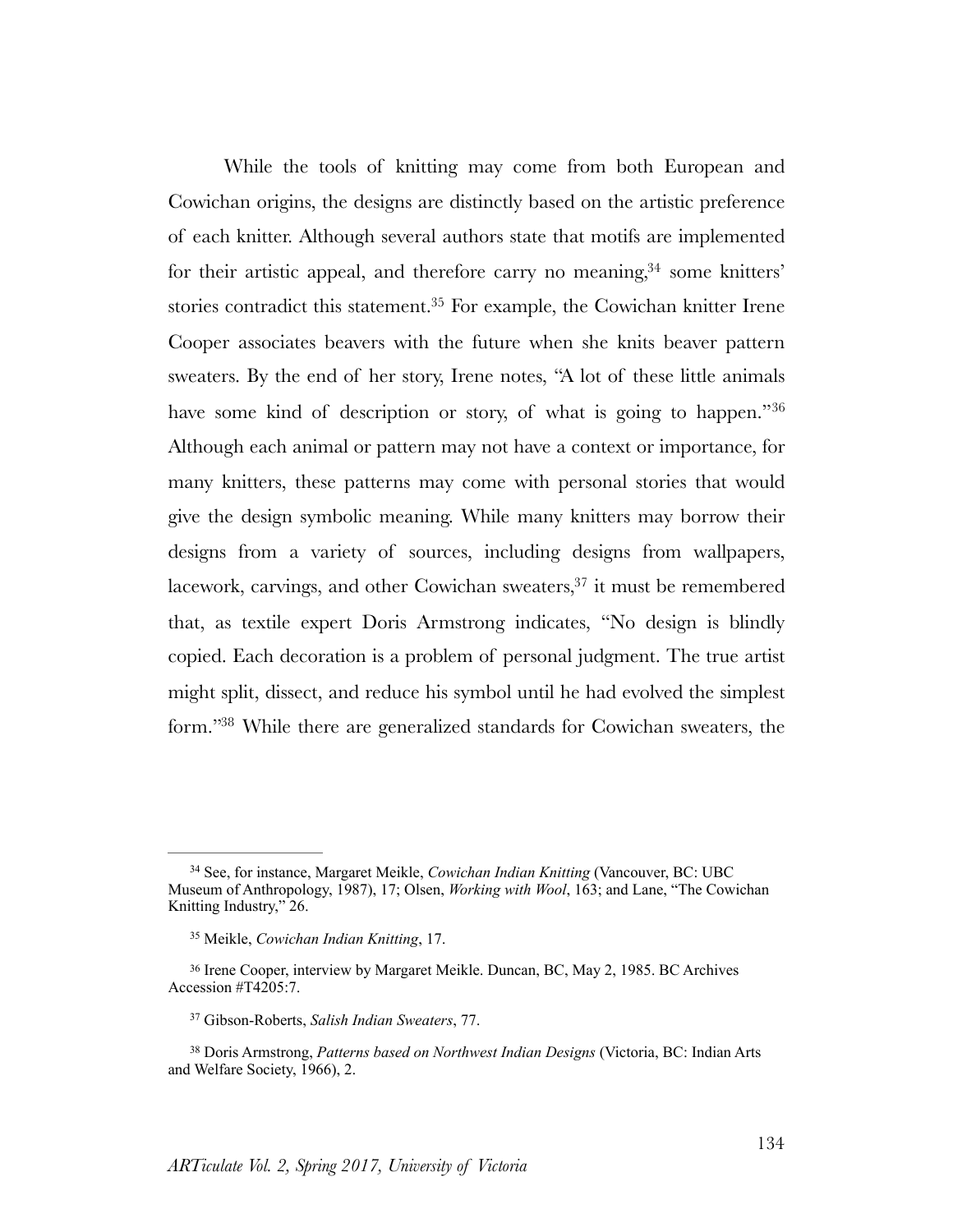<span id="page-15-6"></span><span id="page-15-5"></span>knitters do not have to follow the normalized guidelines.<sup>[39](#page-15-0)</sup> Moreover, these design changes are not just for artistic taste[.](#page-15-1) $40$  As a Cowichan knitter named Elizabeth explains, "…we purposely leave a coloured stitch knit out of the order of the pattern or something like that…It's a window. It's where the spirits come and go..."<sup>41</sup>

<span id="page-15-8"></span><span id="page-15-7"></span>When knitting began among the Cowichan Nation, weaving continue[d](#page-15-3) by the community. However, weaving eventually faded<sup> $42$ </sup> while knitting persistently grew. Cowichan sweaters facilitated the tradition of wool spinning the persistence while there was a decline in production of hand-woven blankets. Thus, a textile culture prevailed in the Cowichan identity as producing, teaching, and exchanging textiles endured. This culture is represented through the Cowichan Nation's Quw'utsun' Cultural Centre, where knitters create, hold workshops on, and sell their sweaters.<sup>[43](#page-15-4)</sup> Therefore, the Cowichan culture stakes its claim in the Cowichan sweater due to the nation's value placed on this textile tradition; however, I would

<span id="page-15-9"></span><span id="page-15-0"></span><sup>&</sup>lt;sup>[39](#page-15-5)</sup> Gibson-Roberts, *Salish Indian Sweaters*, 78. For example, Tsartlip knitter May Sam adds felted wool tassels to hats and sweaters, uses colourful acrylic yarn, and creates her own patterns for unique subject matters such as penguins. However, Sam does not sell her sweaters at the stores so she can choose her own wools, patterns, and colours in her sweaters. May Sam, "Coast Salish Knitter's Spinning Demonstration," (public lecture, Work'PLACE,' Open Space, Victoria, BC, October 4, 2014).

<span id="page-15-1"></span> $40$ It is not just designs that make every Cowichan sweater unique. As Olsen expounds, there are many characteristics that knitters modify such as "…the tightness of their stitches, the style of collars or cuffs they produce, and their method of spinning…" which make each sweater one of a kind. Olsen, *Working with Wool*, 20. In fact, Olsen points out that because of the "…considerable variation in construction and design detail, which suggests that the sweaters had no single origin." Ibid., 162. Yet for many knitters, making the sweaters is not about keeping the exactness of designs and traditions, but more a representation of their feelings while they knit. Ibid., 262.

<span id="page-15-2"></span>[<sup>41</sup>](#page-15-7) Ibid., 261-262.

<span id="page-15-3"></span> $42$ Coast Salish weaving did have a revival in the 1960s, but there is less of a weaving industry today than knitting. Gustafson, *Salish Weaving*, 109.

<span id="page-15-4"></span>[<sup>43</sup>](#page-15-9) Shaw TV Victoria, "Knitting the Cowichan Sweater," YouTube, news report video, https:// www.youtube.com/watch?v=ynpvos7UFZo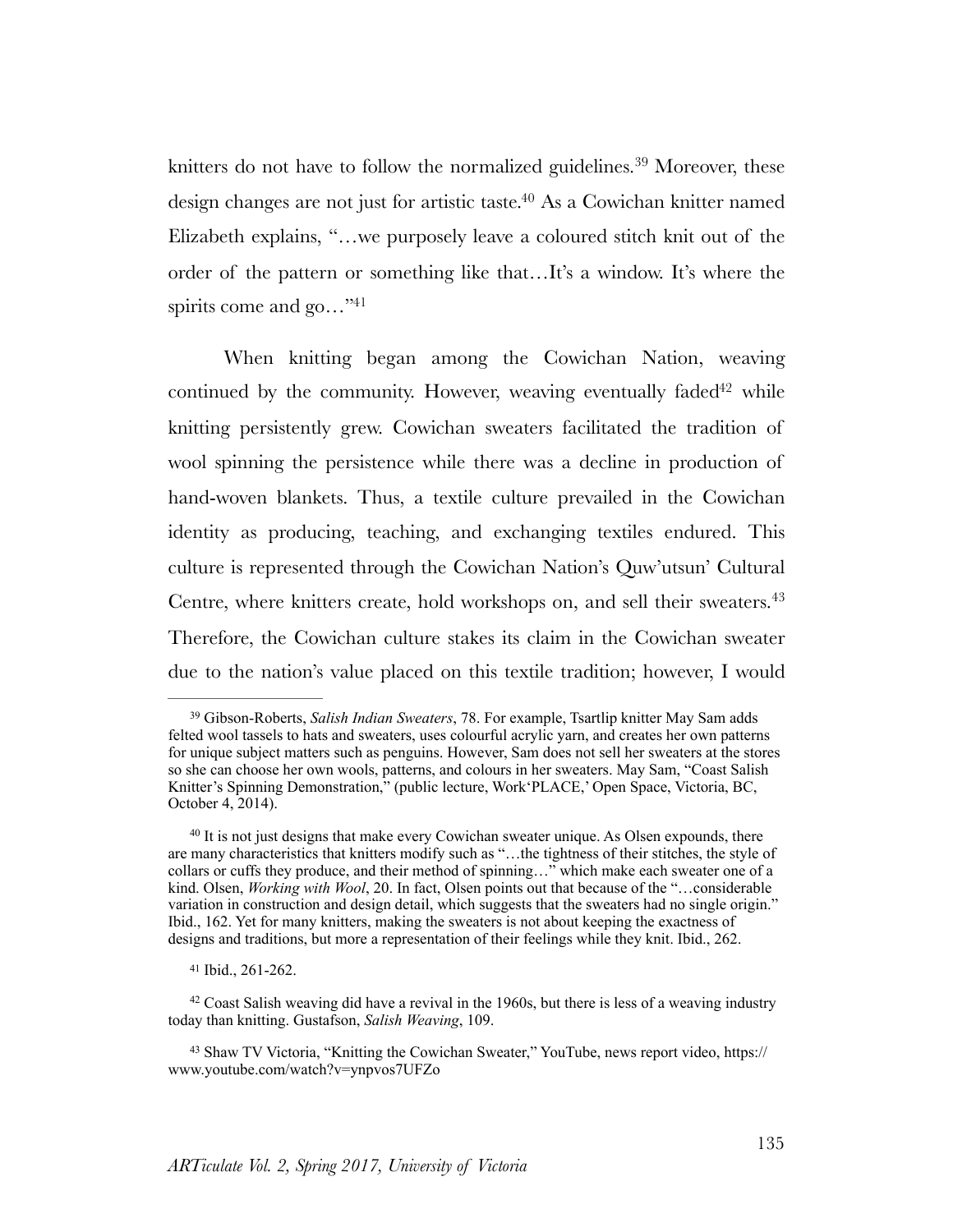<span id="page-16-1"></span>argue that the knitters place more worth on the textile tradition than the nation does. Individual Cowichan knitters are the dominant owners of the sweater since they have created the sweater and its patterns. The Cowichan knitters directly and legitimately inherited this ownership through their ancestors who created the form of working with wool. This form has cultural meanings and connections. The knitters still hold those cultural links to the wool through hearing their own people's origin stories or listening to elders talk about their sweater experiences in connection with life values, such as hard work and productiveness (Fig. 5). As Cowichan knitter Sarah Modeste explains, "I think knitting links…[the younger generation] to their culture. You lose that, and life is difficult.["](#page-16-0)<sup>[44](#page-16-0)</sup> Therefore, the Cowichan knitters should hold the ultimate rights, including cultural, financial, and representational right of these sweaters, which are clearly connected to Indigenous traditions within the Cowichan Nation's cultures.

<span id="page-16-0"></span><sup>&</sup>lt;sup>[44](#page-16-1)</sup> Jennifer McLarty, "Cultural icon for Cowichan," The Cowichan Leader, June 12, 2002. In fact some knitters, like Sarah Modeste, even teach knitting as a form of healing from residential schools, in the hope "…to reconnect fragmented and abused generations to its culture." Ibid.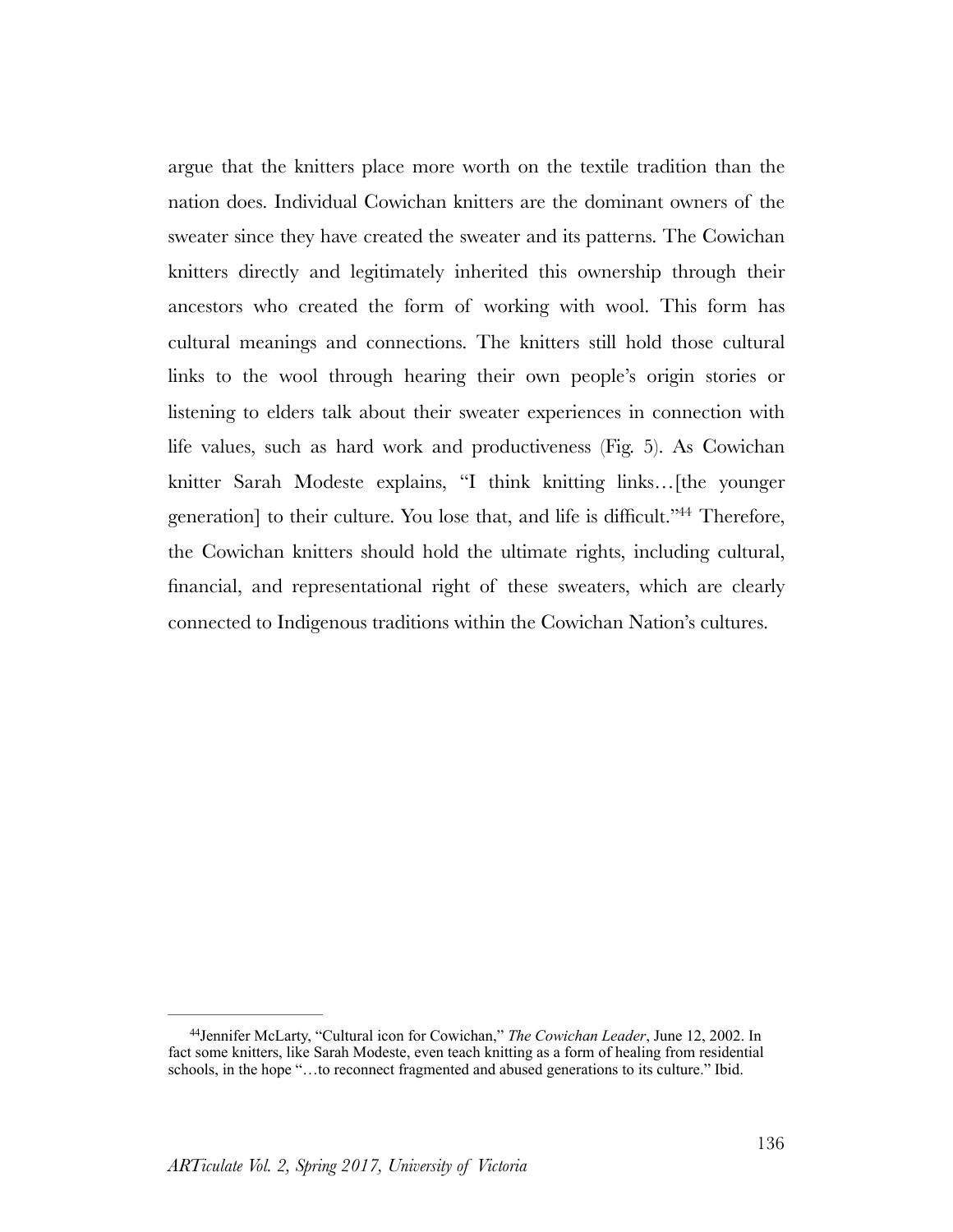

**Figure 5: Ministry of the British Columbia Secretary and Travel Industry, Film and Photographic Branch***. Indian Sweater Making by The Charlie Family***. 1946. Image I-27571, courtesy of the Royal BC Museum and Archives.**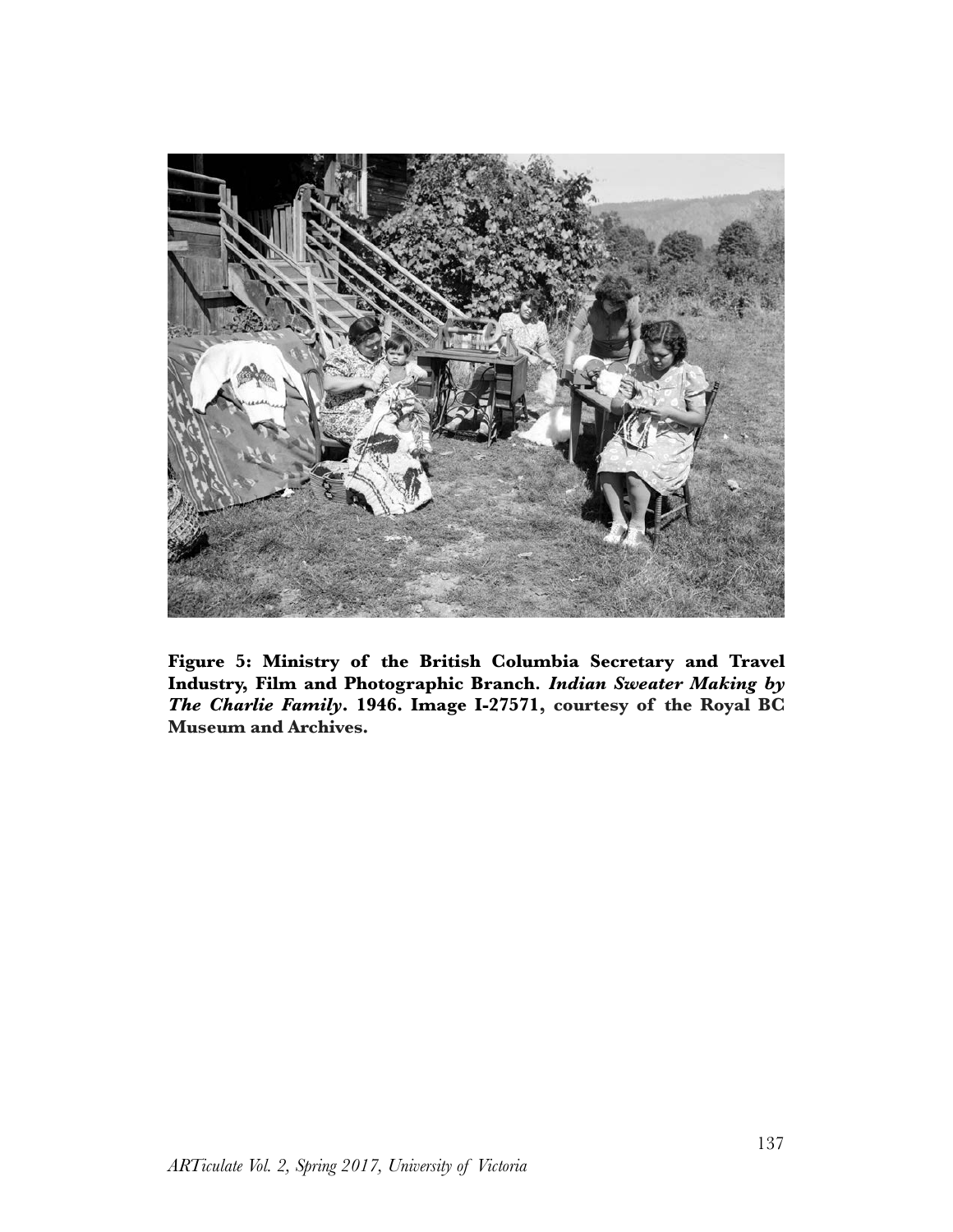### **The HBC Sweater Controversy**

<span id="page-18-5"></span><span id="page-18-4"></span><span id="page-18-3"></span>While copies of Cowichan sweaters are not a recent development[,](#page-18-0)  $45$  I am focusing on the HBC<sup>[46](#page-18-1)</sup> Olympic sweater for a number of reasons. Firstly, this was the initial time that the appropriation of the Cowichan sweater caused a mass protest from the Cowichan community, nearly leading to a lawsuit from the band[.](#page-18-2)<sup>[47](#page-18-2)</sup> Secondly, the Vancouver Olympic Committee

<span id="page-18-1"></span><sup>46</sup>Due to time constraints, I was unable to apply for a research ethics approval, and therefore was not allowed to interview any individuals or organizations, including the HBC, during my MA thesis research at the University of Victoria. However, on October 27, 2014, I contacted Michelle Veilleux, public relations manager at the Hudson's Bay Company, to ask for notes, reports, and papers that dealt with the 2010 HBC Olympic sweater, but received no response. After my graduation, I followed up with Veilleux and Tiffany Bourre, director of external communications at the Hudson's Bay Company Corporate by email on October 17, 2016 and December 30, 2016. On January 11, 2017, Veilleux replied with an email that the matter was from 2010, and that no further comment could be provided.

<span id="page-18-0"></span>By the 1920s, when interest in the sweaters came from outside the Coast Salish community, [45](#page-18-3) both companies and private individuals began to imitate the sweater. Marianne P. Stopp, "The Coast Salish Knitters and the Cowichan Sweater: An Event of National Historical Significance," *Material Culture Review* 76 (Fall 2012): 17. One of the more famous imitations came from Mary Maxim, a company that begun in the 1940s by Willard S. McPhedrain. McPhedrian created the first Mary Maxim pattern, No. 400 Reindeer. This pattern's shawl-style collar, hand-knit quality, bottom geometric horizontal pattern, and two-panel animal front motif makes it very similar to a Cowichan sweater.

<span id="page-18-2"></span><sup>&</sup>lt;sup>47</sup>Recently, various clothing companies have created imitations, including Ralph Lauren and Nordstrom's, and therefore the HBC's appropriation is just one part of a greater, ongoing issue. See "Nordstrom removes Cowichan name from sweaters," *CBC News*, news article, [http://](http://www.cbc.ca/news/canada/british-columbia/nordstrom-removes-cowichan-name-from-sweaters-1.2938764) [www.cbc.ca/news/canada/british-columbia/nordstrom-removes-cowichan-name-from](http://www.cbc.ca/news/canada/british-columbia/nordstrom-removes-cowichan-name-from-sweaters-1.2938764)[sweaters-1.2938764](http://www.cbc.ca/news/canada/british-columbia/nordstrom-removes-cowichan-name-from-sweaters-1.2938764); and "B.C. First Nation takes on Ralph Lauren over knockoff sweaters," *CTV News*, news article, http://www.ctvnews.ca/canada/b-c-first-nation-takes-on-ralph-lauren-overknockoff-mmmmsweaters-1.2225767. As anthropologist Valda Blundell explains the challenge of stopping appropriation is "…but one part of a broader struggle on the part of aboriginal peoples to sustain their own cultural forms and transform their relations with the Canadian State." Valda Blundell, "Aboriginal Empowerment and Souvenir Trade in Canada," *Annals of Tourism Research* 20 (1993): 80.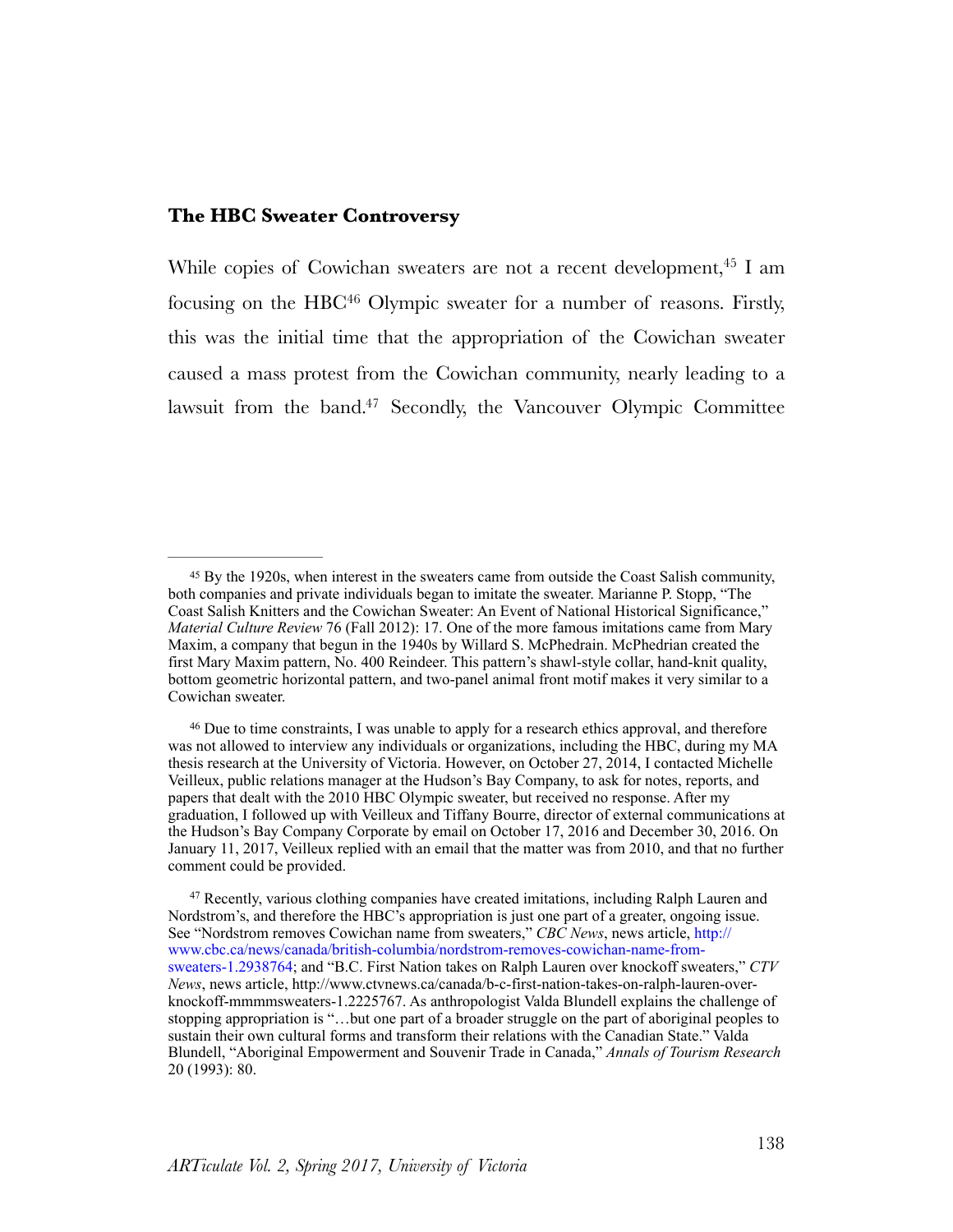<span id="page-19-4"></span> $(VANOC)^{48}$  $(VANOC)^{48}$  $(VANOC)^{48}$  $(VANOC)^{48}$  $(VANOC)^{48}$  pushed for the Olympics and its sponsors, including the HBC, to support and highlight Indigenous cultures throughout the Games. In order to become a national sponsor for the Olympics, the HBC paid \$100 million to be the official Canadian Olympic merchandiser for all the Games held between 2005 and 2012.<sup>[49](#page-19-1)</sup> The HBC benefitted from this sponsorship by associating the company with the Olympic brand and its values.<sup>50</sup>

<span id="page-19-6"></span><span id="page-19-5"></span>One of the newest principles that the International Olympic Committee (IOC) included in the Olympic Charter was the inclusion of Indigenous peoples through the Olympic Movement's Agenda 21: Spot for Sustainable Development. As Jack Poole, chairman of VANOC, stated in a 2005 VANOC news release, "If it hadn't been for the full support of the Four Host First Nations in our bid, we likely wouldn't be talking about Vancouver  $2010$  today.<sup>["](#page-19-3)[51](#page-19-3)</sup> This standard stems from the adoption of Agenda 21 by the IOC in 1999, which according to Olympic scholar Christine O'Bonsawin, "…strengthen[s] the role of 'major groups' in the development and implementation of the Games, including women, youth,

<span id="page-19-7"></span><span id="page-19-0"></span><sup>&</sup>lt;sup>48</sup>The majority of VANOC was dissolved after their annual report from December 17, 2010. VANOC remained a four-person board that occasionally met until early 2014, when the company's final financial statement was released upon dissolution. Bob Mackin, "What ever became of VANOC?" *Metro*, January 9, 2014. Therefore, even if I had time to complete a research ethics application, it would have been difficult to get a statement from the organization itself. On December 20, 2013, I inquired from Glenn Dingwall, digital archivist at the City of Vancouver Archives, which holds VANOC's records, to access the archives. However, I was informed that the VANOC archives would not be made available to the public until 2025.

<span id="page-19-1"></span><sup>&</sup>lt;sup>[49](#page-19-5)</sup> Marina Strauss, "HBC tries to build on Olympic momentum," *The Globe and Mail*, news article, http://www.theglobeandmail.com/report-on-business/hbc-tries-to-build-on-olympicmomentum/article4308320/

<span id="page-19-2"></span><sup>&</sup>lt;sup>50</sup>Although I have found no evidence that the sponsors are required to follow these ideals, sports administrator Chrysostomos Giannoulakis suggests that sponsors would not tarnish the values since enhancing the brand value will result in monetary gain. Benoit Seguin and Norman J. O'Reilly, "The Olympic brand, ambush marketing and clutter," *Int. J. Sport Management and Marketing* 4.1/2 (2008): 65.

<span id="page-19-3"></span><sup>&</sup>lt;sup>[51](#page-19-7)</sup> Roth, "Culturally Modified Capitalism," 192.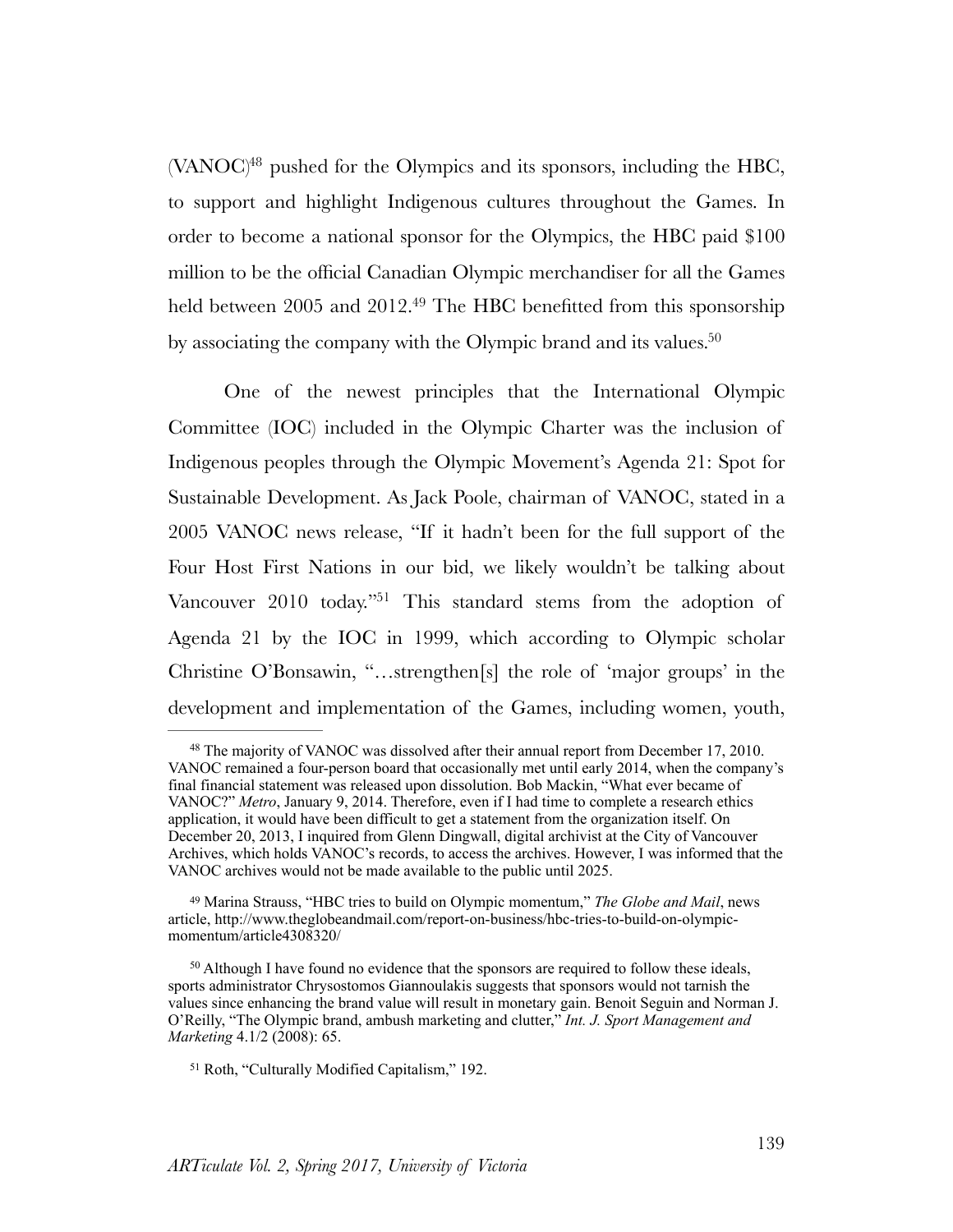<span id="page-20-3"></span>and Indigenous people."<sup>[52](#page-20-0)</sup> Vancouver was the first city to place their bid to host the Games shortly after the IOC's endorsement of Agenda 21, and therefore implemented an Aboriginal Participation and Collaboration program as a part of their bid. While O'Bonsawin states that this program intended to ["](#page-20-1)...achieve unprecedented Aboriginal participation,"<sup>[53](#page-20-1)</sup> it seems that this partnership was not consulted in the selling of Cowichan-like sweaters by the HBC.

<span id="page-20-4"></span>In early November of 2007, the local Cowichan Valley newspaper, *The Pictorial*, began a campaign to advocate for the Cowichan sweater to become a part of the official 2010 Olympic uniform. After talking to local members of the Legislative Assembly, Duncan city counsellors, and Cowichan Nation chiefs, *The Pictorial* editors made several phone calls to HBC executives. *The Pictorial*'s campaign sparked the interest of both the Cowichan Nation and the Cowichan knitters. Cowichan knitter Emily Sawyer-Smith was "thrilled" by the idea of making sweaters for the Olympic athletes[.](#page-20-2)<sup>[54](#page-20-2)</sup> While Chief Harry Alphonse of the Cowichan Nation did state he was behind the movement, he voiced that the Cowichan Nation

<span id="page-20-5"></span><span id="page-20-0"></span><sup>52</sup>Christine O'Bonsawin, "Indigenous Peoples and Canadian-Hosted Olympic Games," in *Aboriginal Peoples & Sport in Canada*, edited by Janice Forsyth and Audrey Giles, 35-63 (Vancouver, BC: University of British Columbia Press, 2013), 52.

<span id="page-20-1"></span> $53$  Ibid.,  $53$ .

<span id="page-20-2"></span><sup>&</sup>lt;sup>[54](#page-20-5)</sup> "Cowichan sweater pitched as the official uniform of the Olympic games," *The Pictorial*, news article, http://www.cowichannewsleader.com/news/ Cowichan\_sweater\_pitched\_as\_the\_official\_uniform\_of\_the\_Olympic\_games.html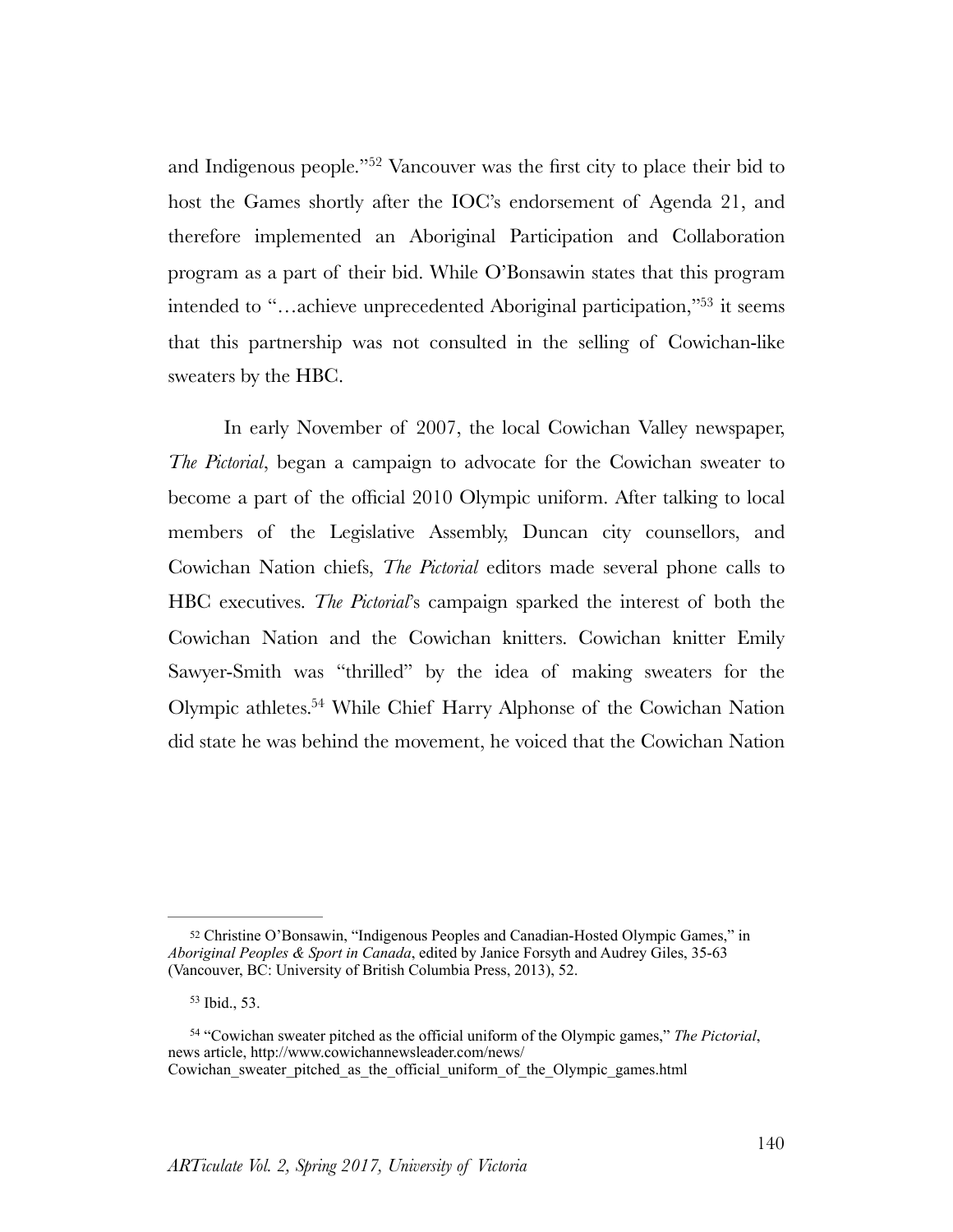<span id="page-21-4"></span><span id="page-21-3"></span>did have a trademark<sup>[55](#page-21-0)</sup> and therefore, "The promotion should be through the [Quw'utsun'] heritage centre."<sup>[56](#page-21-1)</sup> Thus, even before the HBC sweater was created, the Cowichan Nation had serious concerns that the nation and the knitters would lose control of the sweater and its creative design during the Olympics.

<span id="page-21-5"></span>When Lydia Hwitsum became Chief of the Cowichan Nation in 2008, she stated that her nation and the HBC were in discussions, and that the HBC hoped to work with the Cowichan Nation and knitters to create Cowichan sweaters on a mass scale.<sup>[57](#page-21-2)</sup> Newspaper articles do not address when the talks began or how long they continued, but the dialogue eventually broke off between the two organizations. The HBC later released a statement in 2009 indicating that, "It was clear that they [the Cowichan Nation] were unable to meet Hudson's Bay Company requirements as a national retailer for consistent quality, speed to market and volume for

<span id="page-21-0"></span><sup>&</sup>lt;sup>55</sup>While the Cowichan Nation does have a trademark registered, it is only for the use of the names "Cowichan," "Genuine Cowichan," and "Genuine Cowichan Approved" and not for the actual style or design. Still, the appropriation of the Cowichan sweater style can be considered "... a sort of theft…" as the act of appropriation hurts the Cowichan people culturally and economically. Young, *Cultural Appropriation and the Arts*, 24. Arguably, philosopher James Young states that this type of damage could be "much more serious sort of harm than any theft could be." Ibid.

<span id="page-21-1"></span><sup>&</sup>lt;sup>[56](#page-21-4)</sup> Mike D'Amour, "Cowichan chief endorses sweater bid, North Cowichan doesn't," *The Pictorial*, November 25, 2007.

<span id="page-21-2"></span><sup>&</sup>lt;sup>[57](#page-21-5)</sup> Peter W. Rusland, "Olympic Sweater leaves Tribes feeling ripped off," *The Pictorial*, October 9, 2009.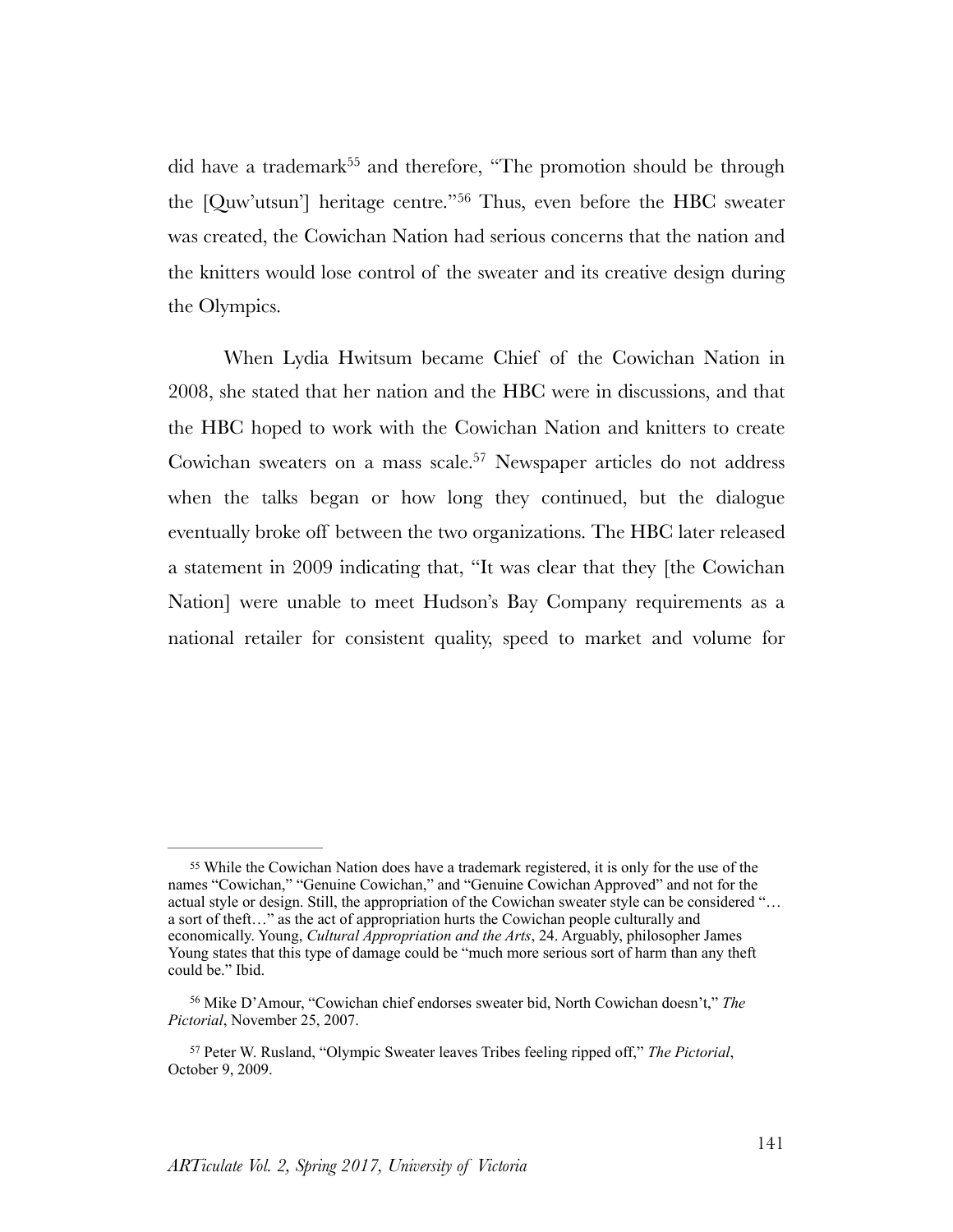<span id="page-22-6"></span><span id="page-22-5"></span>delivery.<sup>["](#page-22-0)[58](#page-22-0)</sup> This conclusion to the conversation led the Cowichan Nation to believe that the Cowichan sweater would not be included in the Olympics.<sup>59</sup>

<span id="page-22-7"></span>On October 7, 2009, the HBC revealed their clothing line for the Vancouver Olympics, including the Olympic sweater. Instantly newspaper reporters and the general public criticized the item, and, as *The Pictorial* editors asserted, "Missing the Podium: A sort-of Cowichan sweater seems worse than no sweater at all.["](#page-22-2) $60$  A HBC company statement admitted that the Olympic sweater "…nods towards this icon of Canadian fashion, while adding our own contemporary twists including type of wool, colour, pattern complexity and logos.["](#page-22-3) $61$  Chief Hwitsum responded to the statement, pointing out that: "Choosing a knit sweater that is both similar in colour scheme and design to our traditional Cowichan Indian sweater disrespects the fact [that] our sweater is a unique piece of art recognized around the world and is a registered exclusive trademark of the Cowichan people.<sup>"[62](#page-22-4)</sup>

<span id="page-22-9"></span><span id="page-22-8"></span>Chief Hwitsum called for redress from the HBC on October 21, 2009. She was explicit that the sweater was "...an act of cultural

<span id="page-22-0"></span><sup>&</sup>lt;sup>58</sup>According to many members of the Cowichan Tribes, such as Dianne Hinkley and Ernie Elliott, the statement that the knitters could not produce enough sweaters was nonsense. As Hinkley states, "I don't think that argument could be backed up at…We started this movement in this Valley. We suggested the Cowichan sweaters for the Olympic uniforms, what, a year ago?" Sarah Simpson, "Silent sweater protest in the works," *The Citizen*, October 14, 2009.

<span id="page-22-1"></span><sup>&</sup>lt;sup>[59](#page-22-6)</sup> Peter W. Rusland, "Olympic Sweater leaves Tribes feeling ripped off," *The Pictorial*, October 9, 2009.

<span id="page-22-2"></span><sup>&</sup>lt;sup>[60](#page-22-7)</sup> "Olympic sweater knock-offs missed great opportunity," *The Pictorial*, October 7, 2009.

<span id="page-22-3"></span><sup>&</sup>lt;sup>61</sup>Constantineau, "HBC defends Olympic sweater." This statement appears to claim that the HBC did not do anything wrong because they made slight changes to the original Cowichan sweater concept. However, the revisions are so trivial that the sweater design still clearly came from an appropriated idea. Although this is far from the realm of my paper, it does beg the question of just how different an artistic design has to be before it is not considered appropriation.

<span id="page-22-4"></span><sup>&</sup>lt;sup>[62](#page-22-9)</sup> Sandra McCulloch, "Olympic sweater controversy heating up," *Times Colonist*, October 14, 2009.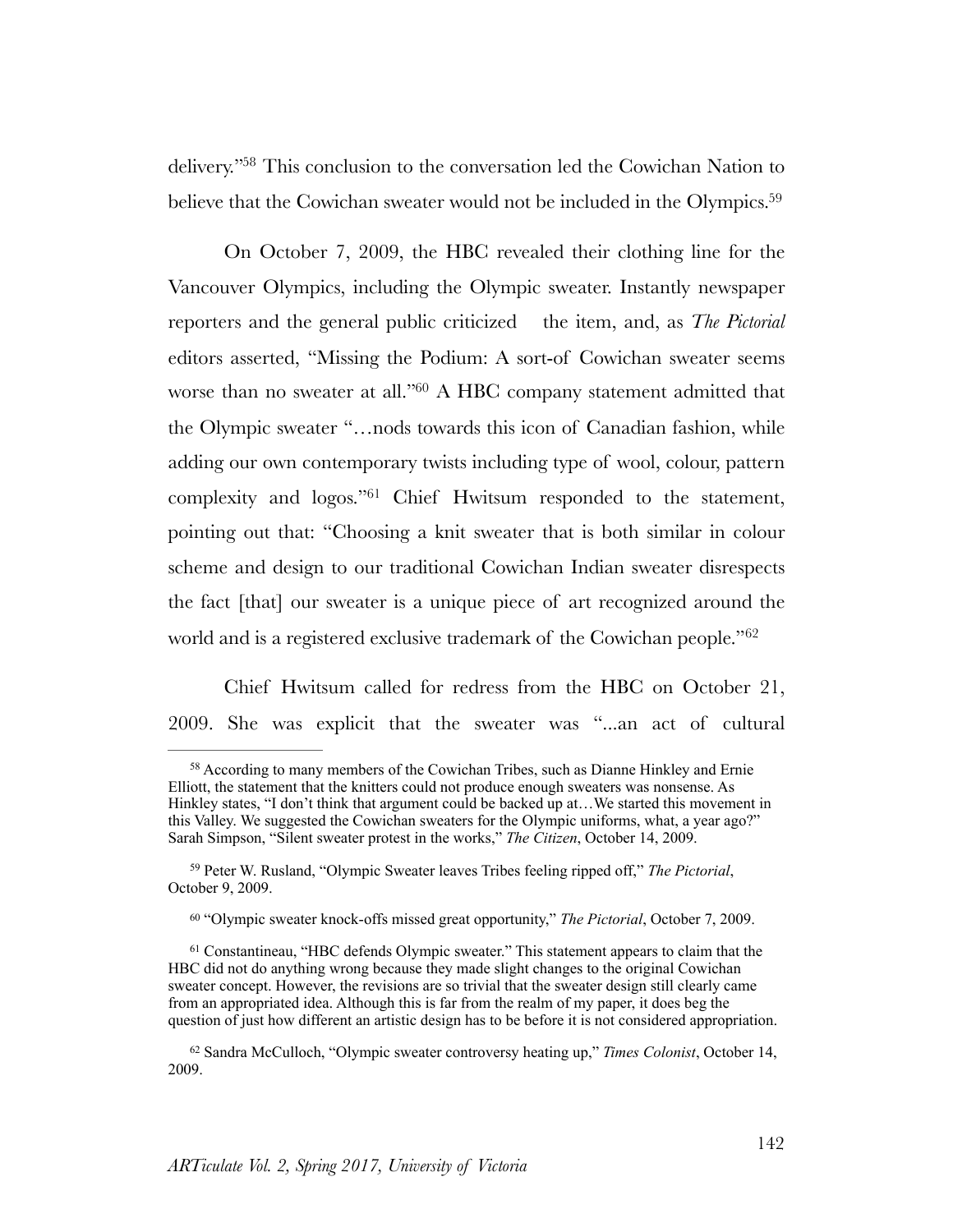<span id="page-23-5"></span><span id="page-23-4"></span>appropriation…" and that "…some people believe the Bay's sweater is an authentic Cowichan.["](#page-23-0)<sup>[63](#page-23-0)</sup> Because of the sweater's registered trademark, Cowichan Tribes band manager Ernie Elliott noted that the "…Cowichan Tribes will seek legal advice to determine if it will launch legal action against HBC."<sup>[64](#page-23-1)</sup> Meanwhile, individual Cowichan knitters such as Dianne Hinkley began to plan a silent protest where demonstrators would wear Cowichan sweaters to the torch relays in Victoria and Duncan that would take place on October 30 and October 31, respectively.

<span id="page-23-6"></span>On October 28, HBC representatives, VANOC representatives, and the Cowichan Band Council met in the Cowichan Nation territory to discuss a remedy. Elliott reveals that the HBC's first proposal "…was asking us if we'd be willing to knit the sweater that they've brought out as part of the Olympic team uniform but our knitters won't do that because it's like copying someone else's pattern.["](#page-23-2) $65$  Eventually, a compromise was made between the parties: knitters would have an opportunity to sell their sweaters at the downtown Vancouver HBC store, alongside the imitations. In addition, the HBC would provide signage explaining the history of the Cowichan and their sweaters, but only in the downtown Vancouver store. Adding insult to injury, Hwitsum declared, "…the Bay representatives didn't apologize…"[66](#page-23-3)

<span id="page-23-7"></span><span id="page-23-0"></span><sup>&</sup>lt;sup>[63](#page-23-4)</sup> Peter W. Rusland, "Chief takes sweater concerns to minister," *The Pictorial*, October 21, 2009.

<span id="page-23-1"></span><sup>&</sup>lt;sup>[64](#page-23-5)</sup> Bruce Constantineau, "HBC defends Olympic sweater," *Vancouver Sun*, October 9, 2009.

<span id="page-23-2"></span>Sarah Simpson, "Olympic agreement in sweater controversy," *The Citizen*, October 30, [65](#page-23-6) 2009.

<span id="page-23-3"></span><sup>&</sup>lt;sup>[66](#page-23-7)</sup> Sandra McCulloch, "Bay, band settler sweater dispute," *Times Colonist*, October 29, 2009.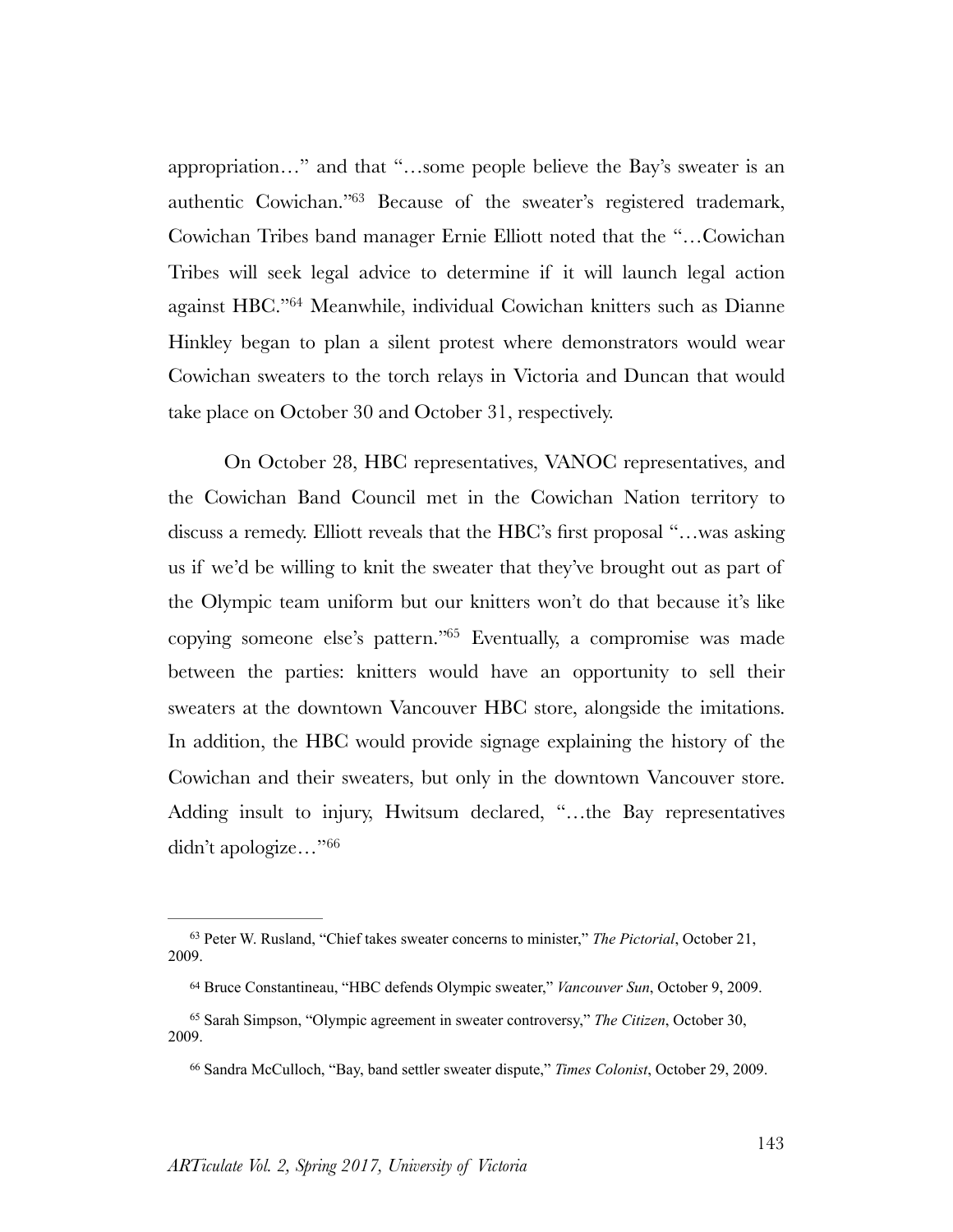<span id="page-24-5"></span><span id="page-24-4"></span><span id="page-24-3"></span>Although the HBC and the Cowichan Nation made a deal, some scholars, like philosophers Herbert Marcuse and Albert Memmi, might interpret this agreement as simply a continuation of colonizing processes and practices. As Marcuse explains, tolerance, or allowing other ideas that are different from your own to be heard, both "supress[es] the alternatives" and ["](#page-24-0)institutionalize<sup>[s]</sup> inequality."<sup> $67$ </sup> This is because tolerance grants the freedom to speak, but does "not make the transition from word to deed, from speech to action.["](#page-24-1)<sup>[68](#page-24-1)</sup> Without action, such as protests or lawsuits, Marcuse believes that the oppressed are powerless as they are kept within the hierarchical structure of society. $69$  Therefore, the compromise between the HBC and the knitters made any threat of action, through lawsuit or protest, completely stop in lieu of the opportunity for knitters to sell their sweaters at just one HBC store. According to Memmi, the only way for the oppressed to become unexploited is to adopt their own system. Memmi thinks that working from within the colonized system will only end with the colonized "adopting his [colonizer's] ideology, even with regard to their own

<span id="page-24-0"></span><sup>&</sup>lt;sup>[67](#page-24-3)</sup> Herbert Marcuse, "Repressive Tolerance," Publications, online book, http:// www.marcuse.org/herbert/pubs/60spubs/65repressivetolerance.htm

<span id="page-24-1"></span><sup>&</sup>lt;sup>[68](#page-24-4)</sup> Ibid.

<span id="page-24-2"></span><sup>&</sup>lt;sup>[69](#page-24-5)</sup> Ibid. *Vancouver Sun* journalist Stephen Hume discusses in his opinion article, "Olympic fakes? Why are we so surprised," how ironic terrible it is that the Cowichan Nation might not have enough evidence for a lawsuit against the HBC, yet the Olympics can easily sue a company with the name Olympic. As Hume states: "The last report I saw cited more than 50 cases in federal court alleging Olympic trademark infringements." Stephen Hume, "Olympic fakes? Why are we so surprised," *Vancouver Sun*, October 10, 2009. Although this article is an opinion piece, and therefore should not be trusted as factual or accurate, Hume does bring up the point that the Olympics Committee has the money to own many trademarks and to easily sue. Even organizations like *The Olympian*, a newspaper from Olympia, Washington, which began in 1860, was being blocked by the US Olympic Committee for trademarking the newspaper's name. Tom Chivers, "US Olympic Committee tries to block *The Olympian* newspaper trademarking name," *The Telegraph*, October 12, 2009.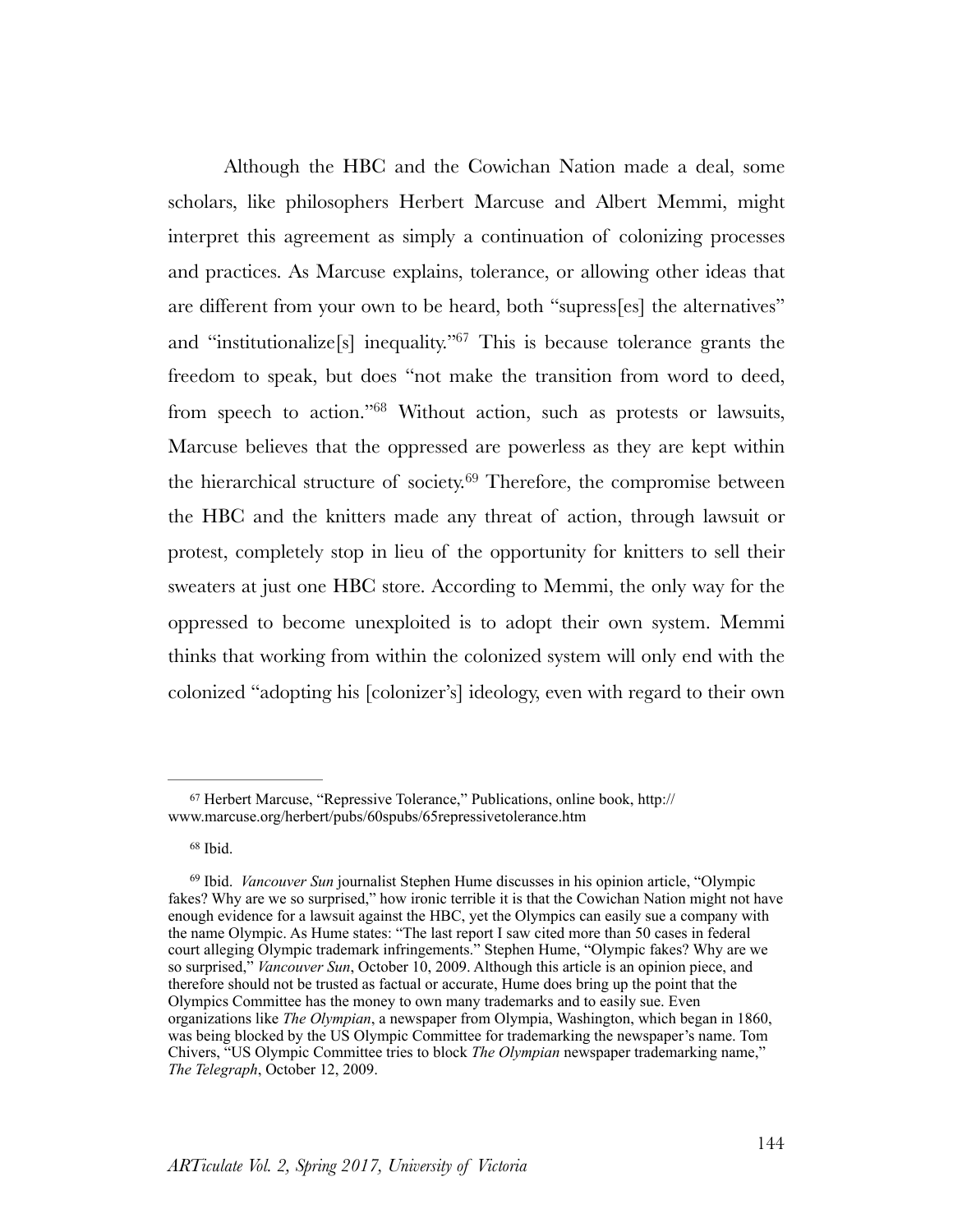<span id="page-25-5"></span><span id="page-25-4"></span>values and their own lives.["](#page-25-0)<sup>[70](#page-25-0)</sup> Though there was an agreement between the HBC and the knitters, this deal clearly left the colonized system, and therefore the colonizer, victorious. For example, instead of learning from its mistakes of appropriation, the HBC created another Cowichan-like sweater for the 2012 London Summer Olympics[.](#page-25-1)<sup>[71](#page-25-1)</sup> This product, however, caused no extensive publicity in the media or by the Cowichan Nation. This is possibly as a result of the likelihood that the Cowichan Nation and artists knew they would not be treated fairly in this instance, as they had received an unfair arrangement in the past.

### **Economic Harmfulness of Appropriation**

<span id="page-25-6"></span>For years, many Cowichan families have barely scraped by while they knitted and executed other types of work. Eric Olsen, Tsartlip Nation coowner of a former sweater shop, states that, "…sweaters saved [my] people from suffering and starvation brought about by colonization.["](#page-25-2)<sup>[72](#page-25-2)</sup> Considering the time it takes to make a sweater, the knitters would make the equivalent of below the minimum wage. During the 1960s, Norman Lougheed, the original owner of the Cowichan Trading Company in downtown Victoria, would pay the knitters between \$14 and \$20 per sweater[.](#page-25-3)<sup>[73](#page-25-3)</sup> The Cowichan

<span id="page-25-3"></span>[73](#page-25-7) Ibid., 230.

<span id="page-25-7"></span><span id="page-25-0"></span><sup>&</sup>lt;sup>[70](#page-25-4)</sup> Albert Memmi, *The Colonizer and the Colonized* (Boston, MA: Beacon Press, 1965), 16.

<span id="page-25-1"></span> $71$ After the deal between the HBC and the Cowichan Nation, Mark Kinnin, the vice president of the Olympics and global sourcing for the HBC, claimed that he agreed to have "…a long term relationship with [Chief] Lydia and the Tribes in producing products for our Hudson's Bay Company line." D'Amour, "Knitters say sweater deal can save them." There is no evidence through my research that the HBC continued to work with the Cowichan Nation in a later time.

<span id="page-25-2"></span><sup>&</sup>lt;sup>[72](#page-25-6)</sup> Olsen, *Working with Wool*, 25.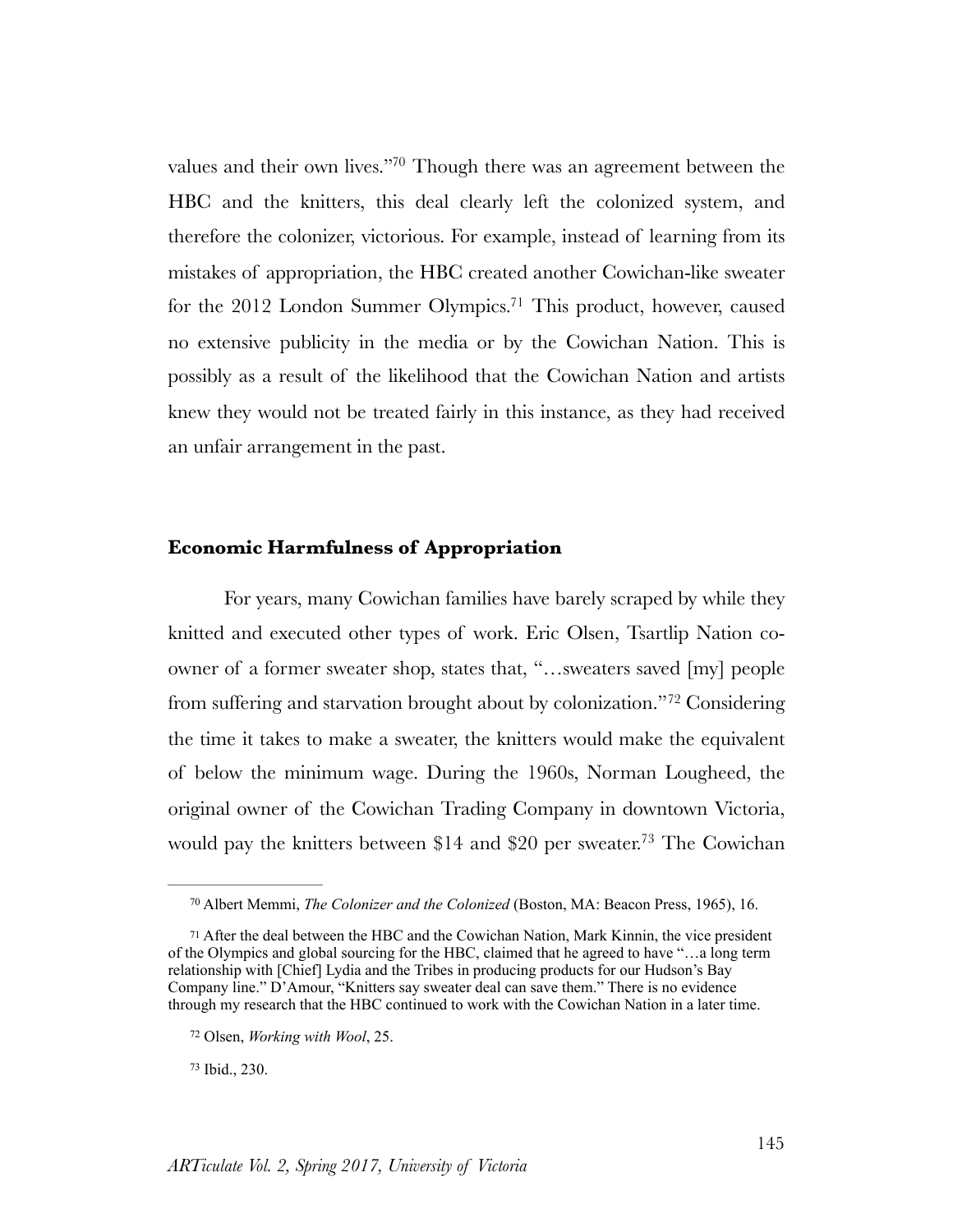<span id="page-26-5"></span>Trading Company, and other businesses, would force knitters to use the wool sold in their stores.<sup>[74](#page-26-0)</sup> Therefore, even if the knitters received top dollar, they would also have to deduct their payment for the wool. Even more recently, the knitters only earn about \$75 per sweater, and spend \$30 on the material, while local stores sell these sweaters for around \$200[.75](#page-26-1)

<span id="page-26-8"></span><span id="page-26-7"></span><span id="page-26-6"></span>Although knitters do not make much money creating these sweaters, the women<sup>76</sup> continue to knit[.](#page-26-3)<sup>77</sup> The fact that knitting fits in with so many other elements of Indigenous life, such as allowing knitters to work during evenings or at home while taking care of their children, is one reason women proceed[.](#page-26-4)<sup>[78](#page-26-4)</sup> Some knitters want to turn their sweaters into a business, but are faced with the financial challenges of starting up a commercial enterprise. According to Olsen, "The Indian Act prevents Native people on

<span id="page-26-9"></span><span id="page-26-0"></span><sup>&</sup>lt;sup>74</sup>Forcing knitters to use a certain store's wool was common practice by the 1950s. Though many knitters tried to continue making wool themselves or buying from Sarah Modeste's wool carding business, many stores refused to buy the sweaters unless the wool was from their own store. May Sam states that this system still occurs today, with some companies rigging the procedure by forcing knitters to buy two bags of wool instead of one bag per sweater. May Sam, "Coast Salish Knitter's Spinning Demonstration," (public lecture, Work'PLACE,' Open Space, Victoria, BC, October 4, 2014). With two bags of wool, the knitters not only have to spend more of their earnings on wool, but also constantly have an extra bag of wool as it only takes one bag to make a sweater.

<span id="page-26-1"></span><sup>&</sup>lt;sup>[75](#page-26-6)</sup> Scott Stanfield, "Carrying on Tradition," *The Citizen*, August 15, 1999.

<span id="page-26-2"></span>While most of the knitters are female, there are a few Cowichan knitters who are male. [76](#page-26-7) Knitting is also a family activity, where wives, husbands, and children often all join in at different times of the process. Stopp, "The Coast Salish Knitters," 16.

<span id="page-26-3"></span> $77$ There has been a steady decline in production of Cowichan sweaters made by Indigenous knitters. As Olsen explains, there was once honour in knitting, but by the 1980s, many knitters prevented their children from learning the skill because of the financial and artistic hardship. Sylvia Olsen, "'We Indians were sure hard workers': A History of Coast Salish Wool Working" (master's thesis, University of Victoria, 1994), 139. As Cathy Robertson, head of sales and marketing for the Quw'wtsun' Cultural Centre, states, "I won't say it's a dying industry but there are less people doing it because basically they are not making enough money from it." Gerry Bellett, "Cowichan-like sweaters makes its way into Lauren's line," *Vancouver Sun*, November 7, 2002.

<span id="page-26-4"></span><sup>&</sup>lt;sup>[78](#page-26-9)</sup> John Sutton Lutz, *Makúk: A New History of Aboriginal White Relations* (Vancouver, BC: University of British Columbia Press, 2008), 109.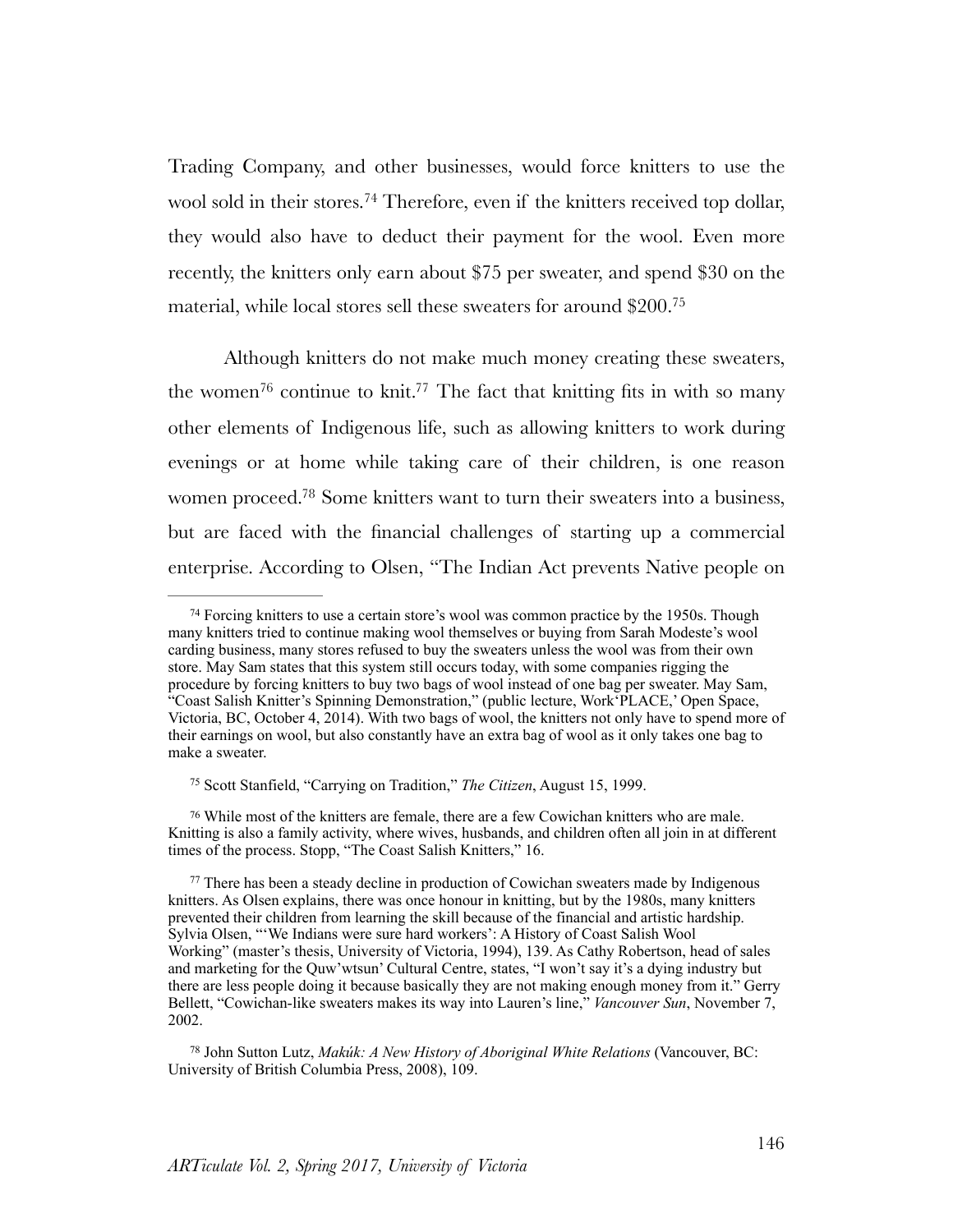<span id="page-27-4"></span>reserves from qualifying for bank financing…" which means many Cowichan knitters were unable to gain loans to have a role in the business profits from their knitting.<sup>[79](#page-27-0)</sup> Although this has not stopped some knitters from opening their own stores, many Indigenous shops lack the money to compete with non-Indigenous companies[.](#page-27-1) [80](#page-27-1)

<span id="page-27-6"></span><span id="page-27-5"></span>By the late 1970s, Cowichan sweaters were beginning to turn into a fashion sensation all over North America, Europe, and Asia; therefore, imitations increased, making it harder for the knitters. As art historian Deborah Root points out, appropriation "…is generally possible only in an economic system that is more powerful than the one subject to appropriation.["](#page-27-2)<sup>[81](#page-27-2)</sup> Thus, it is the economically powerful who make more money with imitations. As the British Columbia Automobile Association (BCAA) magazine, *West World*, claimed, "…knitters are finding it harder and harder to sell the sweaters, especially in a slow tourist year, because other knitters are making a very similar product faster, cheaper, and at a more consistent quality." $82$  These imitations do not create a new category of artwork, but instead add to an existing market; it is important to note that, in the previous production system, all proceeds were originally distributed

<span id="page-27-7"></span><span id="page-27-0"></span> $\frac{79}{9}$  $\frac{79}{9}$  $\frac{79}{9}$ Olsen, "'We Indians were sure hard workers,' 112. This is still the case today. According to banking reporter Grant Robertson, "…hundreds of Canadian Indigenous groups lack the ability to borrow against their homes, due to century-old federal land ownership laws enshrined in the Indian Act. A small number of reserves in Canada have started creating their own land codes as they push toward self-government, a move that includes the ability to use property as an asset that can be used as collateral for a loan." Grant Robertson, "First nations new focus for Canada's banks," *The Globe and Mail*, June 15, 2011. According to Olsen, it was not until the 1980s that funding was available for Indigenous entrepreneurs looking to start a business. Olsen, "'We Indians were sure hard workers,' 113.

<span id="page-27-1"></span> $80$  Ibid.,  $114-115$ .

<span id="page-27-2"></span><sup>&</sup>lt;sup>[81](#page-27-6)</sup> Root, *Cannibal Culture*, 76.

<span id="page-27-3"></span><sup>&</sup>lt;sup>[82](#page-27-7)</sup> Peter Ladner, "Cowichan Sweaters: Made in Korea?" *West World*, Nov/Dec 1980.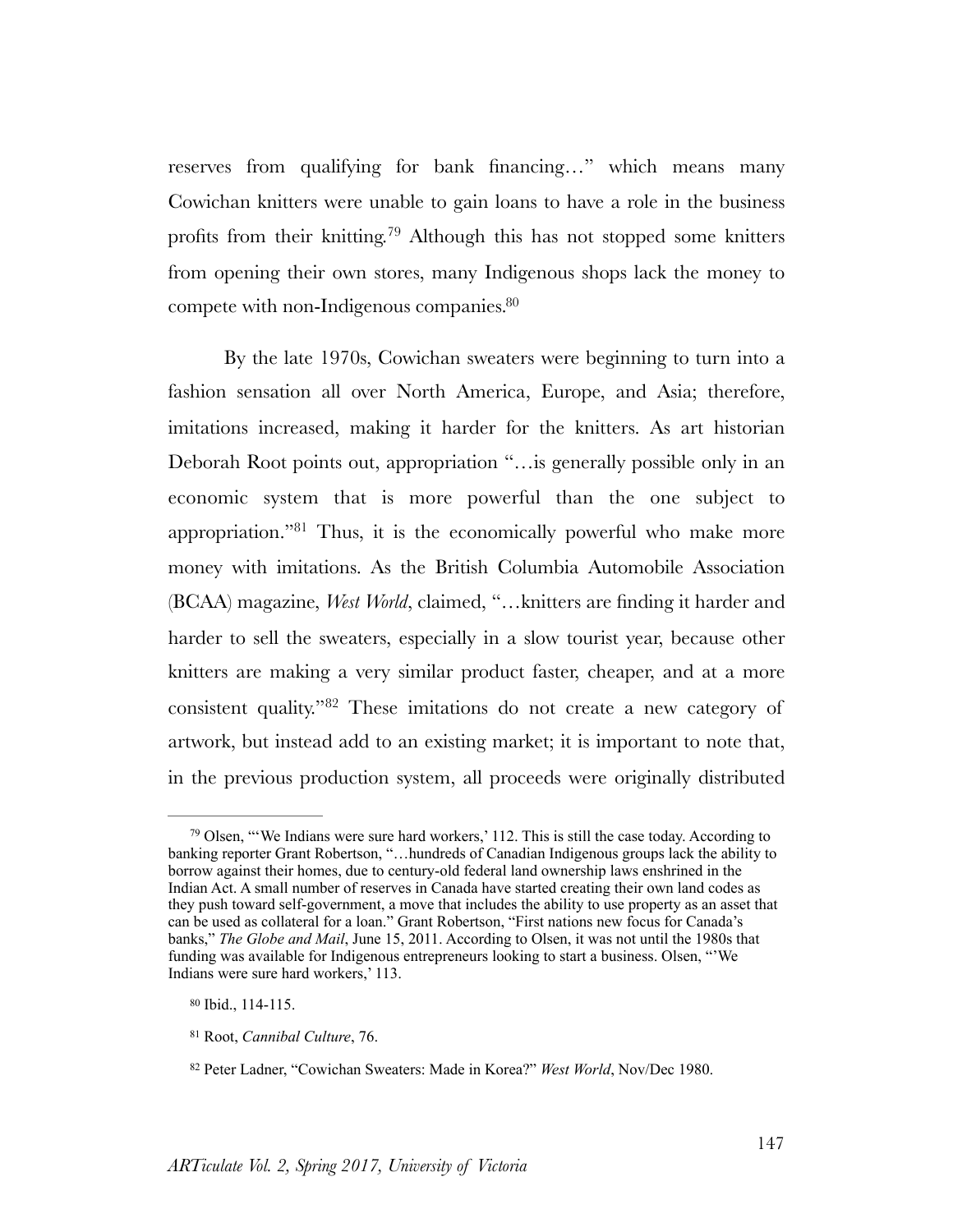<span id="page-28-5"></span><span id="page-28-4"></span>among various Indigenous knitters' families[.](#page-28-0)<sup>[83](#page-28-0)</sup> Now that the sweater has become marketed as a significant fashion garment, Olsen asserts that many consumers do not possess the skill to identify "…the distinction between authentic and imitation sweaters." <sup>[84](#page-28-1)</sup> Often the customers did not realize the Indigenous elements that constitute the design, and in fact many preferred buying brand clothing lines because they were familiar with these companies[.](#page-28-2)<sup>85</sup> Because the knitters could not compete with the machinemade and cheaper imitation sweaters, many knitters either stopped knitting altogether or began making lower-quality sweaters as well as buying cheaper commercial wool to save time and money. [86](#page-28-3)

<span id="page-28-7"></span><span id="page-28-6"></span>The Vancouver Olympics could have provided an opportunity for Cowichan knitters to sell their sweaters in a chain store throughout Canada. Selling the actual Cowichan sweaters instead of the HBC sweater would have provided the knitters with an opportunity to gain a large financial

<span id="page-28-0"></span><sup>&</sup>lt;sup>[83](#page-28-4)</sup> Young, *Cultural Appropriation and the Arts*, 36. Many consumers have actually gotten use to the imitation styles. In fact, in the early 2000s, the Quw'utsun' Cultural Centre, seller of original Cowichan sweaters, began receiving hundreds of complaints from customers saying that the sweaters were defective and imperfect. This grievance was due to the fact that many consumers were used to the mass-market sweaters, even though the inconsistencies in the wool, knitting, and designs demonstrate the uniqueness of the artist's sweater. May Sam, "Coast Salish Knitter's Spinning Demonstration" (public lecture, Work'PLACE,' Open Space, Victoria, B.C., October 4, 2014).

<span id="page-28-1"></span><sup>&</sup>lt;sup>[84](#page-28-5)</sup> Olsen, *Working with Wool*, 286.

<span id="page-28-2"></span><sup>&</sup>lt;sup>85</sup>Ibid. It was possible to find important information on consumers' opinions on Cowichan sweaters by looking at online blogs. For example, two Indigenous women's fashion blogs, Urban Native Girl and Urban Native Mag, mention "the great Cowichan debate." Both authors own Aritzia imitation sweaters, and point out the cheap price, snug fit, modern design, and popularity of the Aritzia sweaters among celebrities. However, both blogs also reveal that they did not realize that Aritzia was copying their designs from the Indigenous knitters' sweaters, and instead bought their sweaters based on capitalistic brand awareness rather than respecting Indigenous rights. The information on the blogs came from Lisa Charleyboy, "The great Cowichan debate," Urban Native Girl Blog, personal blog,<http://www.lisacharleyboy.com/the-great-cowichan-debate/>, and "Holy" Cowichan," Urban Native Magazine Blog, personal blog, [http://urbannativemag.com/holy](http://urbannativemag.com/holy-cowichan/#!prettyPhoto/8/)[cowichan/#!prettyPhoto/8/](http://urbannativemag.com/holy-cowichan/#!prettyPhoto/8/)

<span id="page-28-3"></span><sup>&</sup>lt;sup>[86](#page-28-7)</sup> Olsen, *Working with Wool*, 291.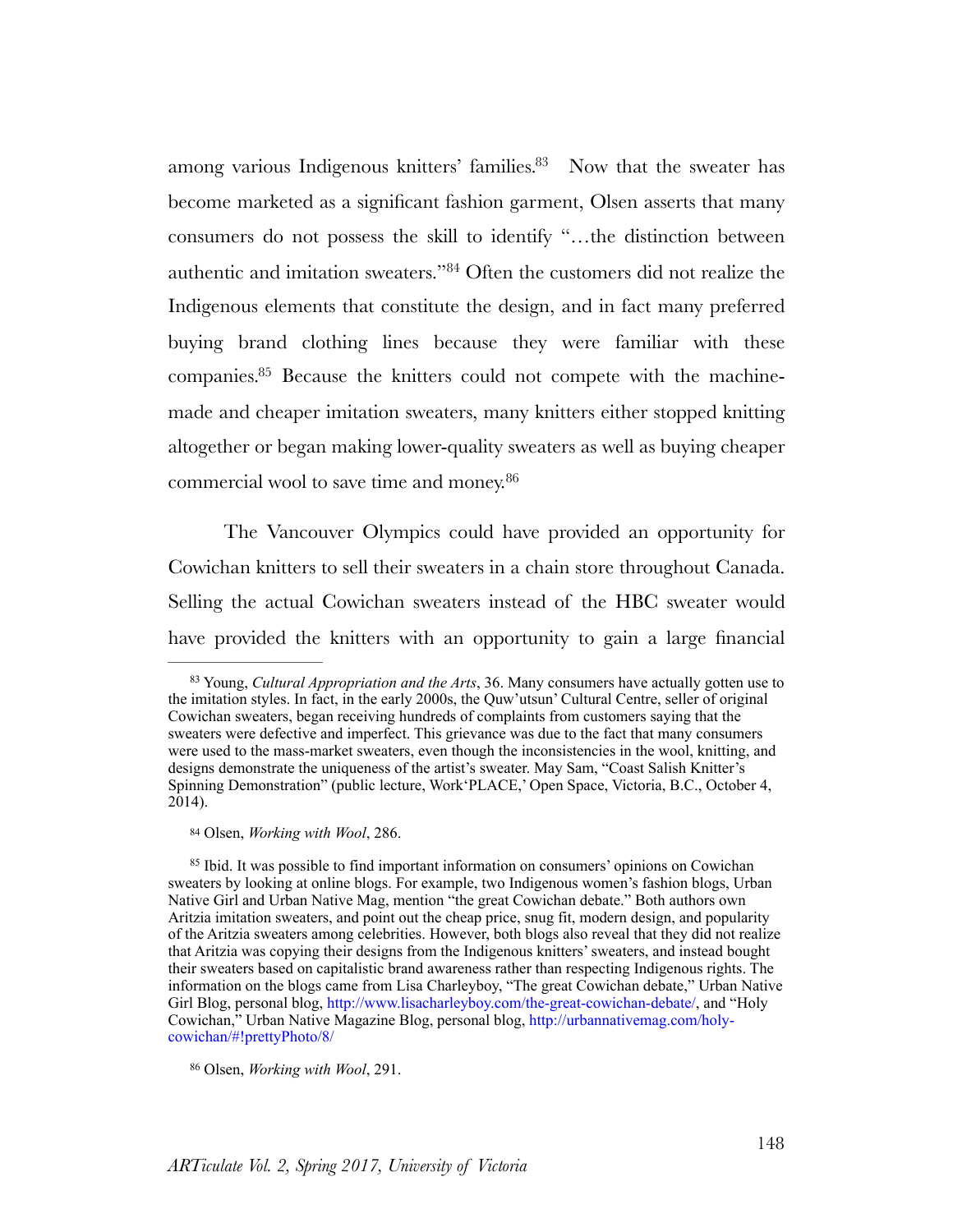<span id="page-29-2"></span>boost. For instance, the HBC received a profit of \$94.9 million for the sales of their Olympic clothing line between 2009 and 2011[.](#page-29-0)<sup>[87](#page-29-0)</sup> With the Olympic sweater being one of their most popular items, there is a chance that this product itself would have contributed quite a bit in sales. Although the Cowichan knitters may not have been able to make as many sweaters as the Chinese factories, the knitters could have made significant income, depending on the amount the HBC would have paid them. Selling the actual sweaters would have also gained the knitters and their art more international press and attention. For example, during the Game's opening ceremony, the Canadian athletes wore their uniforms, which included the HBC sweater. This opening ceremony was one of the most watched Winter Olympic events, with 65[.](#page-29-1)7 million American TV viewers alone.<sup>[88](#page-29-1)</sup> It should also be noted that the controversy over the Cowichan sweaters was only covered by Canadian media.

#### <span id="page-29-3"></span>**Continuing Colonization with Appropriation**

Philosopher Elizabeth Burns Coleman maintains that the issue of appropriation is not just about problems over property, but also concerns over sovereignty, since a people are not completely sovereign until they have

<span id="page-29-0"></span><sup>&</sup>lt;sup>87</sup>Ashley Smithers, "The Reinvention of Two Retail Icons: Management Presentation," Slideshare, online HBC presentation, http://www.slideshare.net/ashleysmithers/hbc-ipo-roadshowlondon-des-v29-1

<span id="page-29-1"></span><sup>88</sup>Robert Seidman, "Most-Watched Opening Ceremony Ever For Non-U.S. Winter Olympics; 47% Higher Torino," TV by the Numbers, news article, http://tvbythenumbers.zap2it.com/ 2010/02/13/most-watched-opening-ceremony-ever-for-non-u-s-winter-olympics-47-higher-thantorino/41949/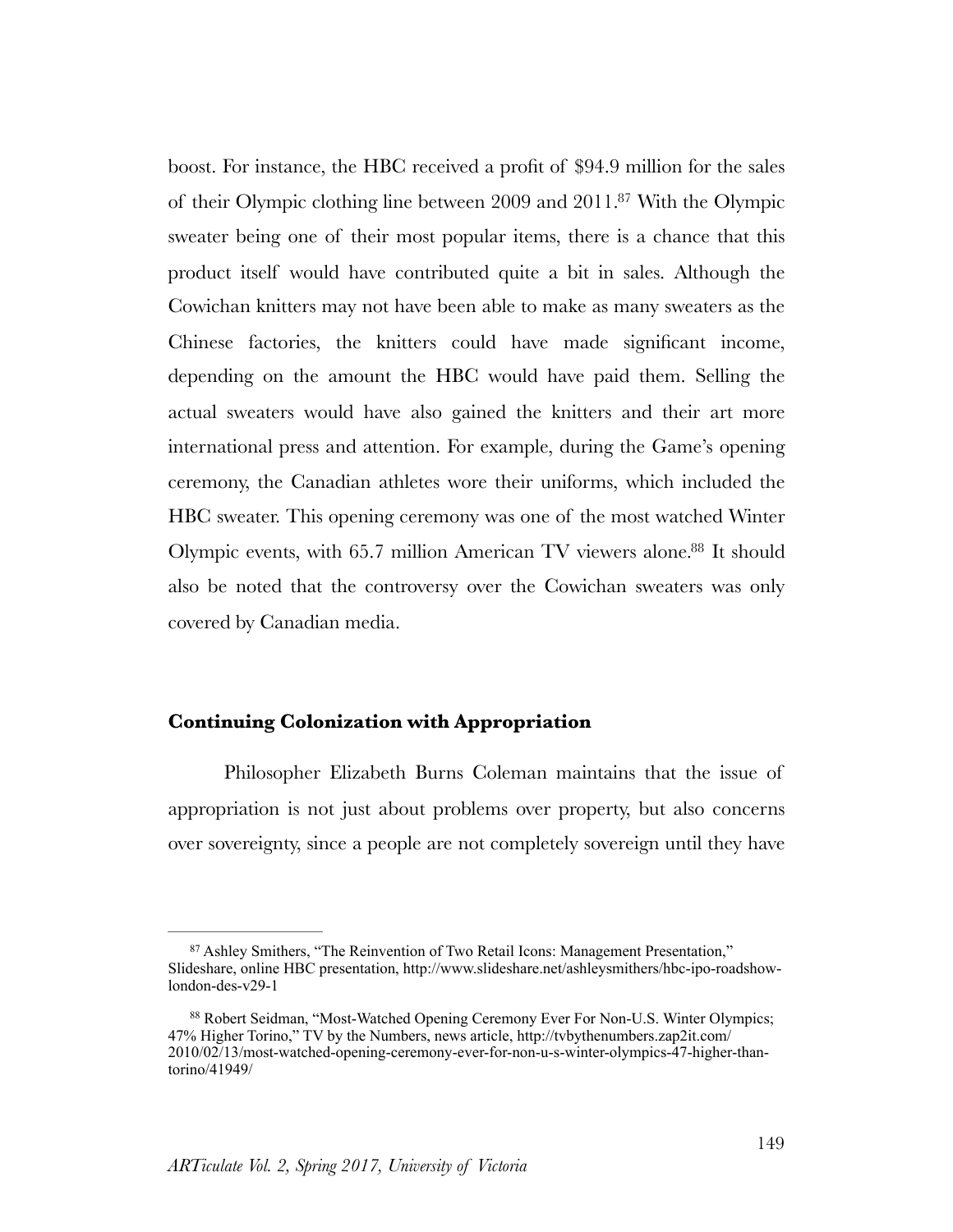<span id="page-30-5"></span><span id="page-30-4"></span>the rights to control their own culture[.](#page-30-0)  $89$  As the anthropologist Valda Blundell states, "Cultural autonomy signifies a right to cultural specificity, a right to one's origins and histories as told from within the culture and not as mediated from without.["](#page-30-1)<sup>[90](#page-30-1)</sup> Philosopher Arjun Appadurai clarifies that governments or states want to control minority cultures through "systematically, museumizing, and presenting all the groups within them in a variety of heritage politics," while minority cultures are looking to create their own states through representing and selling their own objects, technologies, and finances[.](#page-30-2) $91$  By having complete sovereignty, Indigenous people may then choose to commodify or sell their own designs to others, without relinquishing their monetary, representational, or creative rights

<span id="page-30-6"></span>Sovereignty would also allow Indigenous people to have complete representation of themselves. Appropriation often sanctions misrepresentation since an outside culture, group, or company is in control of another culture's product. Misrepresentation of the Cowichan people and their art occurred in several ways because of the HBC Olympic sweater. For example, the design of the HBC sweater includes several red maple leaves, alluding to the Canadian flag, as well as the word "Canada" knitted on the back. The maple leaf is also used by the Cowichan knitters, but this often has a different meaning when knitters choose to use it.<sup>[92](#page-30-3)</sup> While

<span id="page-30-7"></span><span id="page-30-0"></span><sup>&</sup>lt;sup>[89](#page-30-4)</sup> Coleman, *Aboriginal Art, Identity, and Appropriation*, 21.

<span id="page-30-1"></span><sup>&</sup>lt;sup>90</sup>Blundell, "Aboriginal Empowerment and Souvenir Trade in Canada,"72, quoted from Loretta Todd, "Notes on Appropriation," *Parallelogramme* 16 (1997): 24.

<span id="page-30-2"></span><sup>&</sup>lt;sup>[91](#page-30-6)</sup> Arjun Appadurai, *Modernity at Large: Cultural Dimensions of Globalization* (Minneapolis, MN: University of Minnesota Press, 1996), 39.

<span id="page-30-3"></span><sup>&</sup>lt;sup>92</sup>Cowichan knitters may also employ the maple leaf design to intentionally reference Canada and Canadiana, as this type of national reference is often sought after by tourists.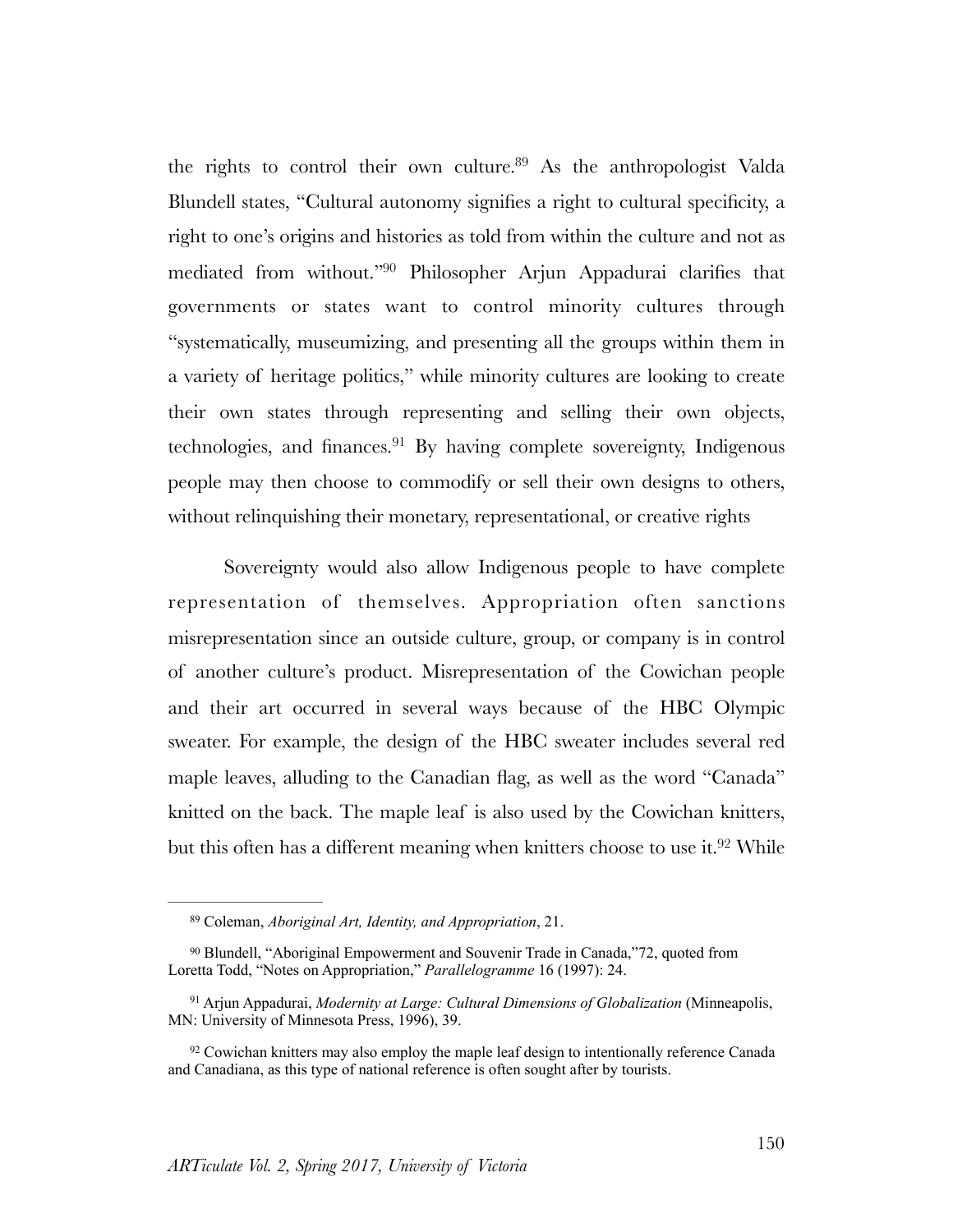<span id="page-31-5"></span><span id="page-31-4"></span><span id="page-31-3"></span>the knitters may employ a leaf pattern for the design's aesthetics, or as a reference to a family pattern, the HBC design uses the red leaf to foster national pride. This feature on the HBC sweater may give the impression that th[e](#page-31-0) Cowichan people<sup>[93](#page-31-0)</sup> are friendly towards Canada and its government. However, this could be a misrepresentation of Cowichan people, and may even help ignore concurrent or later Indigenous protests, such as No  $2010^{94}$  $2010^{94}$  $2010^{94}$  $2010^{94}$  $2010^{94}$  and Idle No More,  $95$  both of which opposed Canadian Government policies. This design feature could also lead customers to assume that the sweater was made in Canada, even though it was produced in China. If consumers knew that Cowichan sweaters are traditionally made generically by 'Canadian First Nations,' then the customers may erroneously believe that the HBC sweaters were created by Indigenous peoples.

<span id="page-31-0"></span><sup>&</sup>lt;sup>93</sup>Or perhaps Indigenous people in general. If a tourist did not realize that these sweater styles are particular from the Cowichan people, the sweaters' designs could look generically 'Nativelooking.'

<span id="page-31-1"></span><sup>&</sup>lt;sup>94</sup>The information that follows about No2010 comes from (Zig Zag, "No Olympics on Stolen Land," Olympic Resistance, personal blog and newspaper archive, [http://vancouver.mediacoop.ca/](http://vancouver.mediacoop.ca/olympics/no-olympics-stolen-land/6314) [olympics/no-olympics-stolen-land/6314](http://vancouver.mediacoop.ca/olympics/no-olympics-stolen-land/6314)). The No2010 Movement was founded in 2007 by Kwakwaka'wakw artist and author, Gord Hill aka Zig Zag. The anti-Olympic campaign opposed the Vancouver Olympics since it was a threat to Indigenous people, the poor, and the environment. Much of the debate was not only pointed towards VANOC but also the provincial and national governments who helped fund the Olympics rather than using money for other uses. The movement stopped soon after the Vancouver Olympics were finished.

<span id="page-31-2"></span><sup>&</sup>lt;sup>95</sup>The information that follows about Idle No More comes from (Febna Caven, "Being Idle No More: The Women Behind the Movement," *Cultural Survival*, online publication, [http://](http://www.culturalsurvival.org/publications/cultural-survival-quarterly/being-idle-no-more-women-behind-movement) [www.culturalsurvival.org/publications/cultural-survival-quarterly/being-idle-no-more-women](http://www.culturalsurvival.org/publications/cultural-survival-quarterly/being-idle-no-more-women-behind-movement)[behind-movement](http://www.culturalsurvival.org/publications/cultural-survival-quarterly/being-idle-no-more-women-behind-movement)). Idle No More is an ongoing protest movement founded in 2012 by Nina Wilson, Sylvia McAdam, Jessica Gordon, and Sheelah McLean. The three Indigenous women and one Indigenous-ally began the protest after Bill C-45, which called for the removal of protections of forests and waterways, was presented in Canadian parliament. The movement became more about building Indigenous sovereignty and nationhood as rallies, flash mobs, and hunger strikes were held throughout Canada and the world.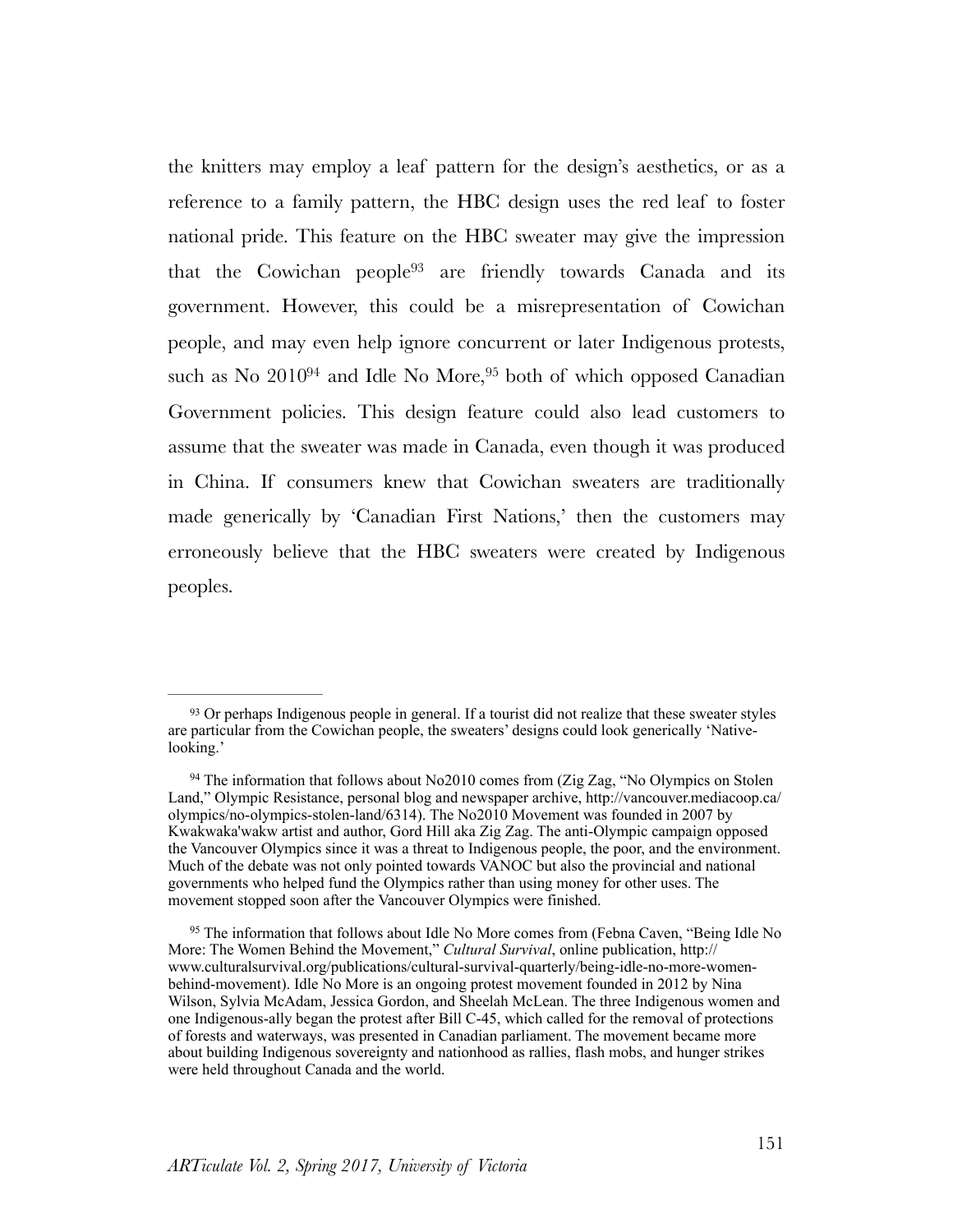## **Conclusion**

<span id="page-32-4"></span>While the media caught the outrage from the Cowichan Band Council during the HBC Olympic sweater scandal, the newspapers did not report much on the individuals who were truly affected: the knitters.<sup>[96](#page-32-0)</sup> Like the range of diversity in the sweater's designs, the knitters had various opinions on the controversy, as well as general thoughts on appropriation. Cowichan knitter Emily Sawyer-Smith believed the HBC was "…taking something away from what was originally Cowichan's.["](#page-32-1)<sup>[97](#page-32-1)</sup> Others were upset by the loss of the financial help they would have received; as knitter and Cowichan Nations' Lands Research Director Dianne Hinkley notes, "It could have had a huge economic impact on people that are living hand to mouth.["98](#page-32-2)

<span id="page-32-6"></span><span id="page-32-5"></span>However, some knitters do not mind the imitation sweaters. For example, Cowichan knitter Sarah Modeste states, "It's quite exciting to see one of the sweaters in *Elle*…It's factory wool and factory made. But if it gives publicity to our product, I'm all for it." $99$  In fact, some newspapers

<span id="page-32-7"></span><span id="page-32-0"></span><sup>&</sup>lt;sup>96</sup>Due to time constraints, I did not interview any Cowichan knitters myself, but instead took quotes from newspaper articles, books, and older interviews. Much could be gained from the future endeavor of interviewing knitters to understand their reactions to the HBC controversy as well as their financial outcomes. Oral history is an important way of decolonizing, by having Indigenous voices have an equal standing. As Indigenous knowledge researcher Leanne Simpson states, oral storytelling provides two distinct benefits. First, it "...becomes a lens through which we can envision our way out of cognitive imperialism…" and second, it develops into a "…vehicle for the creation of free cognitive spaces." Leanne B. Simpson, "Theorizing Resurgence from Within Nishnaabeg Thought," *in Dancing on Our Turtle's Back: Stories of Nishnaabeg Re-Creation, Resurgence and a New Emergence* (Winnipeg, MB: Arbeiter Ring Publishing, 2011), 33-34.

<span id="page-32-1"></span><sup>97</sup>Sandra McCulloch and Lindsay Kines, "Olympic Cowichan Sweater won't be knit by First Nation," *Times Colonist*, October 8, 2009.

<span id="page-32-2"></span><sup>&</sup>lt;sup>[98](#page-32-6)</sup> Simpson, "Silent sweater protest in the works."

<span id="page-32-3"></span><sup>&</sup>lt;sup>[99](#page-32-7)</sup> Olsen, *Working with Wool*, 281.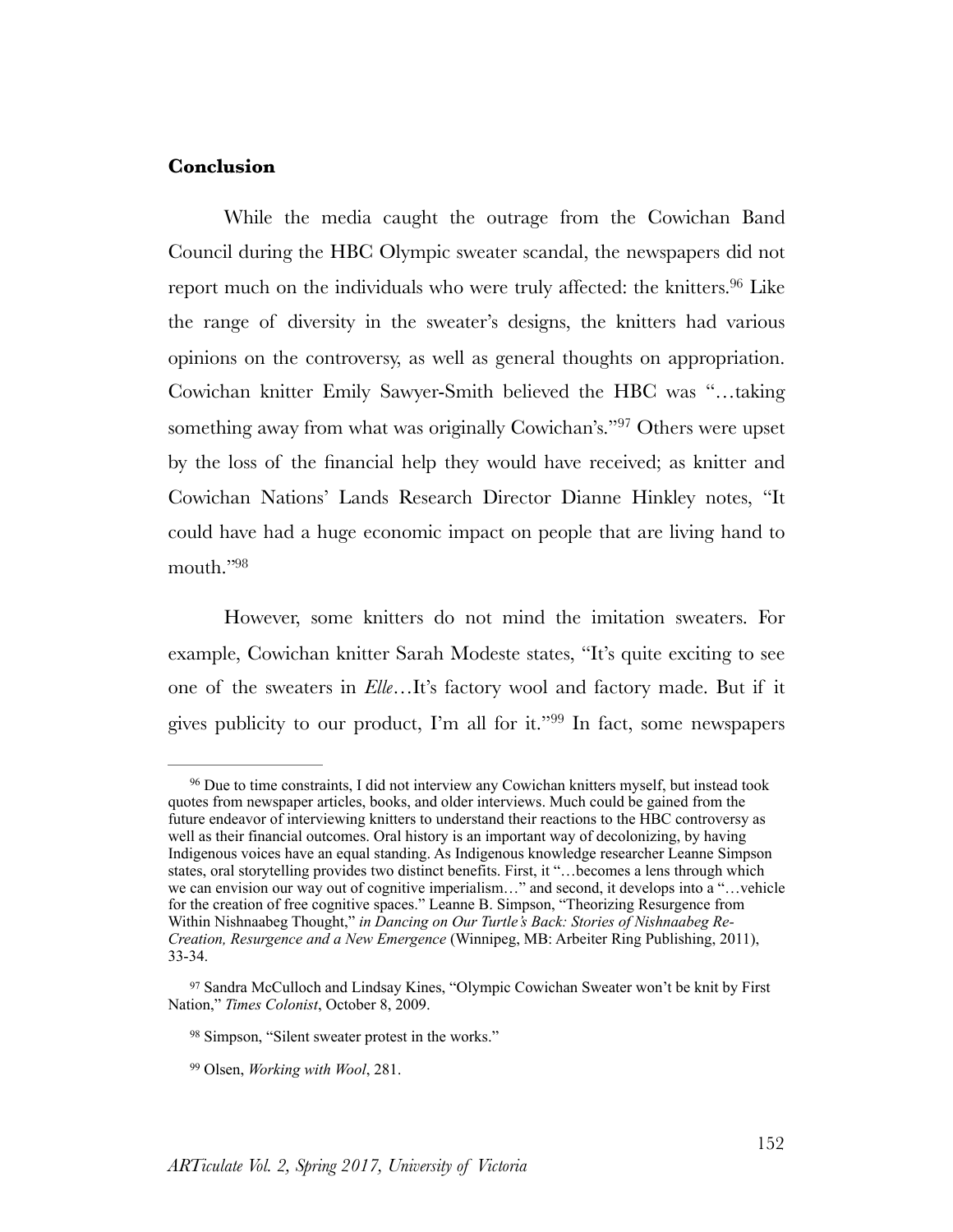<span id="page-33-4"></span>reported that due to the deal with HBC, the controversy's publicity led to a raise in sales of Cowichan sweaters. As Cowichan knitter Dora Wilson explains, "I think our Cowichan sweater became more popular then, and my sister Charlotte and I have had many orders for our Cowichan sweaters..."<sup>100</sup>However, as anthropologist Solen Roth points out, "Some galleries had stocked up in anticipation of the Games and were left with much more inventory than usual...[the] Olympics…[were] not particularly known to bolster non-Olympic retail sales.["101](#page-33-1)

<span id="page-33-7"></span><span id="page-33-6"></span><span id="page-33-5"></span>Even if there was an increase in economic opportunity, the spinoff belies the real winners from this exchange: the businesses. The highly-skilled knitters merely receive the equivalent of minimum wage or below.  $102$  With cheaper mass-produced imitation sweaters competing with the originals, an undiscerning customer is likely to choose the cheaper option, especially considering that the fashion which generates most of the sweater orders predominantly affects young people.<sup>[103](#page-33-3)</sup> If the Cowichan sweater was more broadly recognized as a unique cultural object, it would more easily bear a mark-up and the Cowichan knitters could more fairly earn a living wage. The economic well-being of the knitters, and therefore the future of Cowichan sweaters, is at risk. The issues of intellectual property and the integrity of creative rights need greater attention and measures should be taken to protect them.

<span id="page-33-0"></span><sup>&</sup>lt;sup>[100](#page-33-4)</sup> Krista Siefken, "Cowichan sweaters a national icon," *The Pictorial*, March 28, 2012.

<span id="page-33-1"></span><sup>&</sup>lt;sup>[101](#page-33-5)</sup> Roth, "Culturally Modified Capitalism," 170.

<span id="page-33-2"></span><sup>&</sup>lt;sup>[102](#page-33-6)</sup> May Sam, "Coast Salish Knitter's Spinning Demonstration" (lecture, Work'PLACE,' Open Space, Victoria, BC, October 4, 2014. Also see footnote 71.

<span id="page-33-3"></span><sup>&</sup>lt;sup>[103](#page-33-7)</sup> The Story of Coast Salish Knitters.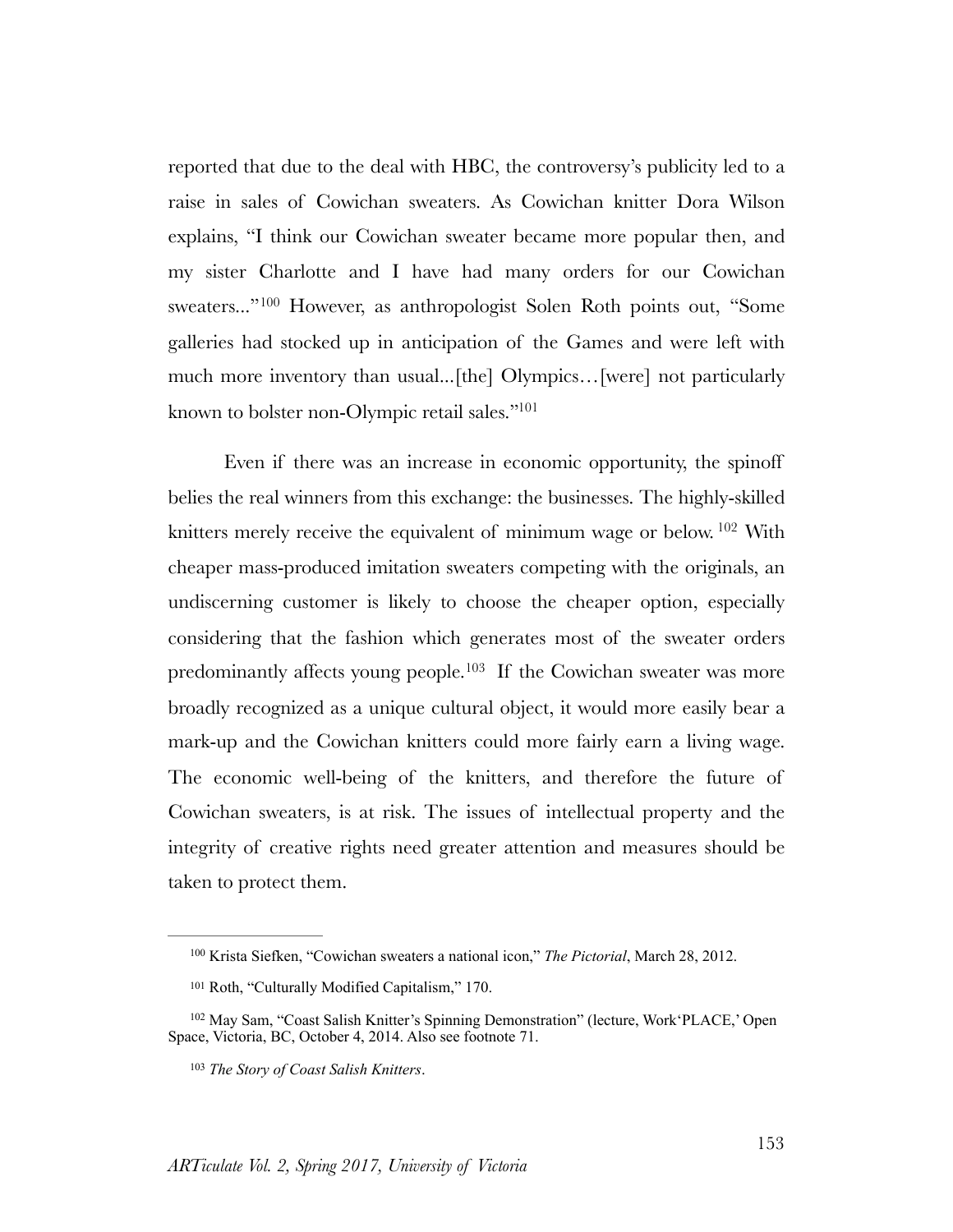<span id="page-34-2"></span>By unravelling the narrative yarn of the history of the Cowichan sweater at the Olympics, I have determined that Cowichan sweaters are an important continuation of Coast Salish textile culture. The Cowichan Nation, and primarily the knitters, are the owners of this creative form, and we need therefore to acknowledge that appropriation by other parties does not respect Indigenous rights, including cultural, financial, and representational rights. If the sweater is reconstructed, the companies creating the imitations, as well as the consumers, should recognize the cultural heritage, and the cultural specificity embedded in the Cowichan sweater; it is important to keep the teaching of the sweater alive<sup>104</sup> Resolving these complex issues must also consider the future economic and cultural well-being of the Cowichan Nation. As Cowichan knitter Sarah Modeste states, "Clothes making has always been part of our way of life. It's embedded in our culture…It's part of who we are.["105](#page-34-1)

<span id="page-34-3"></span><span id="page-34-0"></span> $104$  One solution to making appropriation less damaging is for the Canadian Government to force corporations to ask for the right to use the Cowichan sweater design from the Cowichan Nation. Without consent, Blundell claims that companies are violating the "…collective rights that aboriginal peoples ought to have over their own expressive cultural forms." Blundell, "Aboriginal Empowerment," 80. However, this answer has various flaws. Several questions need resolving, such as who the company would have to contact and if it would be the band councils or individual knitters who would hold these rights? Another option would be educating consumers on what they are buying. The website "Authentic Indigenous" has recently been created by the Aboriginal Tourism BC to educate consumers in buying authentic Indigenous artworks. A further investigation is needed by scholars not only to assess the effectiveness of various appropriation solutions, but also to examine different methods to keep the teaching of the sweater alive.

<span id="page-34-1"></span><sup>&</sup>lt;sup>[105](#page-34-3)</sup> Jennifer McLarty, "Cultural icon for Cowichan," *The Cowichan Leader*, June 12, 2002.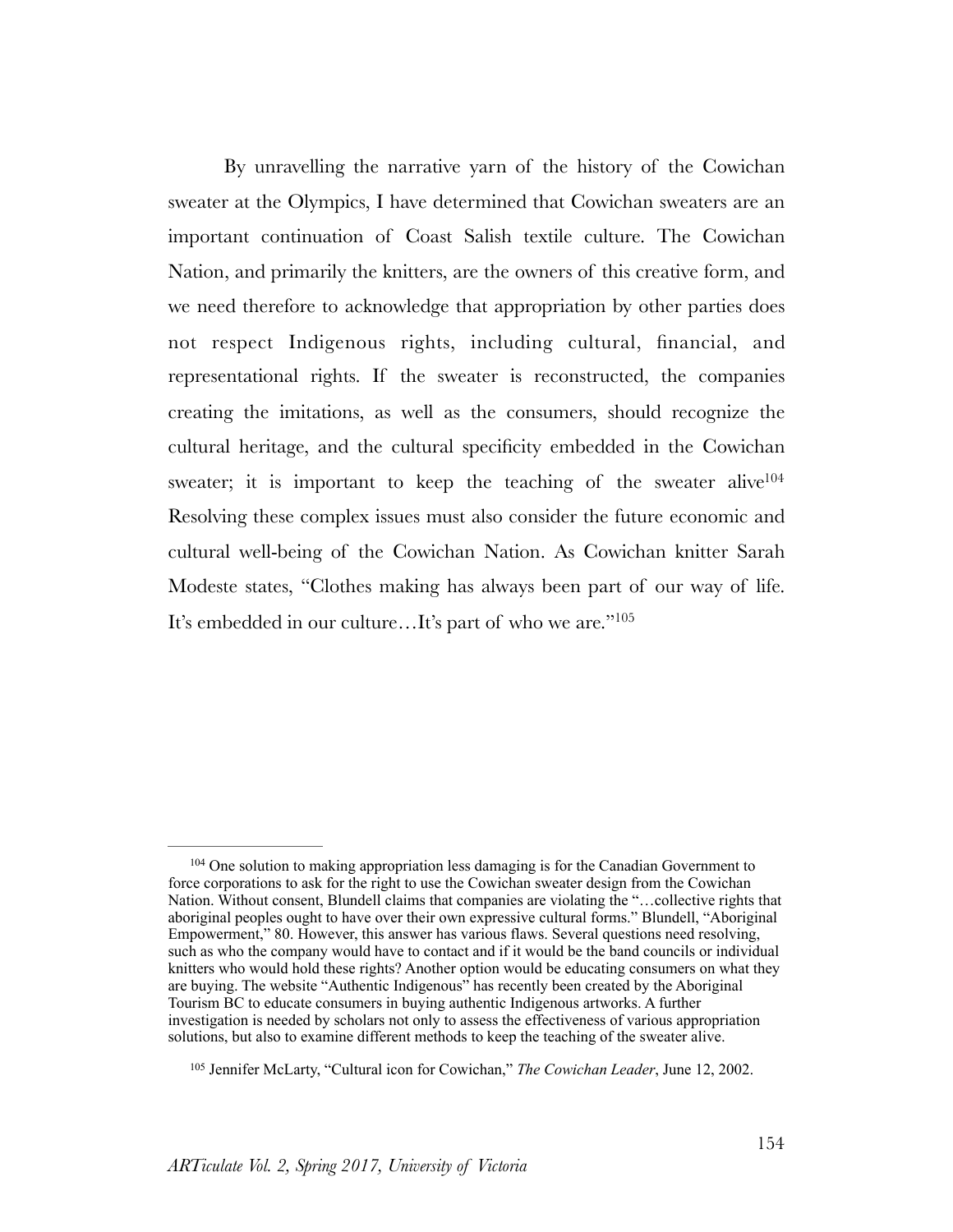#### **Bibliography**

- Aboriginal Affairs and Northern Development Canada. "Canada's Statement of Support." UN Declaration on the Rights of Indigenous Peoples,<http://www.aadnc-aandc.gc.ca/eng/> 1309374239861/1309374546142
- Alfred, Taiaiake and Jeff Corntassel. "Being Indigenous: Resurgences against Contemporary Colonialism." *Government and Opposition* 40.4 (2005): 597-614.
- Appadurai, Arjun. *Modernity at Large: Cultural Dimensions of Globalization*. Minneapolis, MN: University of Minnesota Press, 1996.
- Appiah, Kwame Anthony. *The Politics of Culture, the Politics of Identity*. Toronto, ON: Royal Ontario Museum, 2008.
- Armstrong, Doris. *Patterns based on Northwest Indian designs*. Victoria, BC: Indian Arts and Welfare Society, 1966. BC Archives Accession #NWp 970.68 A735.
- BBC News. "Indigenous rights outlined by UN." Special Reports. [http://news.bbc.co.uk/2/hi/in\\_depth/6993776.stm](http://news.bbc.co.uk/2/hi/in_depth/6993776.stm)
- "B.C. First Nation takes on Ralph Lauren over knockoff sweaters." *CTV News*. [http://www.ctvnews.ca/canada/b-c-first-nation-takes-on](http://www.ctvnews.ca/canada/b-c-first-nation-takes-on-)ralph-lauren-over-knockoff-sweaters-1.2225767
- Bellett, Gerry. "Cowichan-like sweaters makes its way into Lauren's line." *Vancouver Sun*. November 7, 2002.
- Blundell, Valda. "Aboriginal Empowerment and Souvenir Trade in Canada." *Annals of Tourism Research* 20 (1993): 67-87.
- Brotherton, Barbara, ed. *S'abadeb, The Gifts: Pacific Coast Salish Art and Artists*. Seattle, WA: Seattle Art Museum, 2008.
- Brown, Michael F. *Who Owns Native Culture?* Cambridge, MA: Harvard University Press, 2003.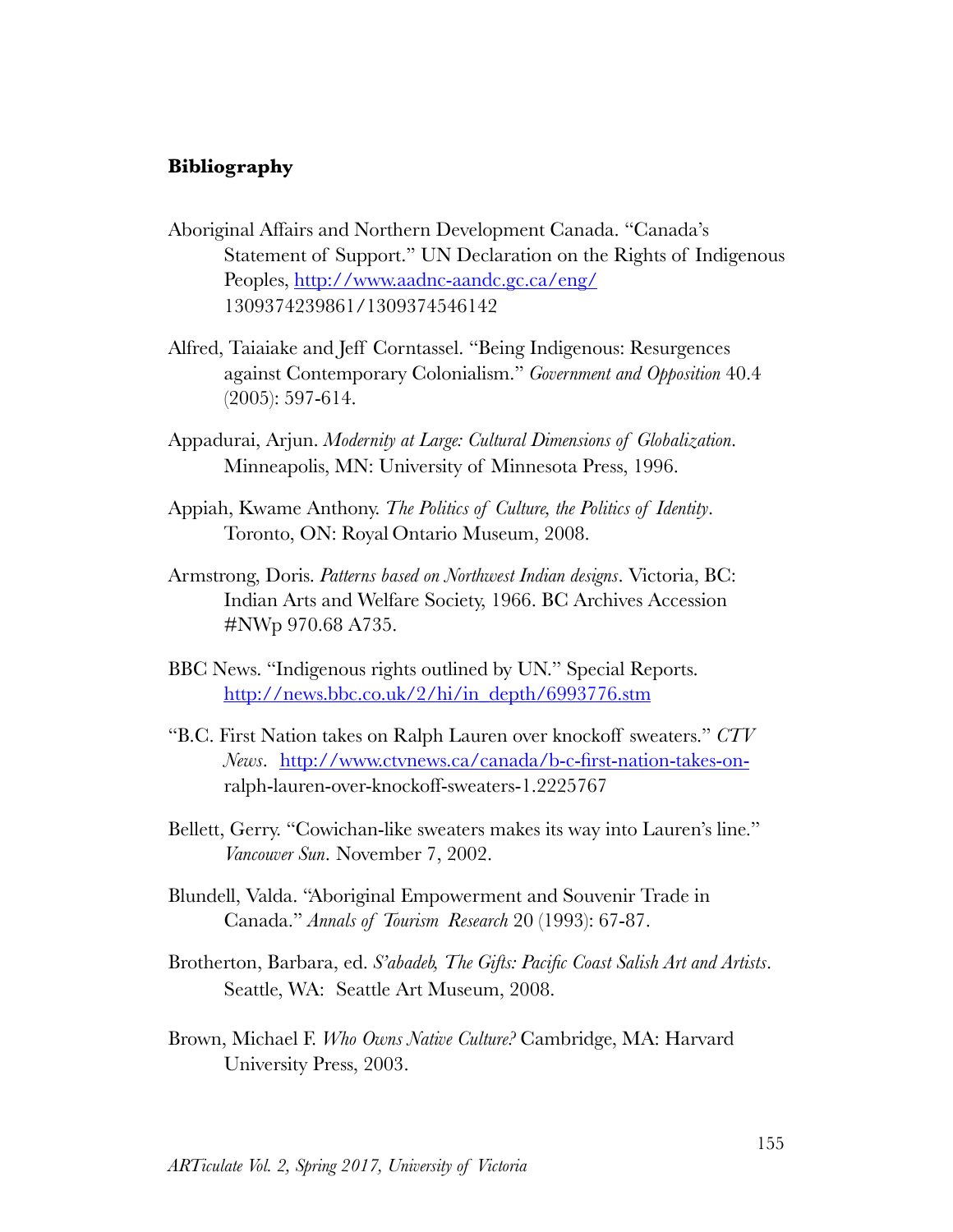- Calder, Alison. " Maxims and Contraries: Notes from a Project in Process." In *Material Cultures in Canada*. Edited by Thomas Allen and Jennifer Blair, 65-82. Waterloo, ON: Wilfrid Laurier University Press, 2015. Quoted in Barb Brown. "Jeremina's Story." *The Knitter* 71 (2004): 56-57.
- Canute, Ben and Elsie. Interview by Margaret Meikle. Duncan, BC. April 24, 1985. BC Archives Accession #T4205:5.

Caven, Febna. "Being Idle No More: The Women Behind the Movement." Cultural Survival.<http://www.culturalsurvival.org/publications/> cultural-survival-quarterly/being-idle-no-m o r e - w o m e n - b e h i n d movement

- Charleyboy, Lisa. "The great Cowichan debate." Urban Native Girl Blog. <http://www.lisacharleyboy.com/the-great-cowichan-debate/>
- Chivers, Tom. "US Olympic Committee tries to block The Olympian newspaper trademarking name." *The Telegraph*. October 12, 2009.
- Coleman, Elizabeth Burns. *Aboriginal Art, Identity, and Appropriation*. Aldershot, UK: Ashgate, 2005.
- Constantineau, Bruce. "HBC defends Games sweater contract decision, design." *The Citizen*. October 14, 2009.

———. "HBC defends Olympic sweater." *Vancouver Sun*. October 9, 2009.

- Cooper, Irene. Interview by Margaret Meikle. Duncan, BC. June 2, 1985. BC Archives Accession #T4205:7.
- "Cowichan sweater pitched as the official uniform of the Olympic games." *The Pictorial*. <http://www.cowichannewsleader.com/news/> Cowichan\_sweater\_pitched\_as\_the\_official\_ uniform\_of\_the\_Olympic\_games.html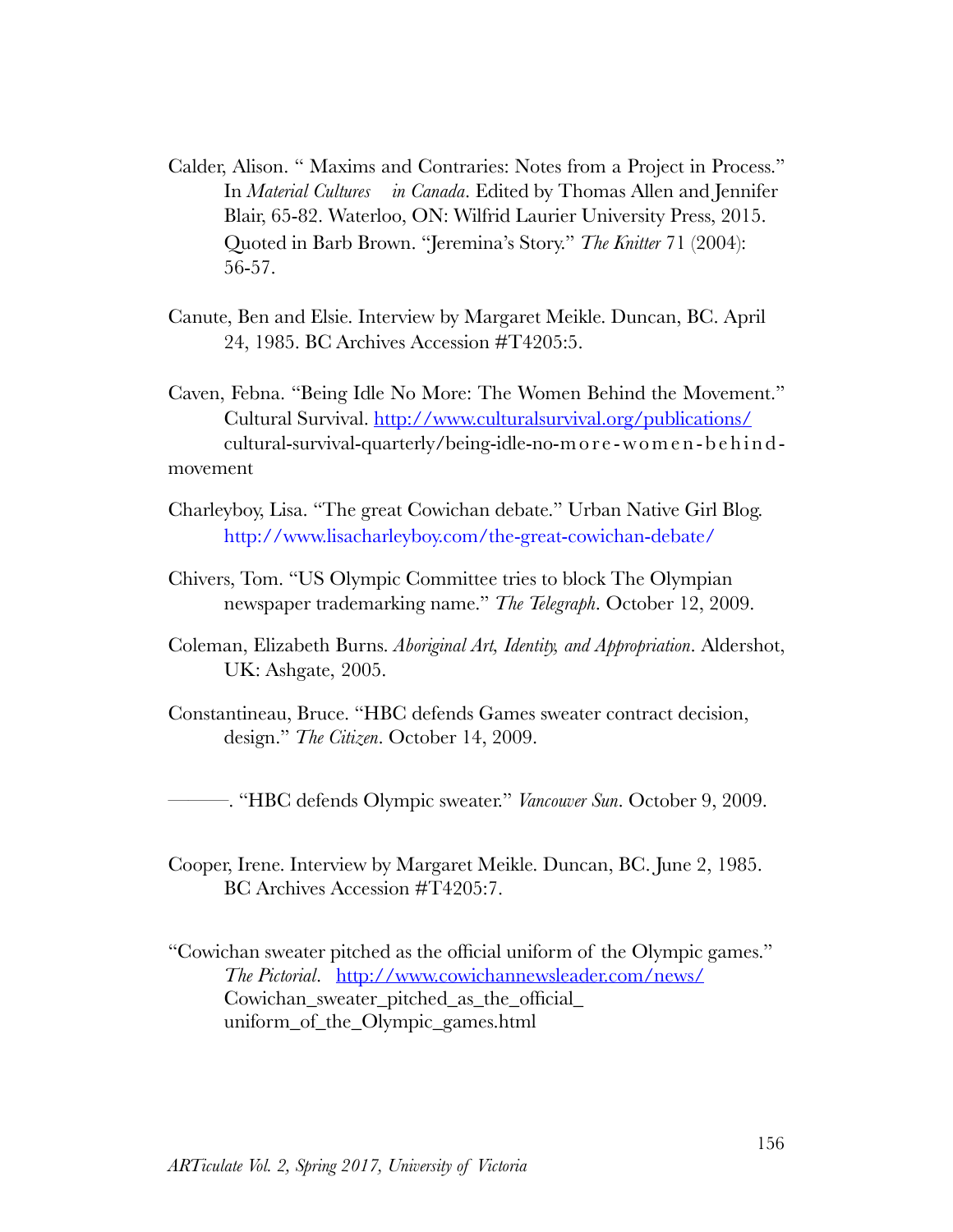D'Amour, Mike. "Cowichan chief endorses sweater bid, North Cowichan doesn't." *The Pictorial*. November 25, 2007.

- Gibson-Roberts, Priscilla. *Salish Indian Sweaters: A Pacific Northwest Tradition*. St. Paul, MN:Dos Tejdoras Fiber Arts Publications, 1989.
- Gould, Jan, ed. *Memories Never Lost: Stories of the Pioneer Women of the Cowichan Valley and a Brief History of the Valley*. Duncan, BC: Pioneer Researchers, 1986.
- *Great Deeds*. Directed by Paul Smith. Victoria, BC: Share Our Pride and Royal B.C. Museum, c. 1990s.
- Gustafson, Paula. *Salish Weaving*. Vancouver, BC: Douglas & McIntyre, 1980.
- "Holy Cowichan." Urban Native Magazine Blog. <http://urbannativemag.com/holy-cowichan/#!prettyPhoto/8/>
- Hume, Stephen. "Olympic fakes? Why are we so surprised." *Vancouver Sun*. October 10, 2009.
- Kovach, Margaret. *Indigenous Methodologies: Characteristics, Conversations, and Contexts*. Toronto, ON: University of Toronto Press, 2009.
- Ladner, Peter. "Cowichan sweaters: made in Korea?" *West World*. Nov/Dec 1980.
- Lane, Barbara. "The Cowichan Knitting Industry." *Anthropology in British Columbia* 2 (1951):14-27.
- Loughnam, Brian. "All wool and yarn wide- Indian sweaters alluring." *The Daily Colonist*. April 19, 1953.
- Lutz, John Sutton. *Makúk: A New History of Aboriginal White Relations*. Vancouver, BC: University of British Columbia Press, 2008.

<sup>———. &</sup>quot;Knitters say sweater deal can save them." *The Pictorial*. October 30, 2009.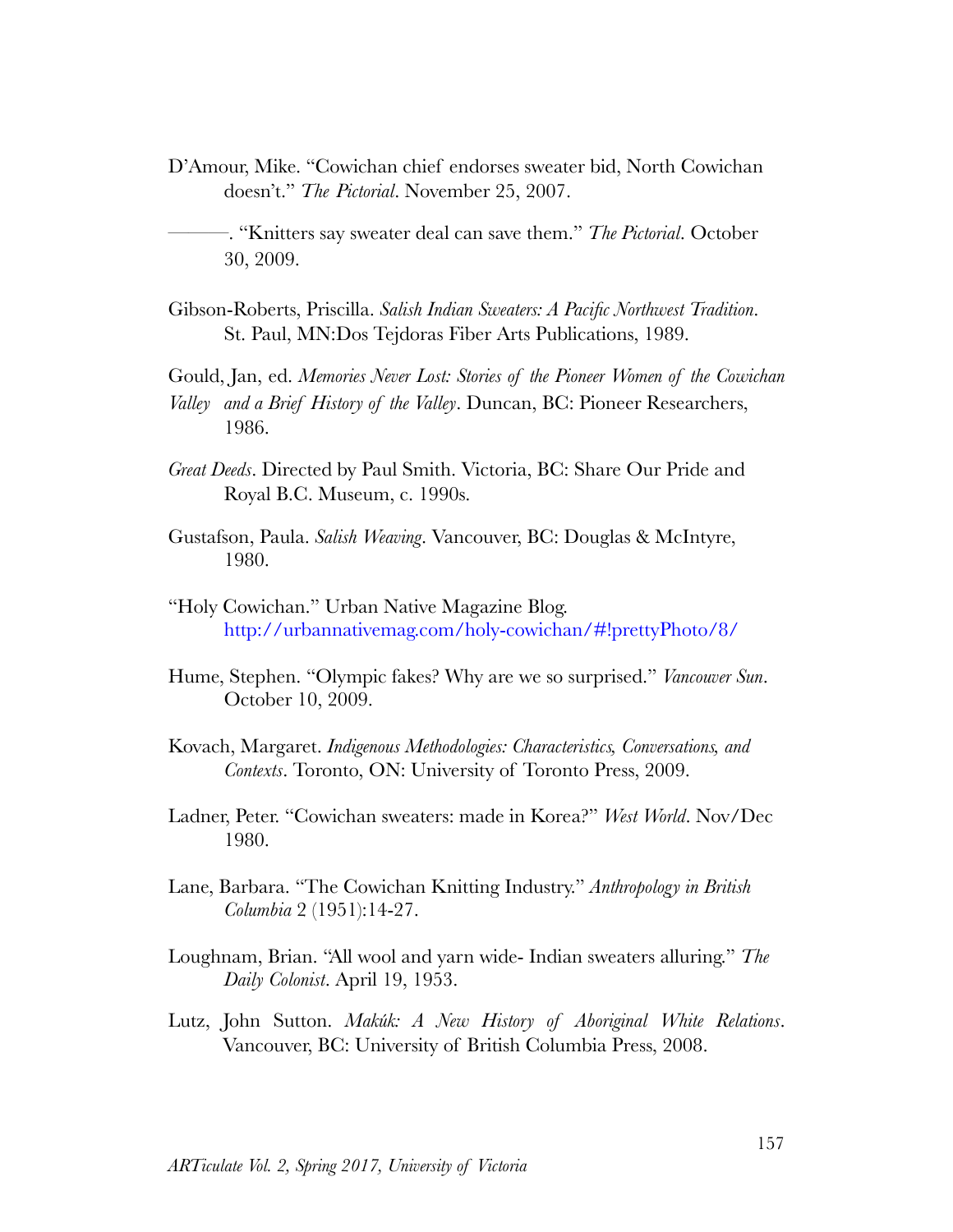Mackin, Bob. "What ever became of VANOC?" *Metro*. January 9, 2014.

- Marcuse, Herbert. "Repressive Tolerance." Publications. <http://www.marcuse.org/herbert/pubs/60spubs/> 65repressivetolerance.htm
- McCulloch, Sandra. "Bay, band settler sweater dispute." *Times Colonist*. October 29, 2009.
	- ———. "Olympic sweater controversy heating up." *Times Colonist*. October 14, 2009.
- McCulloch, Sandra and Lindsay Kines, "Olympic Cowichan Sweater won't be knit by First Nation." *Times Colonist*. October 8, 2009.
- McLarty, Jennifer. "Cultural icon for Cowichan." *The Cowichan Leader*. June 12, 2002.
- Meikle, Margaret. *Cowichan Indian Knitting*. Vancouver, BC: UBC Museum of Anthropology, 1987.
- Memmi, Albert. *The Colonizer and the Colonized*. Boston, MA: Beacon Press, 1965.
- Merriman, Alec R. "Indian Sweater Advertise B.C." *The Cowichan Leader*. May 22, 1948.
- "Nordstrom removes Cowichan name from sweaters." *CBC News*. [http://www.cbc.ca/news/canada/british-columbia/nordstrom](http://www.cbc.ca/news/canada/british-columbia/nordstrom-)removes-cowichan-name-from-sweaters-1.2938764
- O'Bonsawin, Christine. "Indigenous Peoples and Canadian-Hosted Olympic Games." In *Aboriginal Peoples & Sport in Canada*, edited by Janice Forsyth and Audrey Giles, 35-63.Vancouver, BC: University of British Columbia Press, 2013.
- Olsen, Sylvia. "'We Indians were sure hard workers': A History of Coast Salish Wool Working." MA thesis, University of Victoria, 1994.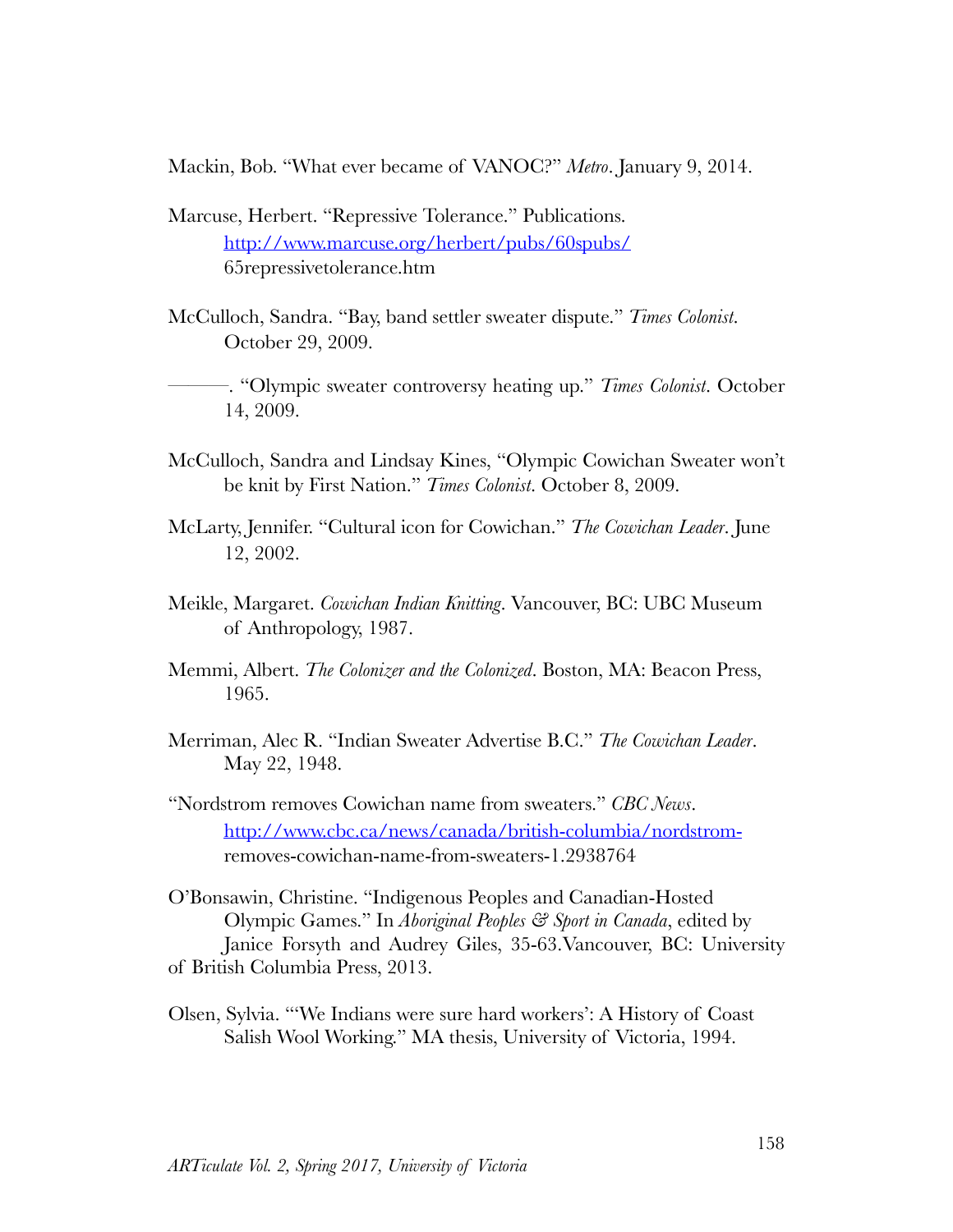———. *Working with Wool: A Coast Salish Legacy and the Cowichan Sweater*. Winlaw,BC: Sononis Press, 2010.

- "Olympic sweater knock-offs missed great opportunity." *The Pictorial*. October 7, 2009.
- Robertson, Grant. "First nations new focus for Canada's banks." *The Globe and Mail*. June 15, 2011.
- Root, Deborah. *Cannibal Culture: Art, Appropriating, and the Commodification of Difference*. Boulder, CO: Westview Press, 1996.

Roth, Solen. "Culturally Modified Capitalism: the Native Northwest Coast Artware Industry." PhD dissertation, University of British Columbia, 2013.

Rusland, Peter W. "Chief takes sweater concerns to minister." *The Pictorial*. October 21, 2009.

———. "Olympic Sweater leaves Tribes feeling ripped off." *The Pictorial*. October 9, 2009.

- Sam, May. "Coast Salish Knitter's Spinning Demonstration." Lecture. Work 'PLACE' Exhibition. Open Space, Victoria, B.C. October 4, 2014.
- Seguin, Benoit and Norman J. O'Reilly. "The Olympic Brand, Ambush Marketing and Clutter." *Int. J. Sport Management and Marketing* 4.1/2 (2008): 62-84.
- Seidman, Robert. "Most-Watched Opening Ceremony Ever For Non-U.S. Winter Olympics; 47% Higher Torino." TV by the Numbers. [http://tvbythenumbers.zap2it.com/2010/02/13/most-watched](http://tvbythenumbers.zap2it.com/2010/02/13/most-watched-)opening-ceremony-ever-for-non-u-s-winter-olympics-47-higher-thantorino/41949/
- Shaw TV Victoria. "Knitting the Cowichan Sweater." YouTube. <https://www.youtube.com/watch?v=ynpvos7UFZo>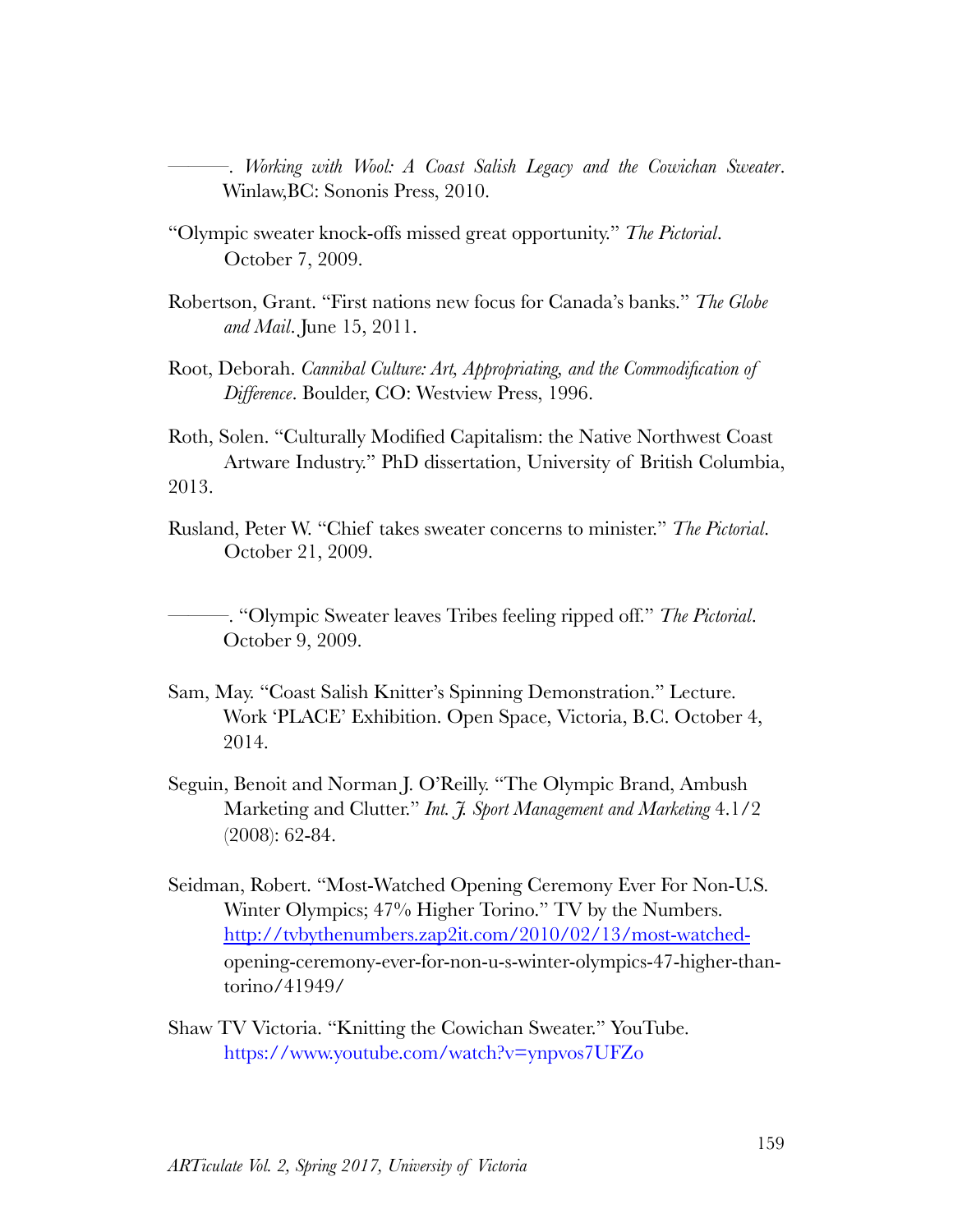- Siefken, Krista. "Cowichan sweaters a national icon." *The Pictorial*. March 28, 2012.
- Simpson, Leanne B. "Theorizing Resurgence from Within Nishnaabeg Thought." In *Dancing on Our Turtle's Back: Stories of Nishnaabeg Re-Creation, Resurgence and a New Emergence*. Winnipeg, MB: Arbeiter Ring Publishing, 2011.
- Simpson, Sarah. "Olympic agreement in sweater controversy." *The Citizen.* October 30, 2009.

———. "Silent sweater protest in the works." *The Citizen*. October 14, 2009.

- Smithers, Ashley. "The Reinvention of Two Retail Icons: Management Presentation."Slideshare[.http://www.slideshare.net/ashleysmithers/](http://www.slideshare.net/ashleysmithers/) hbc-ipo-roadshow-london-des-v29-1
- Society for the Furtherance of British Columbia Indian Arts and Crafts. Society Fonds. Victoria,B.C. 19 44. B.C. Archives Accession #MS-1116.
- Stanfield, Scott. "Carrying on Tradition." *The Citizen*. August 15, 1999.
- Stopp, Marianne P. "The Coast Salish Knitters and the Cowichan Sweater: An Event of National Historical Significance." *Material Culture Review* 76 (Fall 2012): 9-29.
- *The Story of Coast Salish Knitters*. Directed by Christine Welsh. Ottawa, ON: National Film Board of Canada, 2000.
- Strauss, Marina. "HBC tries to build on Olympic momentum." *The Globe and Mail*.<http://www.theglobeandmail.com/report-on-business/> hbc-tries-to-build-on-olympic-momentum/article4308320/
- Tommy, Anderson. Interview by Margaret Meikle. Duncan, BC. May 8, 1985. BC Archives Accession #T4205: 8.